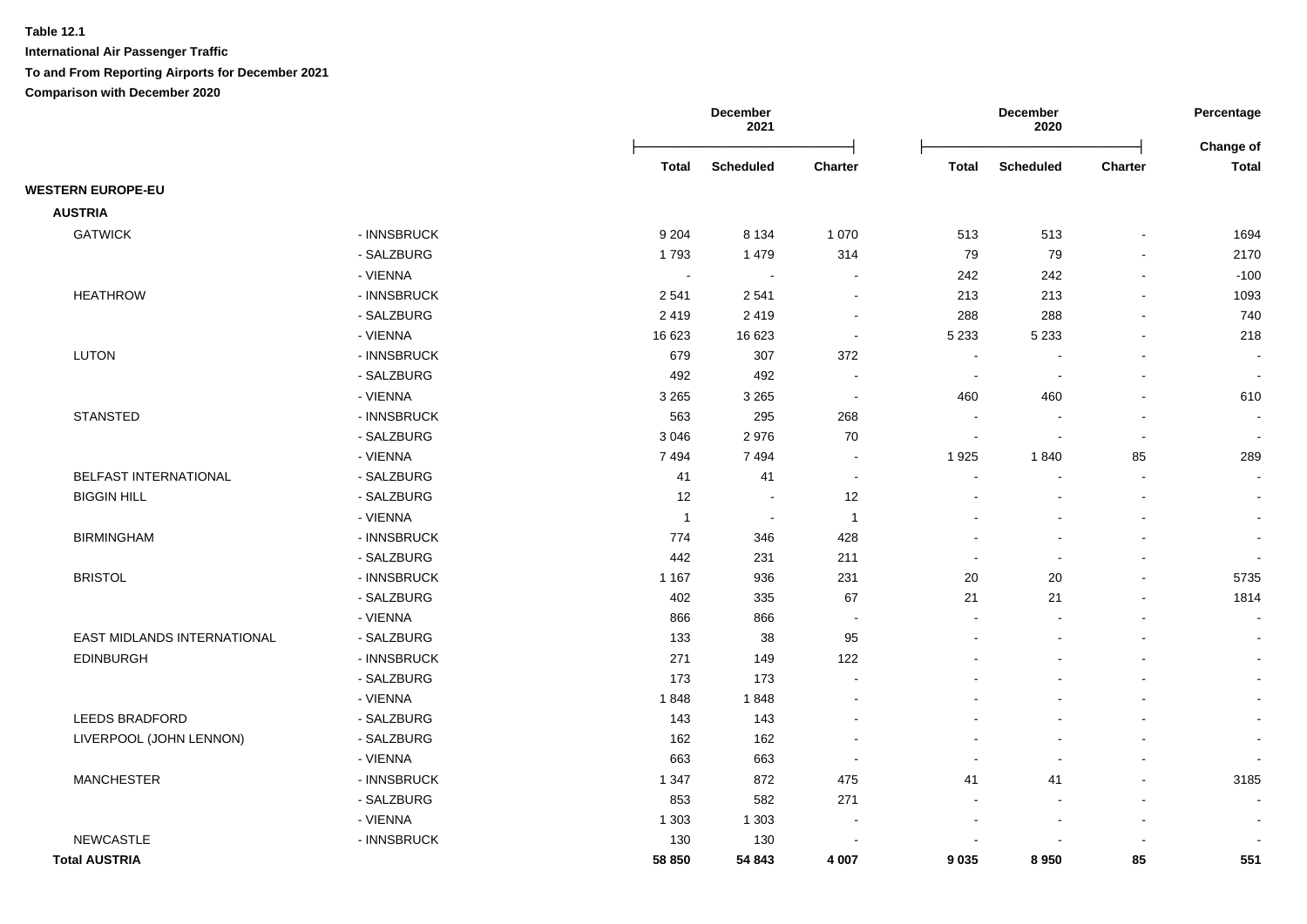|                         |             |                | December<br>2021         |                          |                          | <b>December</b><br>2020  |                | Percentage         |
|-------------------------|-------------|----------------|--------------------------|--------------------------|--------------------------|--------------------------|----------------|--------------------|
|                         |             | <b>Total</b>   | <b>Scheduled</b>         | <b>Charter</b>           | <b>Total</b>             | <b>Scheduled</b>         | <b>Charter</b> | Change of<br>Total |
| <b>BELGIUM</b>          |             |                |                          |                          |                          |                          |                |                    |
| <b>HEATHROW</b>         | - BRUSSELS  | 15 552         | 15 5 52                  | $\blacksquare$           | 7 0 9 3                  | 7 0 9 3                  |                | 119                |
| <b>BIRMINGHAM</b>       | - BRUSSELS  | 758            | 758                      |                          | $\overline{\phantom{a}}$ |                          |                |                    |
| <b>EDINBURGH</b>        | - BRUSSELS  | 604            | 604                      |                          | $\sim$                   |                          | $\blacksquare$ |                    |
|                         | - CHARLEROI | 2952           | 2952                     |                          | 399                      | 399                      | $\sim$         | 640                |
| GLASGOW                 | - LIEGE     | $\sim$         | $\sim$                   |                          | 96                       | $\sim$                   | 96             | $-100$             |
| LIVERPOOL (JOHN LENNON) | - OSTEND    | $\sim$         | $\sim$                   | $\sim$                   | 30                       | $\overline{\phantom{a}}$ | 30             | $-100$             |
| <b>MANCHESTER</b>       | - BRUSSELS  | 4956           | 4956                     | $\overline{\phantom{a}}$ | 1448                     | 1448                     | $\sim$         | 242                |
|                         | - CHARLEROI | 5 9 0 6        | 5 9 0 6                  |                          | $\sim$                   | $\overline{\phantom{a}}$ | $\blacksquare$ |                    |
| <b>Total BELGIUM</b>    |             | 30728          | 30728                    | $\overline{\phantom{0}}$ | 9 0 66                   | 8940                     | 126            | 239                |
| <b>CROATIA</b>          |             |                |                          |                          |                          |                          |                |                    |
| <b>HEATHROW</b>         | - ZAGREB    | 4 4 2 6        | 4 4 2 6                  |                          | 820                      | 820                      | L.             | 440                |
| <b>STANSTED</b>         | - ZAGREB    | 4 9 9 8        | 4998                     |                          | $\overline{a}$           |                          |                |                    |
| <b>MANCHESTER</b>       | - ZAGREB    | 1 4 5 4        | 1 4 5 4                  |                          | $\sim$                   |                          | $\blacksquare$ |                    |
| <b>Total CROATIA</b>    |             | 10878          | 10878                    |                          | 820                      | 820                      | $\blacksquare$ | 1227               |
| <b>CYPRUS</b>           |             |                |                          |                          |                          |                          |                |                    |
| <b>GATWICK</b>          | - LARNACA   | 5 2 1 2        | 5 2 1 2                  | $\sim$                   | 1521                     | 1 5 2 1                  | ä,             | 243                |
|                         | - PAPHOS    | 5 5 5 4        | 5 5 5 4                  | $\sim$                   | 1 5 6 3                  | 1563                     | $\blacksquare$ | 255                |
| <b>HEATHROW</b>         | - LARNACA   | 17 30 5        | 17 30 5                  | $\sim$                   | 5617                     | 5617                     | $\blacksquare$ | 208                |
| <b>LUTON</b>            | - LARNACA   | 8 1 3 9        | 8 1 3 9                  | $\sim$                   | 634                      | 634                      | $\blacksquare$ | 1184               |
|                         | - PAPHOS    | 995            | 995                      |                          | 736                      | 736                      | $\blacksquare$ | 35                 |
| <b>STANSTED</b>         | - LARNACA   | $\sim$         | $\overline{\phantom{a}}$ | $\blacksquare$           | 41                       |                          | 41             | $-100$             |
|                         | - PAPHOS    | 9 2 9 1        | 9 2 9 1                  | $\sim$                   | 2 4 5 0                  | 2 4 5 0                  | $\sim$         | 279                |
| ABERDEEN                | - LARNACA   | $\blacksquare$ | $\overline{\phantom{a}}$ | $\sim$                   | 13                       | $\overline{\phantom{a}}$ | 13             | $-100$             |
| <b>BIGGIN HILL</b>      | - LARNACA   | $\sim$         | $\sim$                   |                          | 6                        | $\sim$                   | 6              | $-100$             |
| <b>BIRMINGHAM</b>       | - PAPHOS    | 1 0 9 8        | 1 0 9 8                  |                          |                          |                          | $\sim$         |                    |
| <b>BRISTOL</b>          | - LARNACA   | 1436           | 1 4 3 6                  |                          | $\sim$                   |                          | $\blacksquare$ |                    |
|                         | - PAPHOS    | 1956           | 1956                     |                          | 330                      | 330                      | $\overline{a}$ | 493                |
| DONCASTER SHEFFIELD     | - LARNACA   | 1 0 6 4        | 1 0 6 4                  |                          | 291                      | 291                      | $\blacksquare$ | 266                |
| <b>EDINBURGH</b>        | - PAPHOS    | 1962           | 1962                     | $\sim$                   | 390                      | 390                      | $\blacksquare$ | 403                |
| LIVERPOOL (JOHN LENNON) | - PAPHOS    |                |                          |                          | 722                      | 722                      | $\sim$         | $-100$             |
| <b>MANCHESTER</b>       | - LARNACA   |                |                          |                          | 63                       |                          | 63             | $-100$             |
|                         | - PAPHOS    | 7 4 20         | 7420                     |                          | 997                      | 997                      |                | 644                |
| <b>Total CYPRUS</b>     |             | 61 432         | 61 432                   | $\blacksquare$           | 15 374                   | 15 251                   | 123            | 300                |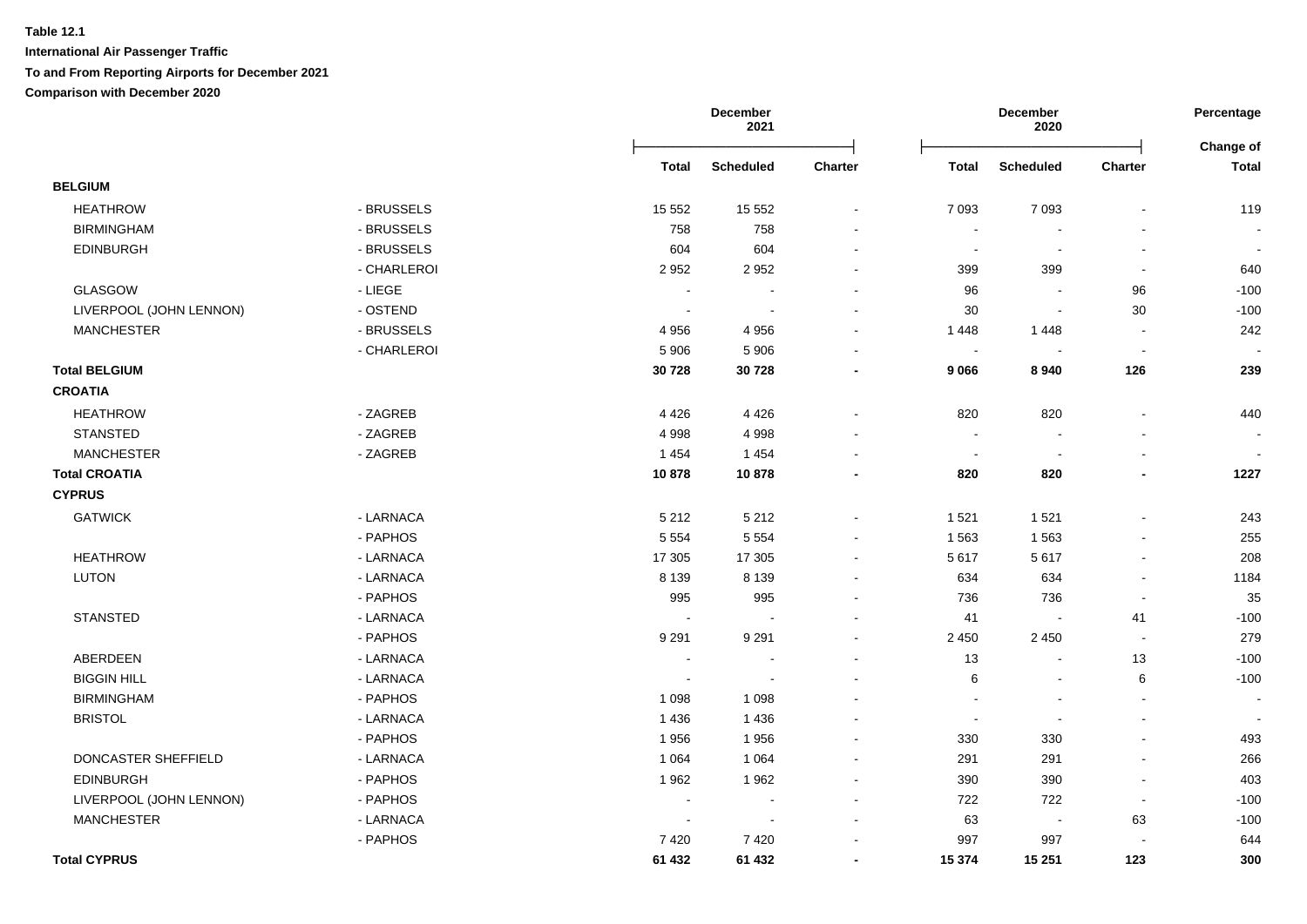|                             |                     |              | December<br>2021            |                          | December<br>2020 |                          |                          | Percentage<br>Change of  |  |
|-----------------------------|---------------------|--------------|-----------------------------|--------------------------|------------------|--------------------------|--------------------------|--------------------------|--|
|                             |                     | <b>Total</b> | <b>Scheduled</b>            | Charter                  | <b>Total</b>     | <b>Scheduled</b>         | Charter                  | <b>Total</b>             |  |
| <b>DENMARK</b>              |                     |              |                             |                          |                  |                          |                          |                          |  |
| <b>GATWICK</b>              | - COPENHAGEN        | 14780        | 14 780                      | $\blacksquare$           |                  | $\blacksquare$           |                          |                          |  |
| <b>HEATHROW</b>             | - COPENHAGEN        | 26 5 89      | 26 5 89                     | $\blacksquare$           | 8818             | 8818                     |                          | 202                      |  |
| <b>STANSTED</b>             | - AALBORG           | 1741         | 1741                        | $\blacksquare$           | $\sim$           | $\blacksquare$           | $\blacksquare$           | $\overline{\phantom{a}}$ |  |
|                             | - AARHUS (TIRSTRUP) | 3557         | 3557                        | $\sim$                   | 580              | 580                      | $\blacksquare$           | 513                      |  |
|                             | - BILLUND           | 7 2 1 8      | 7 2 1 8                     | $\blacksquare$           | 529              | 529                      | $\blacksquare$           | 1264                     |  |
|                             | - COPENHAGEN        | 15 141       | 15 141                      | $\blacksquare$           | 1895             | 1895                     | $\blacksquare$           | 699                      |  |
| ABERDEEN                    | - ESBJERG           | 458          | 458                         | $\blacksquare$           | 144              | 144                      | $\blacksquare$           | 218                      |  |
| <b>BIRMINGHAM</b>           | - COPENHAGEN        | $\sim$       | $\sim$                      | $\sim$                   | 134              | 134                      | $\blacksquare$           | $-100$                   |  |
| EAST MIDLANDS INTERNATIONAL | - COPENHAGEN        | 200          | 200                         | $\blacksquare$           | $\sim$           | $\overline{\phantom{a}}$ | $\mathbf{r}$             | $\sim$                   |  |
| <b>EDINBURGH</b>            | - BILLUND           | 813          | 813                         | $\overline{\phantom{a}}$ | $\sim$           | $\overline{\phantom{a}}$ |                          |                          |  |
|                             | - COPENHAGEN        | 5 2 1 0      | 5 2 1 0                     | $\overline{\phantom{a}}$ | 538              | 538                      | $\overline{\phantom{a}}$ | 868                      |  |
| LIVERPOOL (JOHN LENNON)     | - COPENHAGEN        | 1 0 0 8      | 1 0 0 8                     | $\sim$                   |                  |                          | $\overline{\phantom{a}}$ |                          |  |
|                             | - KARUP             | $\sim$       | $\sim$                      |                          | 131              | $\blacksquare$           | 131                      | $-100$                   |  |
| <b>MANCHESTER</b>           | - BILLUND           | 1879         | 1879                        | $\overline{a}$           | 14               | $\sim$                   | 14                       | 13321                    |  |
|                             | - COPENHAGEN        | 12790        | 12790                       | ÷                        | 1867             | 1867                     | $\overline{\phantom{a}}$ | 585                      |  |
| <b>NEWCASTLE</b>            | - COPENHAGEN        | 250          | 250                         | $\sim$                   | $\sim$           |                          | $\overline{a}$           |                          |  |
| <b>NORWICH</b>              | - BILLUND           |              | $\sim$                      | $\overline{\phantom{a}}$ | 13               | $\blacksquare$           | 13                       | $-100$                   |  |
| <b>Total DENMARK</b>        |                     | 91 634       | 91 634                      | $\blacksquare$           | 14 663           | 14 505                   | 158                      | 525                      |  |
| <b>FINLAND</b>              |                     |              |                             |                          |                  |                          |                          |                          |  |
| <b>GATWICK</b>              | - ENONTEKIO         | 2672         | $\mathcal{L}_{\mathcal{A}}$ | 2672                     |                  |                          |                          |                          |  |
|                             | - HELSINKI          | 2 0 6 9      | 2 0 6 9                     | $\sim$                   |                  |                          |                          | $\mathbf{r}$             |  |
|                             | - IVALO             | 5 9 0 6      | $\blacksquare$              | 5 9 0 6                  |                  |                          |                          |                          |  |
|                             | - KITTILA           | 10 086       | 407                         | 9679                     |                  |                          |                          |                          |  |
|                             | - KUUSAMO           | 4 0 0 0      | $\blacksquare$              | 4 0 0 0                  |                  |                          |                          |                          |  |
|                             | - ROVANIEMI         | 14 961       | 4649                        | 10 312                   |                  |                          |                          |                          |  |
| <b>HEATHROW</b>             | - HELSINKI          | 24 958       | 24 958                      | $\sim$                   | 7 2 2 3          | 7 2 2 3                  |                          | 246                      |  |
|                             | - KITTILA           | 2 0 0 7      | $\sim$                      | 2 0 0 7                  |                  |                          | $\overline{a}$           |                          |  |
| LUTON                       | - IVALO             | 803          | $\sim$                      | 803                      |                  | $\blacksquare$           |                          | $\sim$                   |  |
| <b>STANSTED</b>             | - ENONTEKIO         | 1926         | $\blacksquare$              | 1926                     |                  |                          |                          |                          |  |
|                             | - HELSINKI          | 7 5 0 3      | 7 5 0 3                     | $\overline{\phantom{a}}$ |                  |                          |                          |                          |  |
|                             | - IVALO             | 2 1 6 0      | $\blacksquare$              | 2 1 6 0                  |                  |                          |                          |                          |  |
|                             | - KITTILA           | 240          | $\blacksquare$              | 240                      |                  |                          |                          |                          |  |
|                             | - KUUSAMO           | 2 3 9 7      | $\sim$                      | 2 3 9 7                  |                  |                          |                          |                          |  |
|                             | - TAMPERE           | 1 1 7 2      | 1 1 7 2                     | $\sim$                   |                  | $\overline{a}$           | $\overline{a}$           |                          |  |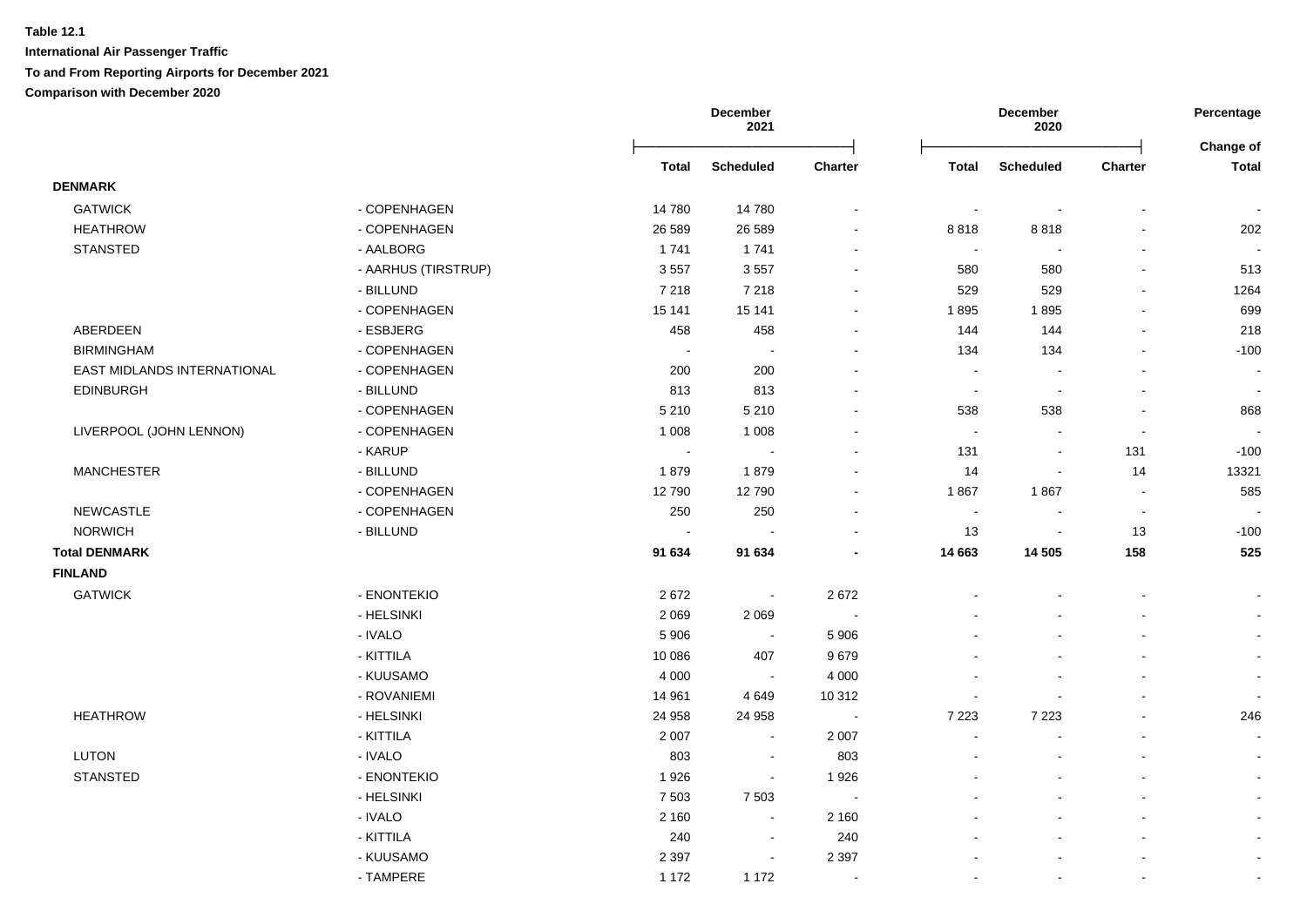|                             |             |         | December<br>2021 |                |                          | December<br>2020         |                | Percentage<br>Change of  |
|-----------------------------|-------------|---------|------------------|----------------|--------------------------|--------------------------|----------------|--------------------------|
|                             |             | Total   | <b>Scheduled</b> | <b>Charter</b> | Total                    | <b>Scheduled</b>         | <b>Charter</b> | <b>Total</b>             |
| ABERDEEN                    | - ENONTEKIO | 718     | $\blacksquare$   | 718            |                          |                          | $\blacksquare$ | $\sim$                   |
| BELFAST INTERNATIONAL       | - ENONTEKIO | 1 2 5 7 | $\sim$           | 1 2 5 7        |                          |                          | $\mathbf{r}$   | $\sim$                   |
| <b>BIRMINGHAM</b>           | - ENONTEKIO | 1883    | $\sim$           | 1883           |                          |                          | $\blacksquare$ | $\sim$                   |
|                             | - IVALO     | 3687    | $\blacksquare$   | 3687           |                          |                          |                | $\sim$                   |
|                             | - KITTILA   | 2826    | $\blacksquare$   | 2 8 2 6        |                          |                          |                | $\sim$                   |
|                             | - KUUSAMO   | 1 0 7 4 | $\sim$           | 1 0 7 4        |                          |                          | $\sim$         | $\sim$                   |
|                             | - ROVANIEMI | 2 3 6 3 | $\blacksquare$   | 2 3 6 3        |                          |                          | $\blacksquare$ | $\sim$                   |
| <b>BRISTOL</b>              | - ENONTEKIO | 1 0 2 8 | $\blacksquare$   | 1 0 28         |                          |                          | $\mathbf{r}$   | $\sim$                   |
|                             | - IVALO     | 1 3 4 2 | $\blacksquare$   | 1 3 4 2        |                          |                          | $\blacksquare$ | $\sim$                   |
|                             | - KITTILA   | 5 3 3 2 | 6                | 5 3 2 6        |                          |                          | $\mathbf{r}$   | $\sim$                   |
|                             | - ROVANIEMI | 2 3 6 9 | $\sim$           | 2 3 6 9        |                          |                          |                |                          |
| <b>CARDIFF WALES</b>        | - ENONTEKIO | 342     | $\sim$           | 342            |                          |                          |                |                          |
|                             | - IVALO     | 363     | $\sim$           | 363            |                          |                          |                | $\sim$                   |
| DONCASTER SHEFFIELD         | - ENONTEKIO | 318     | $\blacksquare$   | 318            |                          |                          | ÷.             | $\sim$                   |
|                             | - KITTILA   | 2724    | $\sim$           | 2724           |                          |                          |                | $\sim$                   |
| EAST MIDLANDS INTERNATIONAL | - ENONTEKIO | 704     | $\sim$           | 704            |                          |                          |                | $\sim$                   |
|                             | - KITTILA   | 2718    | $\sim$           | 2718           |                          |                          |                | $\sim$                   |
|                             | - ROVANIEMI | 180     | $\blacksquare$   | 180            | $\overline{\phantom{a}}$ |                          | $\sim$         | $\blacksquare$           |
| <b>EDINBURGH</b>            | - ENONTEKIO | 738     | $\blacksquare$   | 738            | $\blacksquare$           | $\sim$                   | $\blacksquare$ | $\sim$                   |
|                             | - HELSINKI  | 1568    | 1568             | $\blacksquare$ | 521                      | 496                      | 25             | 201                      |
|                             | - IVALO     | 388     | $\sim$           | 388            | $\sim$                   |                          | $\sim$         | $\sim$                   |
|                             | - KITTILA   | 2 2 3 1 | $\sim$           | 2 2 3 1        |                          |                          | $\overline{a}$ | $\sim$                   |
| <b>GLASGOW</b>              | - ENONTEKIO | 1 4 4 2 | $\sim$           | 1442           |                          |                          | $\blacksquare$ | $\sim$                   |
|                             | - IVALO     | 392     | $\sim$           | 392            |                          |                          | $\blacksquare$ | $\sim$                   |
|                             | - KITTILA   | 342     | $\blacksquare$   | 342            |                          |                          | $\blacksquare$ | $\sim$                   |
| <b>HUMBERSIDE</b>           | - ENONTEKIO | 735     | $\blacksquare$   | 735            |                          |                          | L,             | $\sim$                   |
| <b>LEEDS BRADFORD</b>       | - ENONTEKIO | 174     | $\blacksquare$   | 174            |                          |                          | $\blacksquare$ | $\blacksquare$           |
|                             | - IVALO     | 1 4 4 7 | $\blacksquare$   | 1 4 4 7        |                          |                          |                | $\sim$                   |
| LIVERPOOL (JOHN LENNON)     | - ENONTEKIO | 360     | $\blacksquare$   | 360            |                          |                          |                | $\sim$                   |
|                             | - IVALO     | 383     | $\overline{a}$   | 383            |                          |                          |                | $\overline{\phantom{a}}$ |
| <b>MANCHESTER</b>           | - ENONTEKIO | 3 1 7 9 | $\blacksquare$   | 3 1 7 9        | $\sim$                   | $\sim$                   | ÷              | $\overline{\phantom{a}}$ |
|                             | - HELSINKI  | 4 4 5 3 | 4 4 5 3          | $\sim$         | 499                      | 499                      | $\blacksquare$ | 792                      |
|                             | - IVALO     | 9 3 5 5 | $\sim$           | 9 3 5 5        | $\blacksquare$           | $\overline{\phantom{a}}$ | $\blacksquare$ | $\sim$                   |
|                             | - KITTILA   | 11 632  | $\sim$           | 11 632         | $\overline{\phantom{a}}$ |                          |                | $\overline{\phantom{a}}$ |
|                             | - KUUSAMO   | 5 1 0 2 | $\sim$           | 5 1 0 2        | $\sim$                   | $\mathbf{r}$             | $\blacksquare$ | $\sim$                   |
|                             |             |         |                  |                |                          |                          |                |                          |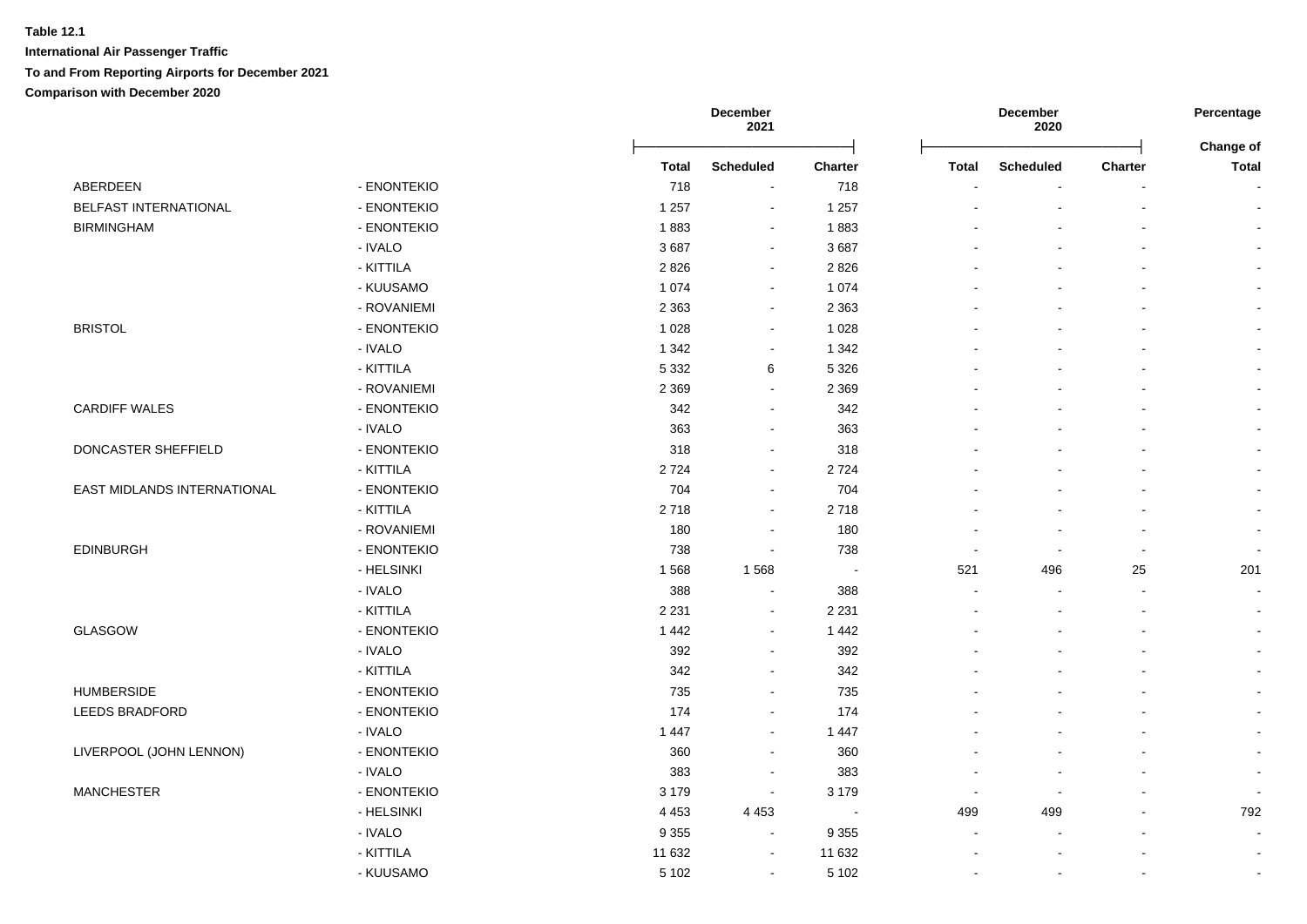|                                |                             | <b>December</b><br><b>December</b><br>2021<br>2020 |                          |                          | Percentage<br>Change of  |                          |                          |                |
|--------------------------------|-----------------------------|----------------------------------------------------|--------------------------|--------------------------|--------------------------|--------------------------|--------------------------|----------------|
|                                |                             | <b>Total</b>                                       | <b>Scheduled</b>         | <b>Charter</b>           | <b>Total</b>             | <b>Scheduled</b>         | <b>Charter</b>           | <b>Total</b>   |
|                                | - ROVANIEMI                 | 5778                                               | $\overline{\phantom{a}}$ | 5778                     |                          |                          |                          |                |
| <b>NEWCASTLE</b>               | - ENONTEKIO                 | 364                                                | 364                      | $\overline{\phantom{a}}$ |                          | $\blacksquare$           | $\blacksquare$           |                |
|                                | - IVALO                     | 758                                                | 397                      | 361                      |                          |                          | $\overline{a}$           |                |
|                                | - KITTILA                   | 324                                                | 324                      | $\sim$                   |                          |                          |                          |                |
|                                | - ROVANIEMI                 | 2 3 9 7                                            | 2 3 9 7                  | $\sim$                   |                          |                          | $\blacksquare$           |                |
| TEESSIDE INTERNATIONAL AIRPORT | - ENONTEKIO                 | 342                                                |                          | 342                      |                          |                          | $\overline{\phantom{a}}$ |                |
| <b>Total FINLAND</b>           |                             | 167972                                             | 50 267                   | 117 705                  | 8 2 4 3                  | 8 2 1 8                  | 25                       | 1938           |
| <b>FRANCE</b>                  |                             |                                                    |                          |                          |                          |                          |                          |                |
| <b>GATWICK</b>                 | - BORDEAUX                  | 3 9 9 0                                            | 3990                     | $\overline{\phantom{a}}$ | 1 0 5 6                  | 1 0 5 6                  | $\sim$                   | 278            |
|                                | - CHAMBERY                  | 1 1 0 2                                            | $\overline{\phantom{a}}$ | 1 1 0 2                  | $\sim$                   |                          | $\overline{a}$           |                |
|                                | - GRENOBLE                  | 1641                                               | 1 2 2 3                  | 418                      | 183                      | 183                      | $\sim$                   | 797            |
|                                | - LYON                      | 7 2 2 4                                            | 6880                     | 344                      | 1 4 8 9                  | 1489                     | $\mathbf{r}$             | 385            |
|                                | - LYON(BRON)                | $\,8\,$                                            | $\sim$                   | 8                        | $\blacksquare$           | $\overline{\phantom{a}}$ | $\blacksquare$           | $\sim$         |
|                                | - MARSEILLE                 | 3 4 6 2                                            | 3 4 6 2                  | ÷,                       | 859                      | 859                      | $\blacksquare$           | 303            |
|                                | - MONTPELLIER               | 3851                                               | 3851                     | $\overline{a}$           | 715                      | 715                      | $\overline{a}$           | 439            |
|                                | - NANTES                    | 3679                                               | 3679                     | $\sim$                   | 1 1 1 2                  | 1 1 1 2                  |                          | 231            |
|                                | $-$ NICE                    | 6 2 6 9                                            | 6 2 6 9                  | $\blacksquare$           | 1 0 6 6                  | 1 0 6 6                  | $\overline{a}$           | 488            |
|                                | - PARIS (CHARLES DE GAULLE) | 8428                                               | 8428                     | $\blacksquare$           | 2619                     | 2619                     | $\overline{a}$           | 222            |
|                                | - PARIS (ORLY)              | 697                                                | 697                      | $\overline{\phantom{a}}$ | 1 0 2 6                  | 1 0 2 6                  | $\overline{\phantom{a}}$ | $-32$          |
|                                | - PAU                       | 92                                                 | ÷,                       | 92                       | 83                       | $\overline{\phantom{a}}$ | 83                       | 11             |
|                                | - TOULOUSE (BLAGNAC)        | 2653                                               | 2413                     | 240                      | 1566                     | 1 4 7 8                  | 88                       | 69             |
| <b>HEATHROW</b>                | - BORDEAUX                  | 664                                                | 664                      | $\sim$                   | 1 4 6 8                  | 1 4 6 8                  | $\blacksquare$           | $-55$          |
|                                | - GRENOBLE                  | 1 1 3 8                                            | 1 1 3 8                  | $\blacksquare$           | $\overline{\phantom{a}}$ |                          | $\blacksquare$           | $\blacksquare$ |
|                                | - LYON                      | 8 1 5 0                                            | 8 1 5 0                  | $\ddot{\phantom{a}}$     | 2 2 0 7                  | 2 2 0 7                  | L.                       | 269            |
|                                | - MARSEILLE                 | 4 1 6 4                                            | 4 1 6 4                  | $\overline{\phantom{a}}$ | 2 0 3 5                  | 2 0 3 5                  | $\overline{a}$           | 105            |
|                                | - NICE                      | 16 4 34                                            | 16 4 34                  | ÷                        | 7852                     | 7852                     | $\overline{\phantom{a}}$ | 109            |
|                                | - PARIS (CHARLES DE GAULLE) | 38 337                                             | 38 337                   | $\overline{\phantom{a}}$ | 23 4 8 8                 | 23 4 88                  | $\blacksquare$           | 63             |
|                                | - PARIS (LE BOURGET)        | $\sim$                                             | $\blacksquare$           | $\ddot{\phantom{a}}$     | 116                      | $\sim$                   | 116                      | $-100$         |
|                                | - TOULOUSE (BLAGNAC)        | 4 3 2 2                                            | 4 3 2 2                  | $\overline{\phantom{a}}$ | 2 172                    | 2 1 7 2                  | $\sim$                   | 99             |
| LUTON                          | - BEZIERS                   | 1 1 4 2                                            | 1 1 4 2                  | $\sim$                   | $\blacksquare$           | $\blacksquare$           | $\blacksquare$           | $\blacksquare$ |
|                                | - BORDEAUX                  | 631                                                | 631                      |                          | $\blacksquare$           |                          | $\overline{a}$           | $\blacksquare$ |
|                                | - GRENOBLE                  | 1 2 1 5                                            | 1 2 1 5                  |                          |                          |                          |                          |                |
|                                | - LYON                      | 2 2 7 0                                            | 2 2 7 0                  |                          |                          |                          | $\overline{a}$           |                |
|                                | $-NICE$                     | 733                                                | 733                      |                          |                          | $\sim$                   | $\blacksquare$           |                |
|                                | - PARIS (CHARLES DE GAULLE) | 6 1 0 9                                            | 6 1 0 9                  |                          | 992                      | 992                      |                          | 516            |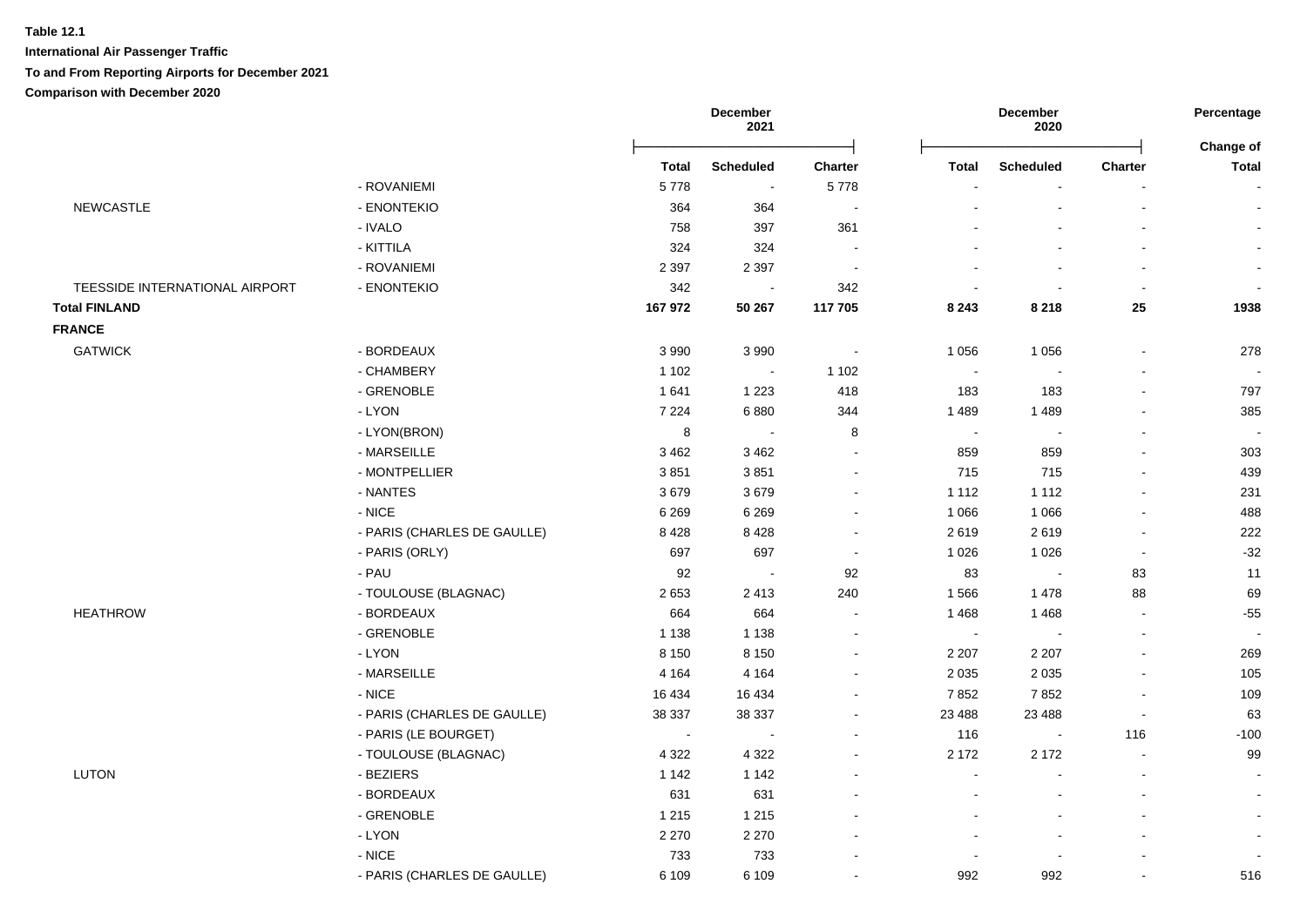|                       |                                |                | December<br>2021 |                          |                | December<br>2020         |                          | Percentage                |
|-----------------------|--------------------------------|----------------|------------------|--------------------------|----------------|--------------------------|--------------------------|---------------------------|
|                       |                                | <b>Total</b>   | <b>Scheduled</b> | <b>Charter</b>           | <b>Total</b>   | <b>Scheduled</b>         | Charter                  | Change of<br><b>Total</b> |
| <b>STANSTED</b>       | - BERGERAC                     | 1 0 6 3        | 1 0 6 3          |                          | ٠              |                          |                          | $\sim$                    |
|                       | - BIARRITZ                     | 2 107          | 2 1 0 7          | ÷.                       |                |                          |                          | $\sim$                    |
|                       | - BORDEAUX                     | 3726           | 3726             | $\blacksquare$           |                |                          |                          | $\sim$                    |
|                       | - CARCASSONNE                  | 1 1 3 8        | 1 1 3 8          | $\blacksquare$           |                |                          |                          | $\blacksquare$            |
|                       | - CHAMBERY                     | 193            | $\blacksquare$   | 193                      |                |                          |                          | $\blacksquare$            |
|                       | $-$ DOLE                       | 93             | 93               | $\blacksquare$           | $\sim$         | $\blacksquare$           |                          | $\mathbf{r}$              |
|                       | - GRENOBLE                     | 540            | 540              |                          | 415            | 415                      |                          | $30\,$                    |
|                       | - LA ROCHELLE                  | 867            | 867              |                          | $\sim$         |                          |                          | $\blacksquare$            |
|                       | - LIMOGES                      | 2 5 2 9        | 2529             |                          | $\overline{a}$ |                          |                          | $\sim$                    |
|                       | - MARSEILLE                    | 4 0 23         | 4 0 23           |                          |                |                          |                          | $\sim$                    |
|                       | - NANTES                       | 3800           | 3800             |                          |                |                          |                          | $\sim$                    |
|                       | $-$ NICE                       | 1 1 9 2        | 1 1 9 2          |                          |                |                          |                          | $\sim$                    |
|                       | - POITIERS                     | 1 0 5 1        | 1 0 5 1          |                          |                |                          |                          | $\sim$                    |
|                       | - TARBES-LOURDES INTERNATIONAL | 907            | 907              |                          |                |                          |                          | $\sim$                    |
|                       | - TOULOUSE (BLAGNAC)           | 4 1 3 6        | 4 1 3 6          |                          |                |                          |                          | $\sim$                    |
|                       | - TOURS                        | 1 0 0 3        | 1 0 0 3          |                          |                |                          |                          | $\blacksquare$            |
| BELFAST INTERNATIONAL | - CLERMONT FERRAND             | 98             | $\sim$           | 98                       |                |                          |                          | $\sim$                    |
|                       | - LYON                         | 646            | 646              | ÷.                       |                |                          |                          | $\sim$                    |
|                       | - PARIS (CHARLES DE GAULLE)    | 1 6 2 2        | 1 6 2 2          |                          |                |                          |                          | $\mathbf{r}$              |
|                       | - PARIS (ORLY)                 | 100            | 100              | $\blacksquare$           | $\sim$         |                          | $\blacksquare$           | $\blacksquare$            |
|                       | - TOULOUSE (BLAGNAC)           | $\sim$         | $\mathbf{r}$     | $\sim$                   | 103            | $\sim$                   | 103                      | $-100$                    |
| <b>BIGGIN HILL</b>    | - BEZIERS                      | $\overline{2}$ | $\sim$           | $\overline{2}$           | $\blacksquare$ | $\overline{\phantom{a}}$ | $\blacksquare$           | $\sim$                    |
|                       | - CHAMBERY                     |                |                  | $\blacksquare$           | 10             | $\overline{\phantom{a}}$ | $10$                     | $-100$                    |
|                       | - DEAUVILLE                    |                |                  | $\overline{a}$           | $\mathbf{1}$   | $\sim$                   | $\overline{1}$           | $-100$                    |
|                       | $-$ NICE                       |                | $\overline{a}$   | $\sim$                   | 3              | $\sim$                   | 3                        | $-100$                    |
|                       | - PARIS (LE BOURGET)           | 14             | $\blacksquare$   | 14                       | $\blacksquare$ | $\overline{\phantom{a}}$ | $\mathbf{r}$             | $\blacksquare$            |
| <b>BIRMINGHAM</b>     | - BIARRITZ                     |                | $\blacksquare$   | $\sim$                   | 46             | $\blacksquare$           | 46                       | $-100$                    |
|                       | - BORDEAUX                     |                | $\blacksquare$   | $\blacksquare$           | 80             |                          | 80                       | $-100$                    |
|                       | - CHAMBERY                     | 243            | $\sim$           | 243                      |                |                          |                          | $\blacksquare$            |
|                       | - GRENOBLE                     | 180            | 180              |                          | ÷              |                          | $\blacksquare$           | $\blacksquare$            |
|                       | $-LYON$                        |                | $\sim$           | L,                       | 328            | $\overline{\phantom{a}}$ | 328                      | $-100$                    |
|                       | - PARIS (CHARLES DE GAULLE)    | 9517           | 9517             |                          | $\overline{a}$ | $\blacksquare$           | $\overline{\phantom{a}}$ | $\sim$                    |
|                       | - PARIS (ORLY)                 | 996            | 996              | $\overline{\phantom{a}}$ | $\blacksquare$ | $\overline{\phantom{a}}$ | $\overline{\phantom{a}}$ | $\blacksquare$            |
|                       | - PAU                          |                | $\overline{a}$   |                          | 86             | $\sim$                   | 86                       | $-100$                    |
| <b>BRISTOL</b>        | - CHAMBERY                     | 422            | 311              | 111                      | $\sim$         | $\blacksquare$           | $\blacksquare$           | $\mathbf{r}$              |
|                       |                                |                |                  |                          |                |                          |                          |                           |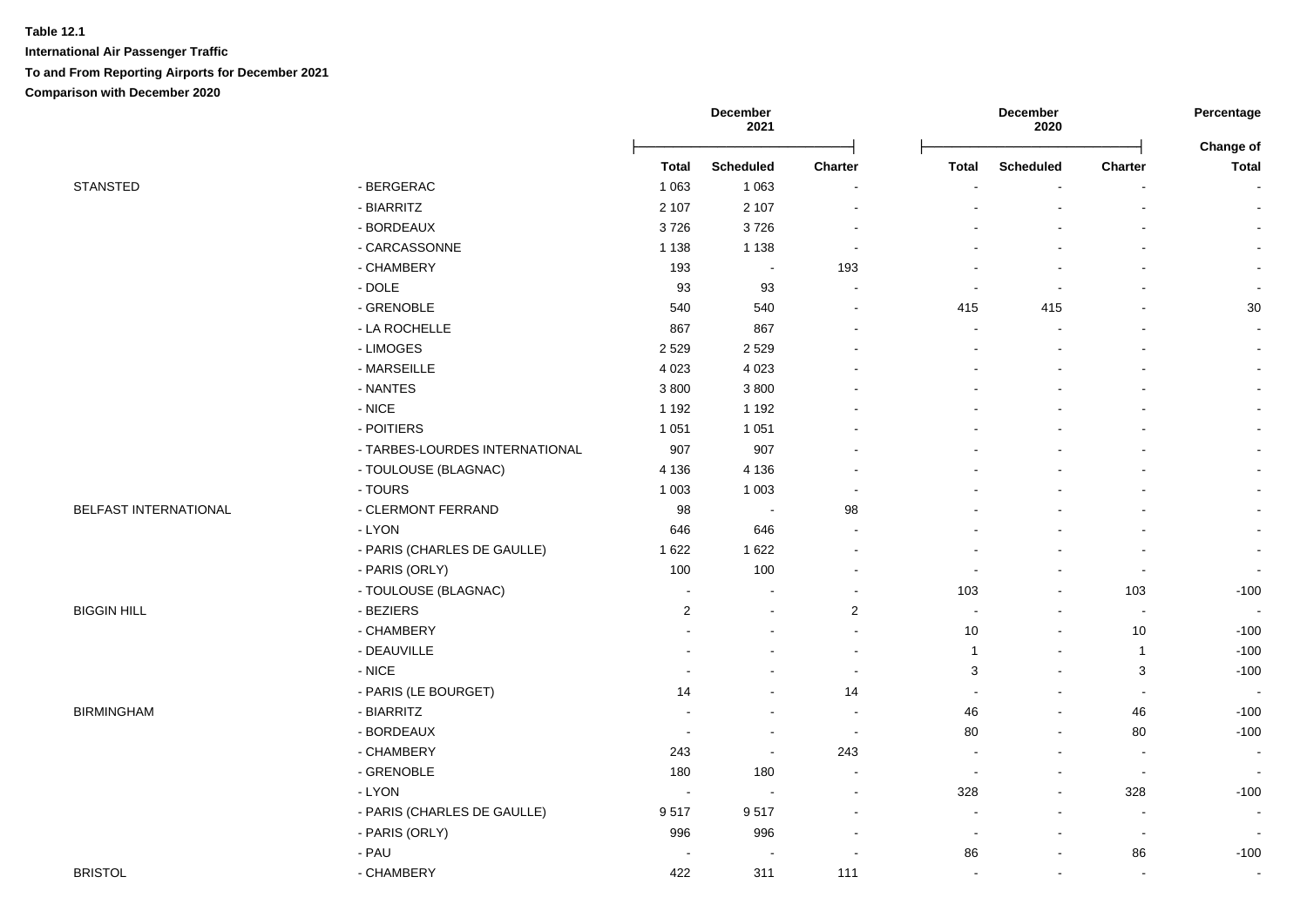**International Air Passenger Traffic To and From Reporting Airports for December 2021 Comparison with December 2020**

|                             |                             |              | December<br>2021 |                          |                | December<br>2020         |                          | Percentage                |
|-----------------------------|-----------------------------|--------------|------------------|--------------------------|----------------|--------------------------|--------------------------|---------------------------|
|                             |                             | <b>Total</b> | <b>Scheduled</b> | Charter                  | <b>Total</b>   | <b>Scheduled</b>         | <b>Charter</b>           | Change of<br><b>Total</b> |
|                             | - CLERMONT FERRAND          |              |                  |                          | 86             | $\sim$                   | 86                       | $-100$                    |
|                             | - GRENOBLE                  | 1 0 0 1      | 1 0 0 1          | $\blacksquare$           | 127            | 127                      | $\blacksquare$           | 688                       |
|                             | - LYON                      | 985          | 985              | $\blacksquare$           | 298            | 212                      | 86                       | 231                       |
|                             | $-$ NICE                    | 414          | 414              | $\blacksquare$           | 303            | 303                      | $\sim$                   | 37                        |
|                             | - PARIS (CHARLES DE GAULLE) | 3726         | 3726             | $\blacksquare$           | 1 0 8 3        | 1 0 8 3                  | $\blacksquare$           | 244                       |
|                             | - PARIS (ORLY)              | 3 0 9 8      | 3 0 9 8          | $\blacksquare$           | $\sim$         | $\sim$                   | $\sim$                   | $\sim$                    |
|                             | - TOULOUSE (BLAGNAC)        | 1782         | 1782             | $\blacksquare$           | $\sim$         | $\blacksquare$           | $\blacksquare$           | $\sim$                    |
| <b>CARDIFF WALES</b>        | - BORDEAUX                  |              |                  | $\overline{\phantom{a}}$ | 86             | $\overline{\phantom{a}}$ | 86                       | $-100$                    |
|                             | - CARCASSONNE               |              | $\sim$           | $\sim$                   | 80             | 80                       | $\sim$                   | $-100$                    |
|                             | - LYON                      | 82           |                  | 82                       |                |                          |                          | $\sim$                    |
|                             | - PARIS (ORLY)              | 273          | 273              | $\sim$                   |                |                          |                          | $\sim$                    |
|                             | - PERPIGNAN                 | 86           |                  | 86                       |                |                          |                          | $\blacksquare$            |
|                             | - SAINT BRIEUC (ARMOR)      | 48           | $\sim$           | 48                       | $\blacksquare$ | $\blacksquare$           | $\blacksquare$           | $\blacksquare$            |
|                             | - TOULON / HYERES           | $\sim$       |                  | $\sim$                   | 76             | $\blacksquare$           | 76                       | $-100$                    |
|                             | - TOULOUSE (BLAGNAC)        | 98           |                  | 98                       | $\sim$         |                          | $\sim$                   | $\sim$                    |
| EAST MIDLANDS INTERNATIONAL | - BRIVE-LA-GAILLARDE        |              |                  | $\sim$                   | 88             |                          | 88                       | $-100$                    |
|                             | - LIMOGES                   | 931          | 931              | $\blacksquare$           |                |                          |                          | $\blacksquare$            |
| <b>EDINBURGH</b>            | - BEAUVAIS                  | 1 0 9 7      | 1 0 9 7          | $\sim$                   |                |                          |                          | $\sim$                    |
|                             | - CHAMBERY                  | 64           |                  | 64                       |                |                          |                          | $\sim$                    |
|                             | - GRENOBLE                  | 171          | 171              | $\blacksquare$           | 60             | 60                       | $\blacksquare$           | 185                       |
|                             | - LA ROCHELLE               | $\sim$       |                  | $\overline{a}$           | 92             | $\sim$                   | 92                       | $-100$                    |
|                             | $-LYON$                     | 657          | 657              |                          |                | $\sim$                   | $\overline{\phantom{a}}$ | $\sim$                    |
|                             | - MARSEILLE                 | 1 1 5 0      | 1 1 5 0          |                          |                |                          |                          | $\sim$                    |
|                             | - NANTES                    | 1 0 2 8      | 1 0 2 8          |                          | $\sim$         | $\blacksquare$           |                          | $\sim$                    |
|                             | - PARIS (CHARLES DE GAULLE) | 10 093       | 10 093           |                          | 1 6 3 5        | 1 6 3 5                  |                          | 517                       |
|                             | - PARIS (ORLY)              | 516          | 516              | $\blacksquare$           | $\sim$         |                          |                          | $\sim$                    |
|                             | - ST ETIENNE                |              |                  | $\blacksquare$           | 41             |                          | 41                       | $-100$                    |
|                             | - TOULOUSE (BLAGNAC)        | 1 1 8 8      | 1 1 8 8          | $\blacksquare$           |                |                          | $\overline{a}$           | $\sim$                    |
| <b>EXETER</b>               | - MONTPELLIER               | 46           |                  | 46                       |                |                          | $\overline{\phantom{a}}$ | $\sim$                    |
| GLASGOW                     | - LA ROCHELLE               | 94           | $\sim$           | 94                       |                | $\blacksquare$           | $\blacksquare$           | $\blacksquare$            |
|                             | $-LILLE$                    |              | $\sim$           | $\overline{\phantom{a}}$ | 94             |                          | 94                       | $-100$                    |
|                             | - LYON                      | 453          |                  | 453                      |                |                          |                          | $\sim$                    |
|                             | - PARIS (CHARLES DE GAULLE) | 1849         | 1849             | $\blacksquare$           |                |                          |                          | $\blacksquare$            |
|                             | - PARIS (ORLY)              | 437          | 437              | $\blacksquare$           |                |                          |                          | $\blacksquare$            |
| <b>JERSEY</b>               | - RENNES                    | 41           |                  | 41                       | 31             |                          | 31                       | 32                        |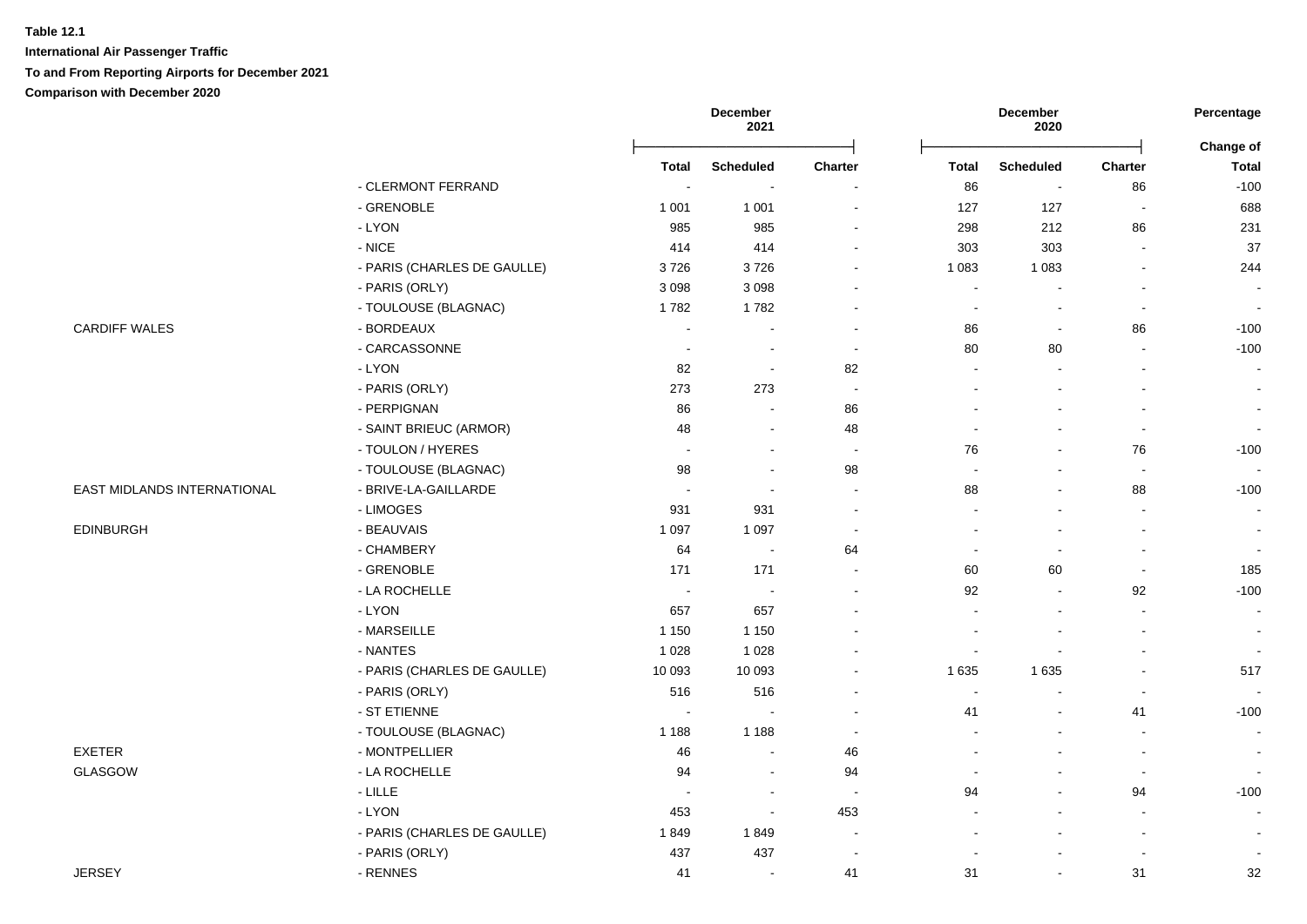|                         |                             |                | December<br>2021         |                          |                          | <b>December</b><br>2020  |                          | Percentage<br>Change of  |
|-------------------------|-----------------------------|----------------|--------------------------|--------------------------|--------------------------|--------------------------|--------------------------|--------------------------|
|                         |                             | <b>Total</b>   | <b>Scheduled</b>         | <b>Charter</b>           | Total                    | <b>Scheduled</b>         | <b>Charter</b>           | Total                    |
| <b>LEEDS BRADFORD</b>   | - PARIS (CHARLES DE GAULLE) | 790            | 790                      | $\overline{a}$           |                          |                          |                          |                          |
| LIVERPOOL (JOHN LENNON) | - BEAUVAIS                  | 508            | 508                      | $\blacksquare$           |                          | $\blacksquare$           | $\overline{\phantom{a}}$ |                          |
|                         | - GRENOBLE                  | 274            | 274                      | $\ddot{\phantom{a}}$     |                          |                          | $\overline{a}$           |                          |
| <b>MANCHESTER</b>       | - BEAUVAIS                  | 2 1 0 6        | 2 1 0 6                  | $\overline{\phantom{a}}$ |                          |                          |                          |                          |
|                         | - BORDEAUX                  | 1 3 7 0        | 1 3 7 0                  |                          |                          |                          |                          |                          |
|                         | - CARCASSONNE               | 1 3 8 8        | 1 3 8 8                  | $\blacksquare$           |                          |                          |                          |                          |
|                         | - CHAMBERY                  | 503            | 270                      | 233                      |                          | $\blacksquare$           | $\blacksquare$           |                          |
|                         | - GRENOBLE                  | 451            | 451                      | $\blacksquare$           |                          | $\overline{a}$           | L.                       |                          |
|                         | - LIMOGES                   | 1 1 9 3        | 1 1 9 3                  | $\overline{\phantom{a}}$ | $\sim$                   | $\overline{\phantom{a}}$ | $\blacksquare$           | $\blacksquare$           |
|                         | - LYON                      | 840            | 840                      | $\blacksquare$           | 414                      | 414                      | $\blacksquare$           | 103                      |
|                         | - MARSEILLE                 | 1 1 3 0        | 1 1 3 0                  | $\overline{\phantom{a}}$ | 95                       | $\blacksquare$           | 95                       | 1089                     |
|                         | - NANTES                    | 1 2 6 6        | 1 2 6 6                  |                          | $\sim$                   | $\overline{\phantom{a}}$ | $\sim$                   | $\overline{\phantom{a}}$ |
|                         | - PARIS (CHARLES DE GAULLE) | 23 4 74        | 23 4 74                  |                          | 6781                     | 6727                     | 54                       | 246                      |
|                         | - TOULON / HYERES           | $\sim$         | L.                       | ÷                        | 91                       | $\overline{a}$           | 91                       | $-100$                   |
| <b>NEWCASTLE</b>        | - PARIS (CHARLES DE GAULLE) | 3707           | 3707                     |                          | $\sim$                   | $\blacksquare$           | $\sim$                   | $\sim$                   |
|                         | - PARIS (ORLY)              | 382            | 382                      | $\sim$                   | $\sim$                   | $\blacksquare$           | $\sim$                   | $\blacksquare$           |
|                         | - TOULOUSE (BLAGNAC)        | $\blacksquare$ | $\overline{\phantom{a}}$ | $\blacksquare$           | $38\,$                   | $\blacksquare$           | 38                       | $-100$                   |
| <b>Total FRANCE</b>     |                             | 241 403        | 237 293                  | 4 1 1 0                  | 64775                    | 62873                    | 1 9 0 2                  | 273                      |
| <b>GERMANY</b>          |                             |                |                          |                          |                          |                          |                          |                          |
| <b>GATWICK</b>          | - BERLIN BRANDENBURG        | 7845           | 7845                     | $\blacksquare$           | 2 4 5 2                  | 2 4 5 2                  | $\blacksquare$           | 220                      |
|                         | - BRAUNSCHWEIG              | 83             | $\blacksquare$           | 83                       | $\sim$                   | $\overline{\phantom{a}}$ | $\overline{a}$           | $\blacksquare$           |
|                         | - FRIEDRICHSHAFEN           | 161            | 161                      | $\overline{a}$           | $\sim$                   | $\overline{\phantom{a}}$ | $\blacksquare$           |                          |
|                         | - HAMBURG                   | 2710           | 2710                     | $\overline{a}$           | 404                      | 404                      |                          | 571                      |
|                         | - MUNICH                    | 4 1 1 5        | 4 1 1 5                  | $\blacksquare$           | 823                      | 823                      | $\overline{a}$           | 400                      |
| <b>HEATHROW</b>         | - BERLIN BRANDENBURG        | 13 291         | 13 291                   | $\sim$                   | 7 4 0 3                  | 7 4 0 3                  | $\overline{a}$           | 80                       |
|                         | - COLOGNE BONN              | 2 4 2 4        | 2 4 2 4                  | $\sim$                   | $\sim$                   | $\overline{\phantom{a}}$ | $\blacksquare$           | $\blacksquare$           |
|                         | - DUSSELDORF                | 10 997         | 10 997                   | $\overline{\phantom{a}}$ | 5 3 8 8                  | 5 3 8 8                  | $\overline{\phantom{a}}$ | 104                      |
|                         | - FRANKFURT MAIN            | 36 122         | 36 122                   | $\blacksquare$           | 13 098                   | 13 098                   | $\blacksquare$           | 176                      |
|                         | - HAMBURG                   | 9 4 0 0        | 9 4 0 0                  | $\sim$                   | 3 4 3 0                  | 3 4 3 0                  | $\mathbf{r}$             | 174                      |
|                         | - HANOVER                   | 1777           | 1777                     | $\overline{\phantom{a}}$ | 268                      | 268                      | $\blacksquare$           | 563                      |
|                         | - MUNICH                    | 23 669         | 23 669                   | $\overline{\phantom{a}}$ | 6969                     | 6969                     | $\blacksquare$           | 240                      |
|                         | - STUTTGART                 | 4742           | 4742                     | $\overline{\phantom{a}}$ | 1711                     | 1711                     | $\mathbf{r}$             | 177                      |
| <b>LONDON CITY</b>      | - BERLIN BRANDENBURG        | 3874           | 3874                     | $\overline{\phantom{a}}$ | $\overline{\phantom{a}}$ | $\sim$                   | $\mathbf{r}$             | $\sim$                   |
|                         | - DUSSELDORF                | 2093           | 2093                     |                          | $\sim$                   |                          |                          |                          |
|                         | - FRANKFURT MAIN            | 4614           | 4614                     |                          | 1697                     | 1 6 9 7                  |                          | 172                      |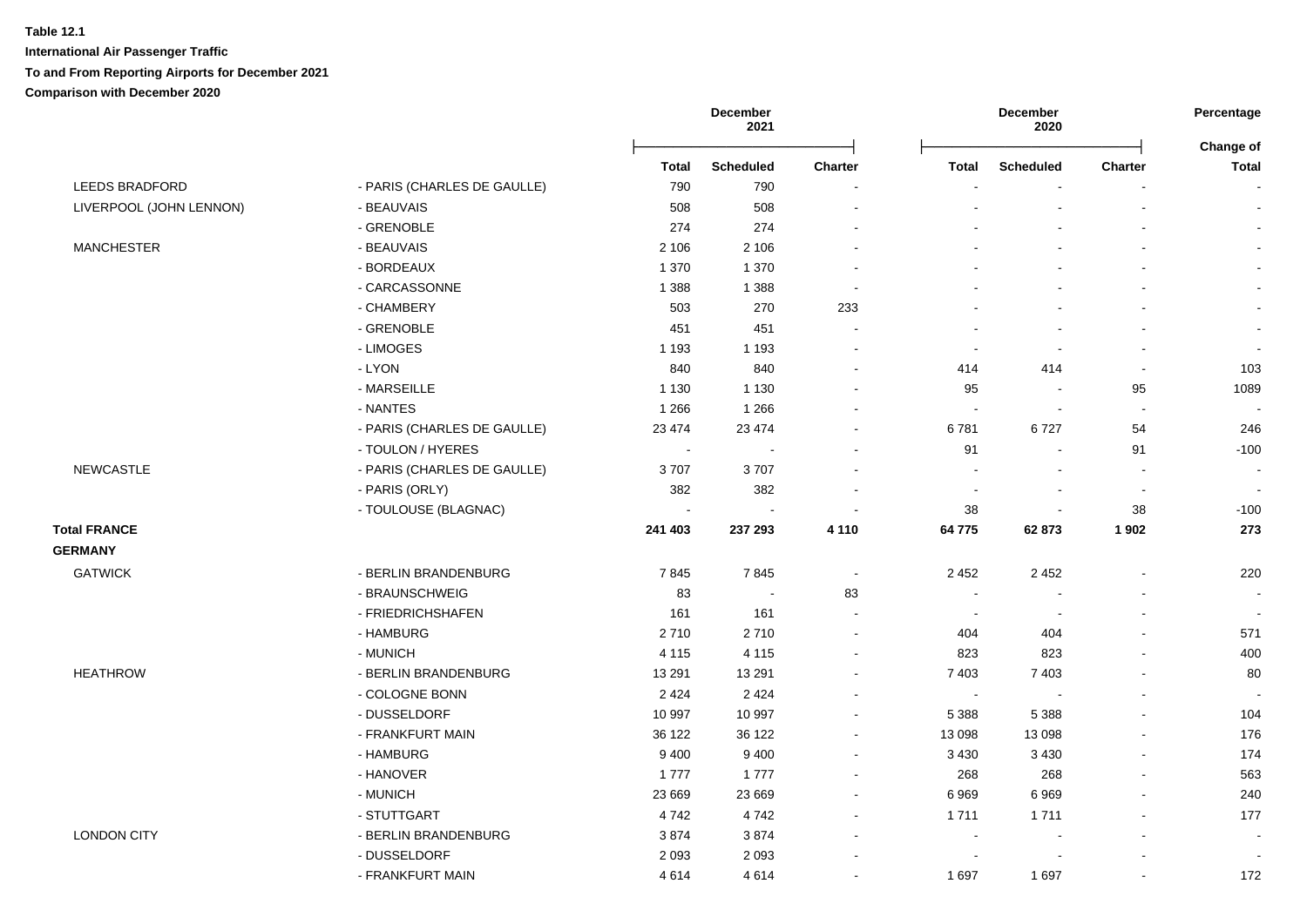|                             |                         | December<br>2021 |                  |                          | December<br>2020         |                  | Percentage               |                           |
|-----------------------------|-------------------------|------------------|------------------|--------------------------|--------------------------|------------------|--------------------------|---------------------------|
|                             |                         | <b>Total</b>     | <b>Scheduled</b> | <b>Charter</b>           | <b>Total</b>             | <b>Scheduled</b> | <b>Charter</b>           | Change of<br><b>Total</b> |
| <b>LUTON</b>                | - BERLIN BRANDENBURG    | 2 0 5 1          | 2 0 5 1          |                          |                          |                  |                          | $\blacksquare$            |
|                             | - STUTTGART             | 97               | 97               | $\ddot{\phantom{0}}$     | $\ddot{\phantom{0}}$     | $\blacksquare$   | $\blacksquare$           | $\blacksquare$            |
| <b>STANSTED</b>             | - BERLIN BRANDENBURG    | 11764            | 11764            | $\sim$                   | 1685                     | 1685             | $\sim$                   | 598                       |
|                             | - BREMEN                | 3 0 5 6          | 3 0 5 6          | $\blacksquare$           | 215                      | 215              | $\blacksquare$           | 1321                      |
|                             | - COLOGNE BONN          | 5870             | 5870             | $\blacksquare$           | 642                      | 642              | $\blacksquare$           | 814                       |
|                             | - DORTMUND              | 2 2 0 8          | 2 2 0 8          |                          | 403                      | 403              |                          | 448                       |
|                             | - DRESDEN               | 949              | 949              |                          | $\sim$                   |                  |                          |                           |
|                             | - FRANKFURT MAIN        | 8 1 9 7          | 8 1 9 7          |                          | 957                      | 957              |                          | 757                       |
|                             | - HAMBURG               | 3858             | 3858             |                          | 656                      | 656              |                          | 488                       |
|                             | - KARLSRUHE/BADEN BADEN | 3 3 5 2          | 3 3 5 2          |                          | 411                      | 411              |                          | 716                       |
|                             | - MEMMINGEN ALLGAU      | 1948             | 1948             | $\sim$                   | 179                      | 179              |                          | 988                       |
|                             | - NUREMBERG             | 1597             | 1597             | $\blacksquare$           | ä,                       |                  |                          |                           |
| <b>BIGGIN HILL</b>          | - DORTMUND              | $\overline{4}$   | $\sim$           | $\overline{4}$           |                          |                  |                          | $\blacksquare$            |
|                             | - DUSSELDORF            | $\overline{4}$   | $\sim$           | $\overline{4}$           |                          |                  |                          | $\blacksquare$            |
|                             | - FRANKFURT MAIN        | $\,$ 5 $\,$      | $\sim$           | 5                        |                          |                  |                          | $\blacksquare$            |
| <b>BIRMINGHAM</b>           | - BERLIN BRANDENBURG    | 572              | 572              |                          |                          |                  |                          | $\overline{\phantom{a}}$  |
|                             | - DUSSELDORF            | 1911             | 1911             |                          | 686                      | 686              |                          | 179                       |
|                             | - FRANKFURT MAIN        | 5749             | 5749             |                          | 2922                     | 2922             |                          | 97                        |
|                             | - MUNICH                | 3 4 7 5          | 3 4 7 5          |                          | $\blacksquare$           |                  |                          | $\overline{\phantom{a}}$  |
| <b>BRISTOL</b>              | - BERLIN BRANDENBURG    | 1441             | 1441             |                          | 287                      | 287              | $\blacksquare$           | 402                       |
|                             | - COLOGNE BONN          | 966              | 966              |                          | $\blacksquare$           |                  |                          | $\sim$                    |
|                             | - FRANKFURT MAIN        | 1753             | 1753             |                          | $\overline{\phantom{a}}$ | $\blacksquare$   |                          | $\sim$                    |
| EAST MIDLANDS INTERNATIONAL | - BERLIN BRANDENBURG    | 996              | 996              |                          | 198                      | 198              |                          | 403                       |
| <b>EDINBURGH</b>            | - BERLIN BRANDENBURG    | 3 4 4 7          | 3 4 4 7          |                          | 655                      | 655              |                          | 426                       |
|                             | - DUSSELDORF            | 967              | 967              |                          | $\overline{\phantom{a}}$ |                  |                          |                           |
|                             | - FRANKFURT MAIN        | 5 0 4 3          | 5 0 4 3          |                          | 671                      | 671              |                          | 652                       |
|                             | - HAMBURG               | 1 0 3 7          | 1 0 3 7          | $\sim$                   | 178                      | 178              |                          | 483                       |
|                             | - MUNICH                | 671              | 671              | $\sim$                   | 180                      | 180              |                          | 273                       |
| <b>GLASGOW</b>              | - FRANKFURT MAIN        | 3744             | 3744             | $\overline{\phantom{a}}$ | ÷,                       |                  | $\overline{\phantom{a}}$ | $\sim$                    |
| <b>LEEDS BRADFORD</b>       | - BERLIN BRANDENBURG    | 375              | 375              |                          | ٠                        |                  |                          | $\blacksquare$            |
|                             | - COLOGNE BONN          | 130              | 130              |                          | ۰                        |                  | $\sim$                   |                           |
| <b>MANCHESTER</b>           | - BERLIN BRANDENBURG    | 7888             | 7888             |                          | 1915                     | 1915             | $\sim$                   | 312                       |
|                             | - COLOGNE BONN          | 3935             | 3 9 3 5          |                          | 459                      | 459              | $\blacksquare$           | 757                       |
|                             | - DUSSELDORF            | 2 1 0 9          | 2 1 0 9          |                          | 825                      | 825              |                          | 156                       |
|                             | - FRANKFURT MAIN        | 11 061           | 11 061           |                          | 5 5 2 9                  | 5 5 2 9          |                          | 100                       |
|                             |                         |                  |                  |                          |                          |                  |                          |                           |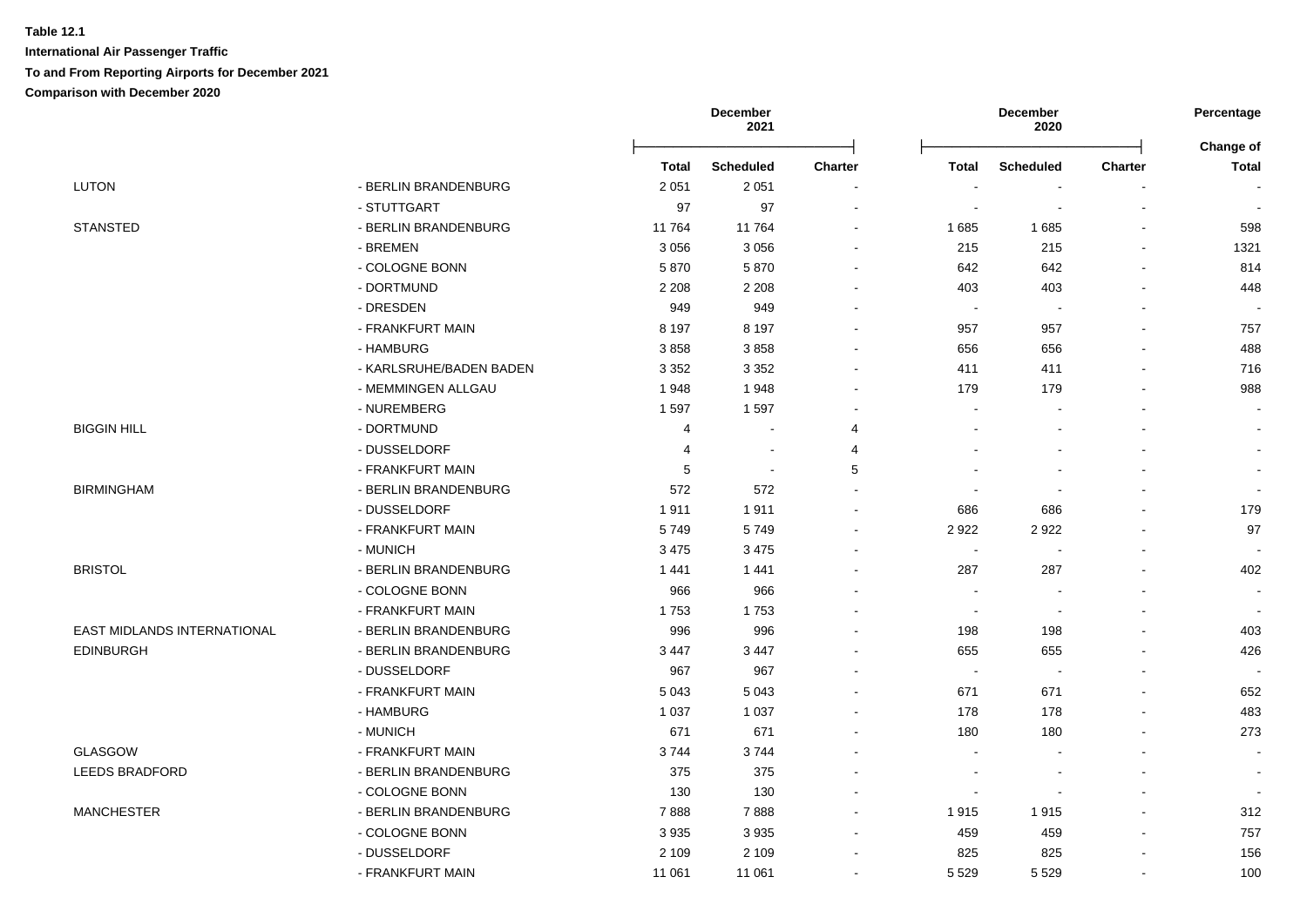|                                    |                      |              | <b>December</b><br>2021 |                         |         | December<br>2020         |                              | Percentage                |
|------------------------------------|----------------------|--------------|-------------------------|-------------------------|---------|--------------------------|------------------------------|---------------------------|
|                                    |                      | <b>Total</b> | <b>Scheduled</b>        | Charter                 | Total   | <b>Scheduled</b>         | Charter                      | Change of<br><b>Total</b> |
|                                    | - HAMBURG            | 2 9 6 5      | 2965                    | $\blacksquare$          | $\sim$  | $\blacksquare$           | $\blacksquare$               |                           |
|                                    | - LEIPZIG            | 169          | $\sim$                  | 169                     | 111     | $\sim$                   | 111                          | 52                        |
|                                    | - MUNICH             | 5 2 9 5      | 5 2 9 5                 | $\sim$                  | 628     | 628                      | $\blacksquare$               | 743                       |
| <b>NEWCASTLE</b>                   | - BERLIN BRANDENBURG | 496          | 496                     | $\sim$                  | $\sim$  |                          | $\blacksquare$               |                           |
|                                    | - COLOGNE BONN       | 141          | 141                     |                         |         |                          | $\blacksquare$               | $\blacksquare$            |
|                                    | - DUSSELDORF         | 432          | 432                     |                         |         |                          | $\blacksquare$               |                           |
|                                    | - FRANKFURT MAIN     | 1584         | 1584                    |                         |         |                          | $\sim$                       |                           |
| <b>Total GERMANY</b>               |                      | 241 229      | 240 964                 | 265                     | 64 035  | 63 924                   | 111                          | 277                       |
| <b>GIBRALTAR</b>                   |                      |              |                         |                         |         |                          |                              |                           |
| <b>GATWICK</b>                     | - GIBRALTAR          | 4 9 6 5      | 4 9 6 5                 | $\sim$                  | 3 3 5 0 | 3 3 5 0                  | $\sim$                       | 48                        |
| <b>HEATHROW</b>                    | - GIBRALTAR          | 7602         | 7602                    |                         | 6450    | 6 4 3 0                  | 20                           | 18                        |
| <b>LUTON</b>                       | - GIBRALTAR          | 1 5 3 4      | 1534                    |                         | 1 0 0 0 | 1 0 0 0                  | $\blacksquare$               | 53                        |
| <b>BRISTOL</b>                     | - GIBRALTAR          | 1986         | 1986                    |                         | 459     | 459                      | $\blacksquare$               | 333                       |
| <b>EDINBURGH</b>                   | - GIBRALTAR          | 1 1 6 7      | 1 1 6 7                 |                         | $\sim$  | $\overline{\phantom{a}}$ | $\blacksquare$               |                           |
| <b>MANCHESTER</b>                  | - GIBRALTAR          | 2 3 6 6      | 2 3 6 6                 |                         | 872     | 872                      | $\mathbf{r}$                 | 171                       |
| <b>Total GIBRALTAR</b>             |                      | 19620        | 19620                   |                         | 12 131  | 12 111                   | 20                           | 62                        |
| <b>GREECE</b>                      |                      |              |                         |                         |         |                          |                              |                           |
| <b>GATWICK</b>                     | - ATHENS             | 10842        | 10842                   |                         | 4 4 2 9 | 4 4 2 9                  | $\blacksquare$               | 145                       |
|                                    | - SALONIKA           | 4 1 6 0      | 4 1 6 0                 |                         | 978     | 978                      | $\overline{a}$               | 325                       |
| <b>HEATHROW</b>                    | - ATHENS             | 36 156       | 36 156                  |                         | 12769   | 12769                    | $\qquad \qquad \blacksquare$ | 183                       |
|                                    | - SALONIKA           | $\sim$       | $\sim$                  |                         | 121     | 121                      | $\blacksquare$               | $-100$                    |
| <b>LUTON</b>                       | - ATHENS             | 4 3 9 1      | 4 3 9 1                 |                         | 2 0 2 9 | 2 0 2 9                  | $\blacksquare$               | 116                       |
|                                    | - SALONIKA           | 2 1 6 0      | 2 1 6 0                 | $\sim$                  | 497     | 497                      | $\blacksquare$               | 335                       |
| <b>STANSTED</b>                    | - ATHENS             | 7 9 0 4      | 7 9 0 4                 |                         | 4 2 1 7 | 4 2 1 7                  | ä,                           | 87                        |
|                                    | - SALONIKA           | 5812         | 5812                    |                         | 1442    | 1 4 4 2                  | ä,                           | 303                       |
| <b>BIGGIN HILL</b>                 | - ATHENS             | $\sqrt{2}$   | $\blacksquare$          | $\overline{\mathbf{c}}$ | $\sim$  | $\overline{\phantom{a}}$ | $\qquad \qquad \blacksquare$ |                           |
| <b>BRISTOL</b>                     | - ATHENS             |              |                         |                         | 296     | 296                      | $\blacksquare$               | $-100$                    |
| <b>EAST MIDLANDS INTERNATIONAL</b> | - ATHENS             |              |                         |                         | 110     | $\overline{\phantom{a}}$ | 110                          | $-100$                    |
| <b>EDINBURGH</b>                   | - ATHENS             | 1 2 6 0      | 1 2 6 0                 |                         | 348     | 348                      | $\sim$                       | 262                       |
| <b>MANCHESTER</b>                  | - ATHENS             | 5 3 8 1      | 5 3 8 1                 | $\sim$                  | 1 0 1 5 | 1015                     | $\overline{\phantom{a}}$     | 430                       |
|                                    | - SALONIKA           | 1869         | 1869                    | $\blacksquare$          | 594     | 594                      | $\blacksquare$               | 215                       |
| <b>Total GREECE</b>                |                      | 79 937       | 79 935                  | $\mathbf{2}$            | 28 845  | 28735                    | 110                          | 177                       |
| <b>IRISH REPUBLIC</b>              |                      |              |                         |                         |         |                          |                              |                           |
| <b>GATWICK</b>                     | $-CORK$              | 6 1 2 6      | 6 1 2 6                 |                         |         |                          |                              |                           |
|                                    | - DUBLIN             | 58 972       | 58 972                  |                         | 7 3 9 0 | 7 3 9 0                  |                              | 698                       |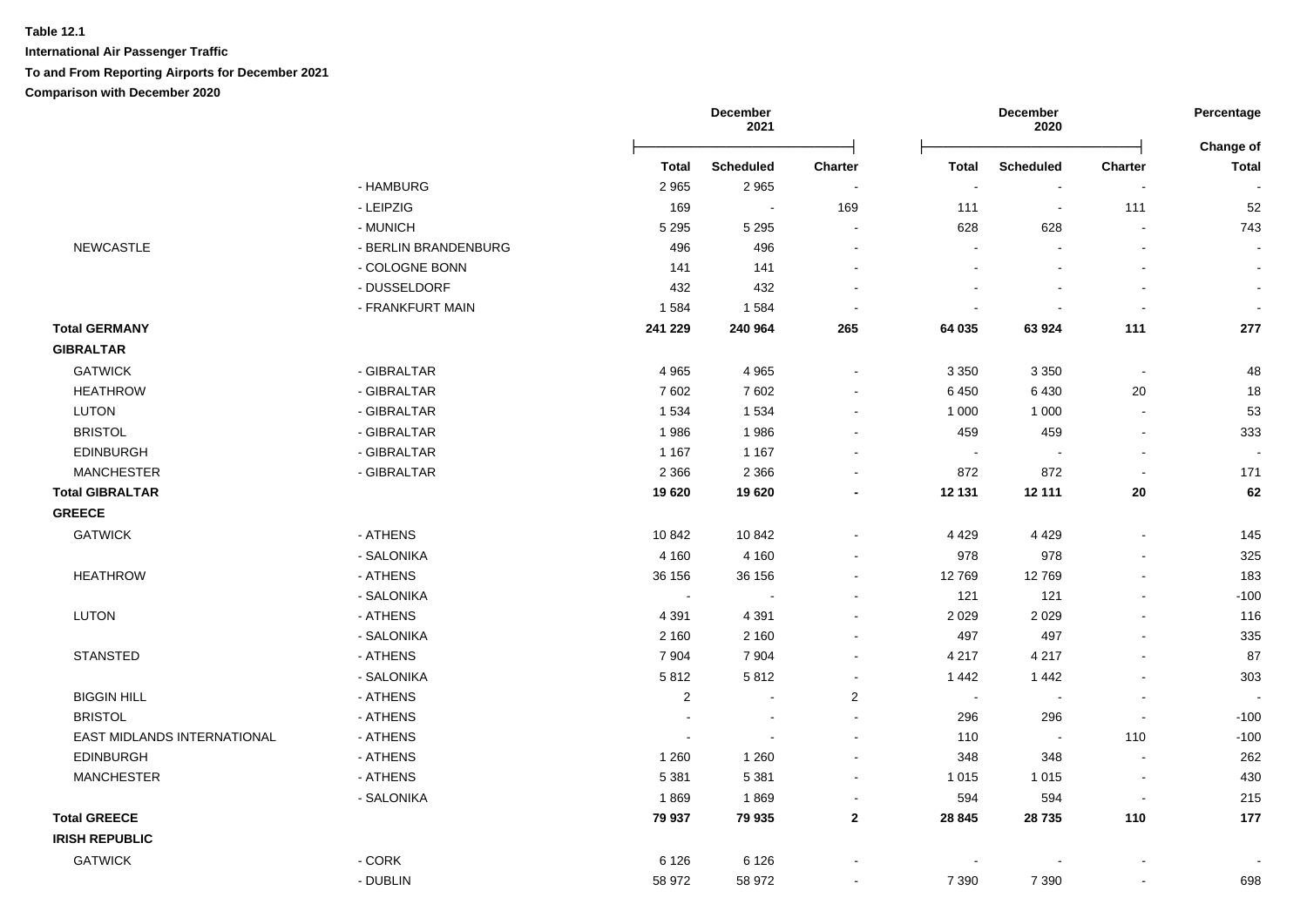|                             |                       |              | <b>December</b><br>2021 |                          |                          | <b>December</b><br>2020 |                          | Percentage                |
|-----------------------------|-----------------------|--------------|-------------------------|--------------------------|--------------------------|-------------------------|--------------------------|---------------------------|
|                             |                       | <b>Total</b> | <b>Scheduled</b>        | <b>Charter</b>           | <b>Total</b>             | <b>Scheduled</b>        | <b>Charter</b>           | Change of<br><b>Total</b> |
|                             | - IRELAND WEST(KNOCK) | 2 1 1 5      | 2 1 1 5                 |                          | $\sim$                   |                         |                          |                           |
|                             | - SHANNON             | 7 0 0 6      | 7 0 0 6                 | $\sim$                   | 106                      | $\sim$                  | 106                      | 6509                      |
| <b>HEATHROW</b>             | - CORK                | 11 501       | 11 501                  | $\sim$                   | 2880                     | 2880                    | $\sim$                   | 299                       |
|                             | - DUBLIN              | 59 435       | 59 393                  | 42                       | 22 396                   | 22 300                  | 96                       | 165                       |
|                             | - SHANNON             | 4583         | 4583                    | $\overline{\phantom{a}}$ | $\sim$                   |                         | $\sim$                   |                           |
| <b>LONDON CITY</b>          | - DUBLIN              | 10 284       | 10 284                  | $\overline{a}$           |                          |                         |                          | $\overline{\phantom{a}}$  |
| <b>LUTON</b>                | $-CORK$               | 3888         | 3888                    |                          |                          |                         |                          |                           |
|                             | - DUBLIN              | 15 5 28      | 15 5 28                 |                          | 1 0 1 2                  | 1 0 1 2                 |                          | 1434                      |
|                             | - IRELAND WEST(KNOCK) | 5 2 8 3      | 5 2 8 3                 |                          | 418                      | 418                     |                          | 1164                      |
|                             | - KERRY COUNTY        | 4 2 6 7      | 4 2 6 7                 |                          | 215                      | 215                     |                          | 1885                      |
|                             | - SHANNON             | 2579         | 2579                    |                          | $\sim$                   | $\sim$                  |                          |                           |
| <b>STANSTED</b>             | $-CORK$               | 13 2 8 1     | 13 2 8 1                |                          | 914                      | 914                     |                          | 1353                      |
|                             | - DUBLIN              | 37 268       | 37 268                  |                          | 12 405                   | 12 405                  |                          | 200                       |
|                             | - IRELAND WEST(KNOCK) | 7 1 2 7      | 7 1 2 7                 | $\blacksquare$           | 200                      | 200                     | $\blacksquare$           | 3464                      |
|                             | - KERRY COUNTY        | 3649         | 3649                    | $\sim$                   | 380                      | 380                     |                          | 860                       |
|                             | - SHANNON             | 6 6 0 5      | 6 6 0 5                 | $\sim$                   | 869                      | 869                     |                          | 660                       |
| ABERDEEN                    | - DUBLIN              | 885          | 885                     |                          |                          |                         |                          |                           |
| <b>BIGGIN HILL</b>          | - DUBLIN              | $\sim$       |                         |                          | 5                        |                         | 5                        | $-100$                    |
|                             | - IRELAND WEST(KNOCK) | 13           | $\blacksquare$          | 13                       |                          |                         |                          | $\overline{\phantom{a}}$  |
| <b>BIRMINGHAM</b>           | $-CORK$               | 1898         | 1898                    | $\sim$                   | $\sim$                   |                         | $\sim$                   | $\sim$                    |
|                             | - DUBLIN              | 29 284       | 29 2 84                 | $\overline{\phantom{a}}$ | 5 1 2 8                  | 5 0 31                  | 97                       | 471                       |
|                             | - SHANNON             | 1508         | 1 3 5 9                 | 149                      | $\overline{\phantom{a}}$ |                         |                          | $\sim$                    |
| <b>BOURNEMOUTH</b>          | - DUBLIN              | 1689         | 1689                    | $\overline{\phantom{a}}$ | $\sim$                   |                         | $\overline{\phantom{a}}$ | $\sim$                    |
| <b>BRISTOL</b>              | - DUBLIN              | 16 228       | 16 124                  | 104                      | 2 1 5 7                  | 2 1 5 7                 |                          | 652                       |
|                             | - IRELAND WEST(KNOCK) | 1 3 0 5      | 1 3 0 5                 |                          |                          |                         | $\sim$                   |                           |
|                             | - SHANNON             |              |                         |                          | 91                       |                         | 91                       | $-100$                    |
| <b>CARDIFF WALES</b>        | - DUBLIN              | 2693         | 2693                    |                          | $\sim$                   |                         | $\sim$                   |                           |
| EAST MIDLANDS INTERNATIONAL | - DUBLIN              | 4551         | 4551                    |                          | 585                      | 585                     | $\sim$                   | 678                       |
|                             | - IRELAND WEST(KNOCK) | 2 3 7 2      | 2 3 7 2                 |                          | ÷                        | $\sim$                  | $\sim$                   | $\sim$                    |
| <b>EDINBURGH</b>            | $-CORK$               | 2 4 9 4      | 2 4 9 4                 |                          | $\blacksquare$           | $\blacksquare$          | $\sim$                   | $\overline{\phantom{a}}$  |
|                             | - DUBLIN              | 25 0 25      | 25 0 25                 |                          | 3 1 3 7                  | 3 0 4 6                 | 91                       | 698                       |
|                             | - IRELAND WEST(KNOCK) | 1411         | 1411                    | $\blacksquare$           | $\overline{\phantom{a}}$ |                         | $\blacksquare$           |                           |
|                             | - SHANNON             | 1 4 7 1      | 1 4 7 1                 | $\sim$                   | $\overline{\phantom{a}}$ | $\blacksquare$          |                          |                           |
| GLASGOW                     | - DUBLIN              | 16877        | 16877                   | $\sim$                   | 1793                     | 1793                    |                          | 841                       |
| LEEDS BRADFORD              | - DUBLIN              | 6858         | 6858                    | $\blacksquare$           | 688                      | 688                     | $\blacksquare$           | 897                       |
|                             |                       |              |                         |                          |                          |                         |                          |                           |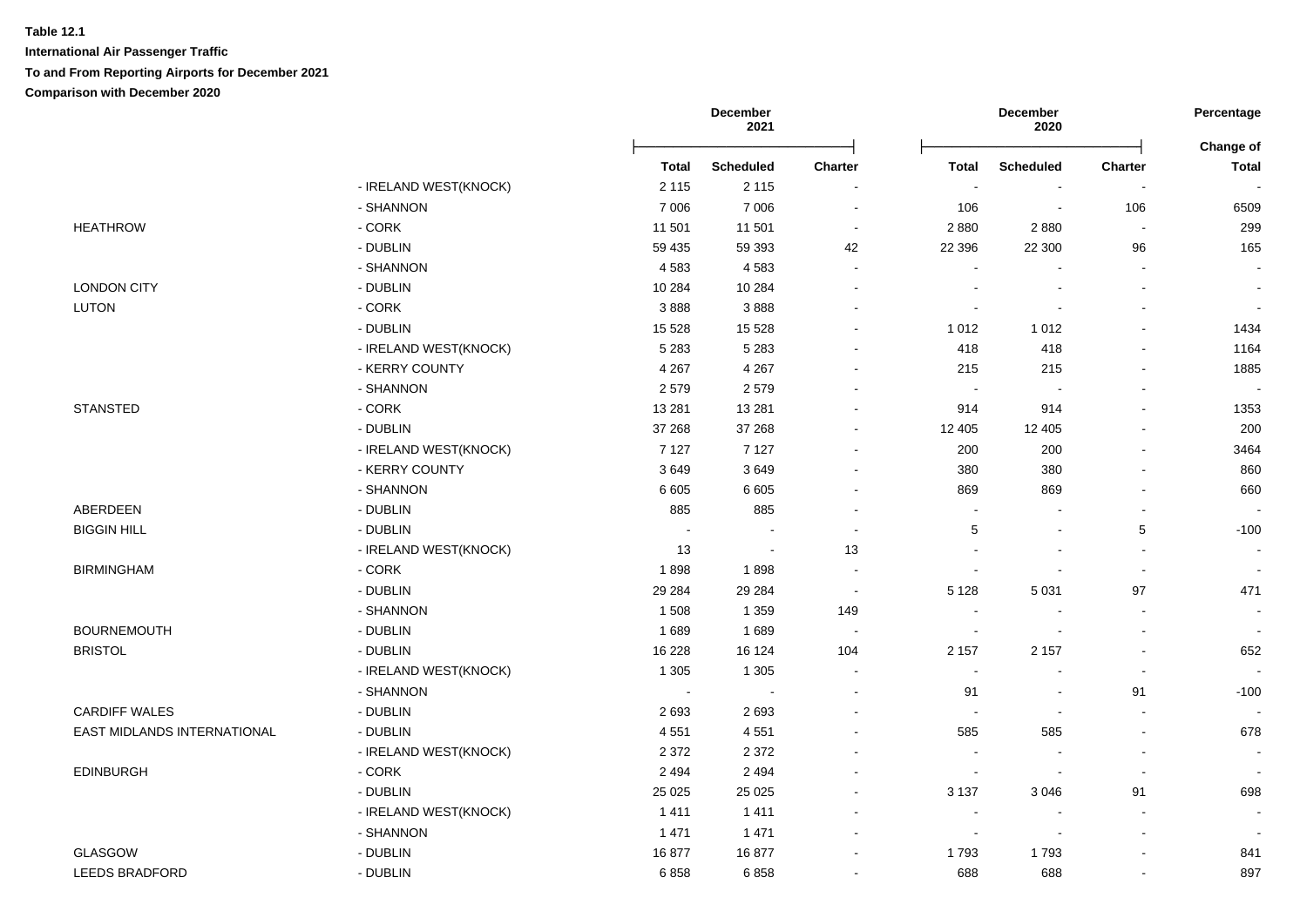|                             |                          | <b>December</b><br>2021 |                  |                | <b>December</b><br>2020  |                          | Percentage<br>Change of  |                          |
|-----------------------------|--------------------------|-------------------------|------------------|----------------|--------------------------|--------------------------|--------------------------|--------------------------|
|                             |                          | <b>Total</b>            | <b>Scheduled</b> | <b>Charter</b> | <b>Total</b>             | <b>Scheduled</b>         | <b>Charter</b>           | <b>Total</b>             |
| LIVERPOOL (JOHN LENNON)     | $-CORK$                  | 3975                    | 3975             |                |                          | $\sim$                   |                          | $\overline{\phantom{a}}$ |
|                             | - DUBLIN                 | 10794                   | 10794            | $\sim$         | 856                      | 856                      | $\overline{\phantom{a}}$ | 1161                     |
|                             | - IRELAND WEST(KNOCK)    | 3 9 8 0                 | 3 9 8 0          | $\sim$         | 436                      | 436                      | $\blacksquare$           | 813                      |
| <b>MANCHESTER</b>           | - CORK                   | 2 5 0 8                 | 2 5 0 8          |                | $\blacksquare$           |                          | $\blacksquare$           |                          |
|                             | - DUBLIN                 | 40 833                  | 40 833           |                | 7 5 5 9                  | 7 5 5 9                  |                          | 440                      |
|                             | - IRELAND WEST(KNOCK)    | 1566                    | 1566             |                |                          |                          |                          |                          |
|                             | - KERRY COUNTY           | 1419                    | 1419             |                | $\sim$                   | $\overline{\phantom{a}}$ | $\sim$                   | $\overline{\phantom{a}}$ |
|                             | - SHANNON                | 3895                    | 3895             |                | 427                      | 427                      | $\sim$                   | 812                      |
| <b>NEWCASTLE</b>            | - DUBLIN                 | 6 0 0 3                 | 6 0 0 3          | $\sim$         | 504                      | 504                      | $\blacksquare$           | 1091                     |
| SOUTHAMPTON                 | - DUBLIN                 | 1 1 1 5                 | 1 1 1 5          | $\blacksquare$ | $\blacksquare$           | $\overline{\phantom{a}}$ | $\overline{\phantom{a}}$ | $\sim$                   |
| <b>Total IRISH REPUBLIC</b> |                          | 452 147                 | 451 839          | 308            | 72 551                   | 72 065                   | 486                      | 523                      |
| <b>ITALY</b>                |                          |                         |                  |                |                          |                          |                          |                          |
| <b>GATWICK</b>              | - BERGAMO                | 1 2 0 3                 | 1 2 0 3          |                |                          | $\overline{\phantom{a}}$ | $\overline{\phantom{a}}$ |                          |
|                             | - BOLOGNA                | 71                      | 71               |                | $\sim$                   | $\overline{\phantom{a}}$ | $\overline{\phantom{a}}$ | $\overline{\phantom{a}}$ |
|                             | - CATANIA (FONTANAROSSA) | 3773                    | 3773             |                | 756                      | 756                      | $\sim$                   | 399                      |
|                             | - FLORENCE               | 2795                    | 2795             |                | 663                      | 663                      |                          | 322                      |
|                             | - MILAN (LINATE)         | 9 0 5 0                 | 9 0 5 0          |                | 714                      | 714                      | $\blacksquare$           | 1168                     |
|                             | - MILAN (MALPENSA)       | 12 4 69                 | 12 4 69          |                | 2 3 0 7                  | 2 3 0 7                  | $\blacksquare$           | 440                      |
|                             | - NAPLES                 | 4 9 5 5                 | 4 9 5 5          |                | 2 0 5 3                  | 2 0 5 3                  | $\blacksquare$           | 141                      |
|                             | - PISA                   | 4546                    | 4546             | $\sim$         | 427                      | 427                      | $\blacksquare$           | 965                      |
|                             | - ROME (FIUMICINO)       | 8 4 6 3                 | 8 4 6 3          |                | 1 2 2 8                  | 1 2 2 8                  | $\blacksquare$           | 589                      |
|                             | - TURIN                  | 3857                    | 2 3 5 0          | 1507           | 132                      | 132                      | $\sim$                   | 2822                     |
|                             | - VENICE                 | 5 4 31                  | 5 4 3 1          | $\sim$         | 530                      | 530                      | $\sim$                   | 925                      |
|                             | - VERONA VILLAFRANCA     | 3972                    | 3 4 6 7          | 505            | 349                      | 349                      | $\blacksquare$           | 1038                     |
| <b>HEATHROW</b>             | - BOLOGNA                | 5794                    | 5794             | $\sim$         | 1570                     | 1570                     | $\sim$                   | 269                      |
|                             | - MILAN (LINATE)         | 19667                   | 19667            | $\sim$         | 8787                     | 8787                     | $\sim$                   | 124                      |
|                             | - MILAN (MALPENSA)       | 5 1 1 1                 | 5 1 1 1          | $\sim$         | $\sim$                   | $\blacksquare$           | $\sim$                   | $\overline{\phantom{a}}$ |
|                             | - NAPLES                 | 5 1 6 7                 | 5 1 6 7          | $\sim$         | 1 0 6 9                  | 1 0 6 9                  | $\sim$                   | 383                      |
|                             | - PISA                   | 1486                    | 1486             | $\sim$         | $\sim$                   |                          | $\sim$                   |                          |
|                             | - ROME (FIUMICINO)       | 19 081                  | 19 081           |                | 11 432                   | 11 432                   |                          | 67                       |
|                             | - TURIN                  | 3 0 5 9                 | 3 0 5 9          |                | 615                      | 615                      | $\sim$                   | 397                      |
|                             | - VENICE                 | 9 1 9 0                 | 9 1 9 0          |                | 1805                     | 1805                     | $\sim$                   | 409                      |
|                             | - VERONA VILLAFRANCA     | 1 0 2 3                 | 1 0 2 3          |                | $\overline{\phantom{a}}$ |                          | $\sim$                   | $\sim$                   |
| <b>LONDON CITY</b>          | - FLORENCE               | 2827                    | 2827             |                |                          |                          |                          | $\sim$                   |
| <b>LUTON</b>                | - BOLOGNA                | 2711                    | 2711             |                |                          |                          |                          | $\blacksquare$           |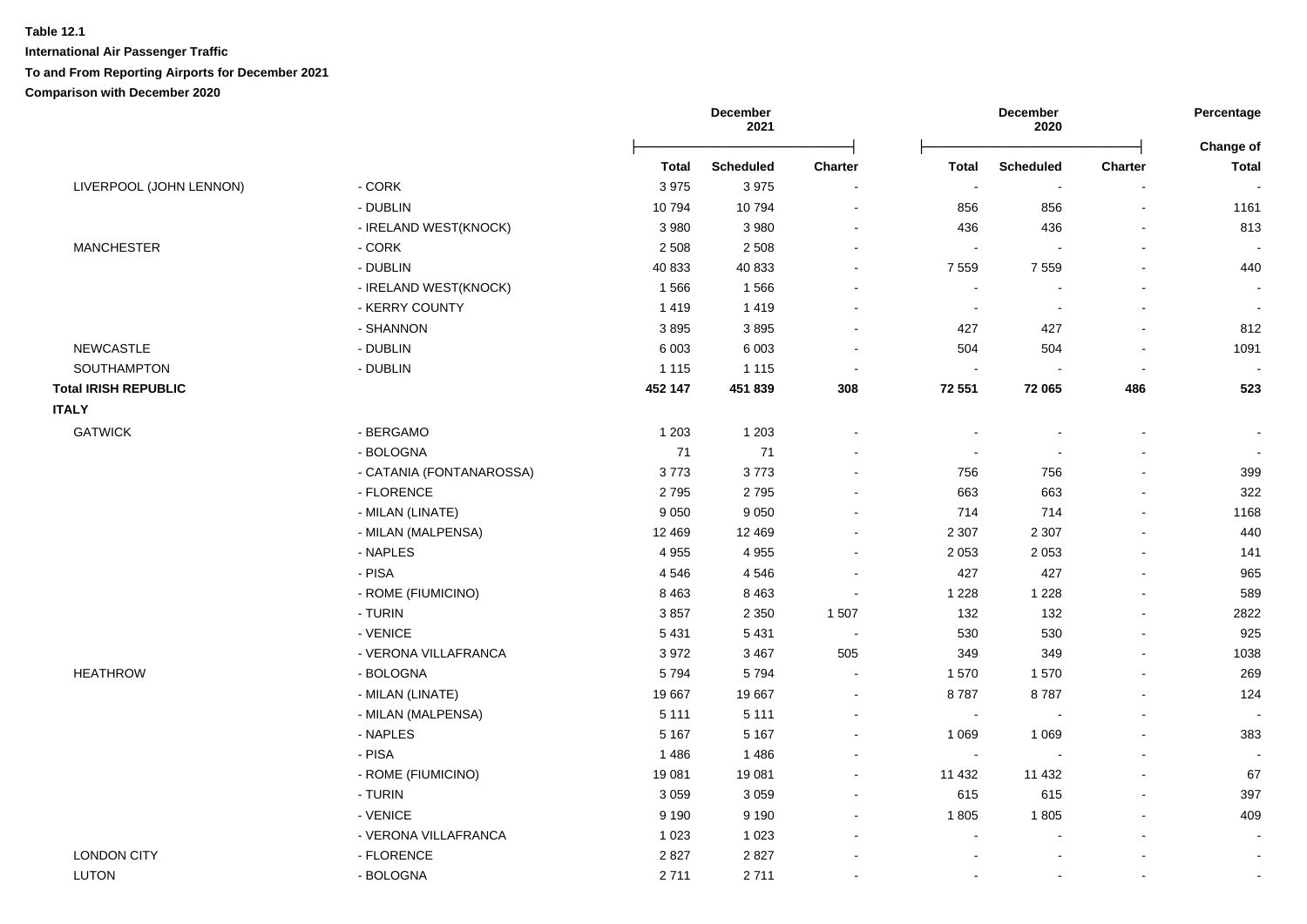|                    |                                  |         | December<br>2021         |                          |                | December<br>2020 |                | Percentage                |  |
|--------------------|----------------------------------|---------|--------------------------|--------------------------|----------------|------------------|----------------|---------------------------|--|
|                    |                                  | Total   | <b>Scheduled</b>         | Charter                  | Total          | <b>Scheduled</b> | Charter        | Change of<br><b>Total</b> |  |
|                    | - CATANIA (FONTANAROSSA)         | 2937    | 2937                     | $\blacksquare$           | 745            | 745              |                | 294                       |  |
|                    | - MILAN (MALPENSA)               | 8 2 8 2 | 8 2 8 2                  | $\blacksquare$           | 4716           | 4716             |                | 76                        |  |
|                    | - NAPLES                         | 7813    | 7813                     | $\overline{\phantom{a}}$ |                |                  |                |                           |  |
|                    | - PALERMO                        | 1890    | 1890                     |                          |                |                  |                | $\sim$                    |  |
|                    | - ROME (FIUMICINO)               | 4 8 5 0 | 4 8 5 0                  |                          |                |                  |                | $\sim$                    |  |
|                    | - TURIN                          | 594     | 594                      |                          |                |                  |                |                           |  |
| <b>STANSTED</b>    | - ANCONA                         | 3678    | 3678                     |                          | 1 0 8 9        | 1 0 8 9          |                | 238                       |  |
|                    | - BARI (PALESE)                  | 5 5 5 5 | 5 5 5 5                  |                          | 1 2 0 4        | 1 2 0 4          |                | 361                       |  |
|                    | - BERGAMO                        |         |                          |                          |                | 3 0 6 6          |                |                           |  |
|                    | - BOLOGNA                        | 18 952  | 18 952<br>6838           | $\overline{\phantom{a}}$ | 3 0 6 6        |                  |                | 518<br>229                |  |
|                    |                                  | 6838    |                          | $\blacksquare$           | 2 0 8 0        | 2 0 8 0          |                |                           |  |
|                    | - BRINDISI                       | 1630    | 1 6 3 0                  | $\overline{\phantom{a}}$ | 799            | 799              |                | 104                       |  |
|                    | - CAGLIARI (ELMAS)               | 2 1 7 1 | 2 1 7 1                  | $\blacksquare$           | 619            | 619              |                | 251                       |  |
|                    | - GENOA                          | 2 1 7 2 | 2 1 7 2                  | $\blacksquare$           | 616            | 616              |                | 253                       |  |
|                    | - LAMETIA-TERME                  | 1870    | 1870                     |                          | 582            | 582              |                | 221                       |  |
|                    | - MILAN (MALPENSA)               | 13705   | 13705                    |                          | 1 4 6 8        | 1 4 6 8          |                | 834                       |  |
|                    | - NAPLES                         | 6764    | 6764                     |                          | 1772           | 1772             |                | 282                       |  |
|                    | - PALERMO                        | 4 5 4 0 | 4 5 4 0                  |                          | 1 5 8 4        | 1584             |                | 187                       |  |
|                    | - PERUGIA                        | 2705    | 2705                     | $\overline{\phantom{a}}$ | 442            | 442              |                | 512                       |  |
|                    | - PESCARA                        | 3741    | 3741                     | $\blacksquare$           | 833            | 833              |                | 349                       |  |
|                    | - PISA                           | 6 175   | 6 1 7 5                  | $\blacksquare$           | 640            | 640              |                | 865                       |  |
|                    | - ROME (CIAMPINO)                | 15 0 33 | 15 0 33                  |                          | 2 1 2 7        | 2 1 2 7          | $\blacksquare$ | 607                       |  |
|                    | - ROME (FIUMICINO)               | $\sim$  | $\overline{\phantom{a}}$ |                          | 75             | $\blacksquare$   | 75             | $-100$                    |  |
|                    | - TRAPANI                        | 612     | 612                      |                          |                |                  | $\blacksquare$ |                           |  |
|                    | - TREVISO                        | 12 4 58 | 12 4 5 8                 |                          |                |                  |                |                           |  |
|                    | - TRIESTE (RONCHI DEI LEGIONARI) | 2 1 8 8 | 2 1 8 8                  | $\overline{\phantom{a}}$ | 788            | 788              |                | 178                       |  |
|                    | - TURIN                          | 8 2 6 7 | 7820                     | 447                      | 949            | 949              |                | 771                       |  |
|                    | - VENICE                         | 111     | 111                      | $\blacksquare$           | 2 5 4 4        | 2544             |                | $-96$                     |  |
|                    | - VERONA VILLAFRANCA             | 1 1 4 3 | 1 1 4 3                  | $\overline{\phantom{a}}$ | $\blacksquare$ |                  |                |                           |  |
| <b>BIGGIN HILL</b> | - FLORENCE                       |         | $\overline{a}$           | $\overline{\phantom{a}}$ | 3              |                  | 3              | $-100$                    |  |
|                    | - GENOA                          | 9       | $\blacksquare$           | $9\,$                    |                |                  |                | $\blacksquare$            |  |
|                    | - ROME (CIAMPINO)                | 4       | $\overline{a}$           | $\overline{4}$           |                |                  |                | $\blacksquare$            |  |
| <b>BIRMINGHAM</b>  | - BERGAMO                        | 1952    | 1952                     |                          |                |                  |                | $\blacksquare$            |  |
|                    | - TURIN                          | 870     | 395                      | 475                      |                |                  |                |                           |  |
|                    | - VERONA VILLAFRANCA             | 610     | 442                      | 168                      | 302            | 302              |                | 102                       |  |
| <b>BRISTOL</b>     | - BERGAMO                        | 2 607   | 2 607                    | $\overline{\phantom{a}}$ | 345            | 345              |                | 656                       |  |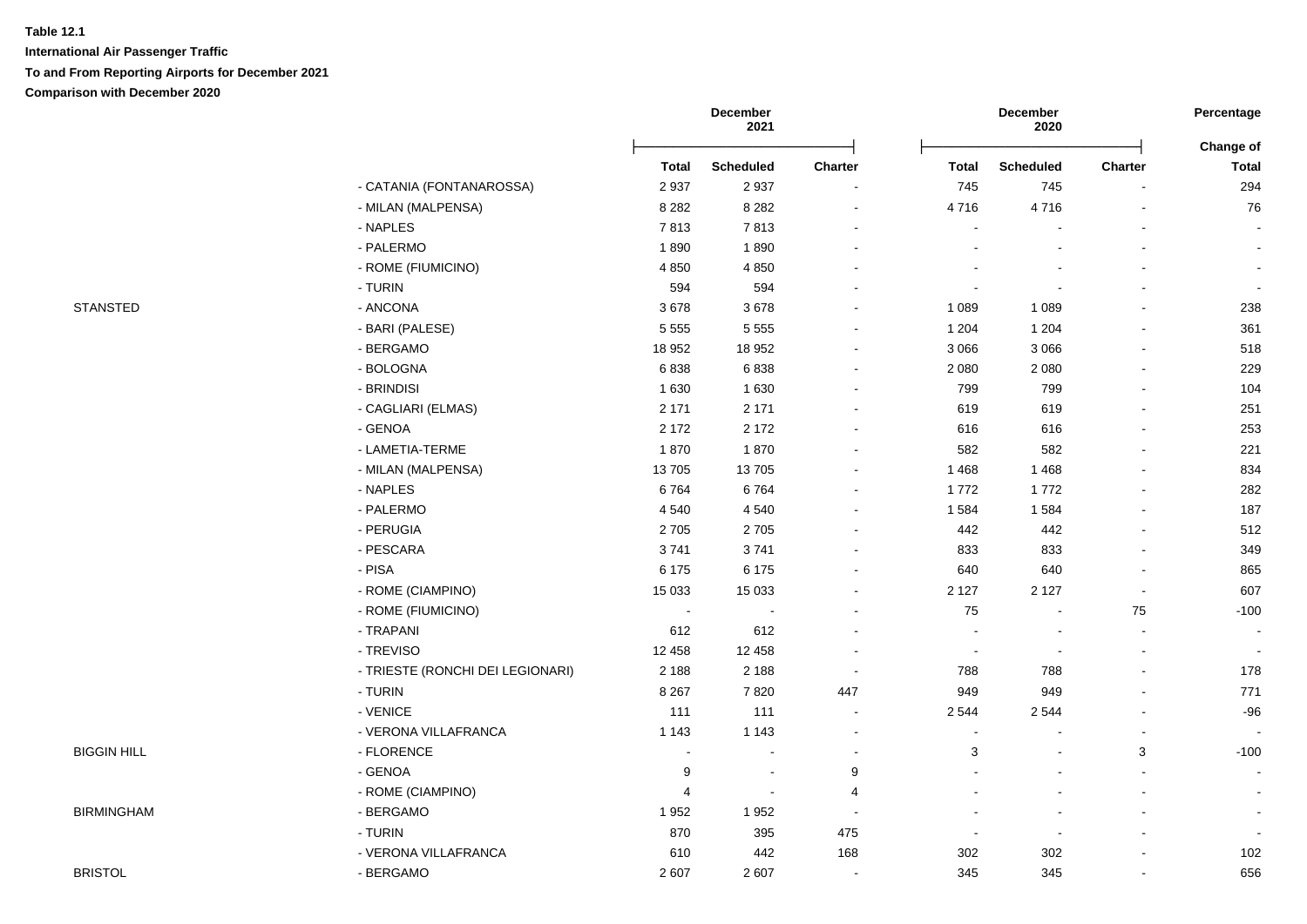|                             |                      |              | December<br>2021         |                          |                | December<br>2020         |                | Percentage<br>Change of |  |
|-----------------------------|----------------------|--------------|--------------------------|--------------------------|----------------|--------------------------|----------------|-------------------------|--|
|                             |                      | <b>Total</b> | <b>Scheduled</b>         | Charter                  | <b>Total</b>   | <b>Scheduled</b>         | <b>Charter</b> | Total                   |  |
|                             | - MILAN (MALPENSA)   | 1 4 0 6      | 1 4 0 6                  |                          | $\sim$         | $\overline{\phantom{a}}$ |                |                         |  |
|                             | - ROME (FIUMICINO)   | 2686         | 2686                     | $\sim$                   | 299            | 299                      | $\sim$         | 798                     |  |
|                             | - TREVISO            | 1 2 4 9      | 1 2 4 9                  | $\sim$                   | $\sim$         | $\overline{a}$           | $\blacksquare$ | $\sim$                  |  |
|                             | - TURIN              | 885          | 764                      | 121                      | $\sim$         | $\blacksquare$           |                | $\sim$                  |  |
|                             | - VENICE             | 896          | 896                      | $\sim$                   | 192            | 192                      | $\blacksquare$ | 367                     |  |
|                             | - VERONA VILLAFRANCA | 400          | $\blacksquare$           | 400                      | $\sim$         | $\blacksquare$           | $\blacksquare$ |                         |  |
| <b>CARDIFF WALES</b>        | - ROME (FIUMICINO)   | $\sim$       | $\overline{\phantom{a}}$ | $\sim$                   | 91             | 91                       | L.             | $-100$                  |  |
| EAST MIDLANDS INTERNATIONAL | - BERGAMO            | 1623         | 1 6 2 3                  | $\blacksquare$           | 274            | 274                      | $\blacksquare$ | 492                     |  |
| <b>EDINBURGH</b>            | - BERGAMO            | 4785         | 4785                     | $\blacksquare$           | 880            | 880                      |                | 444                     |  |
|                             | - BOLOGNA            | 1 1 8 1      | 1 1 8 1                  | ۰                        | $\overline{a}$ |                          | $\overline{a}$ |                         |  |
|                             | - MILAN (MALPENSA)   | 1 2 5 1      | 1 2 5 1                  |                          |                |                          |                | $\blacksquare$          |  |
|                             | - PALERMO            | 731          | 731                      |                          |                |                          |                |                         |  |
|                             | - PISA               | 1 0 0 0      | 1 0 0 0                  | $\overline{\phantom{a}}$ |                |                          |                |                         |  |
|                             | - ROME (CIAMPINO)    | 3774         | 3774                     | $\sim$                   | 464            | 464                      |                | 713                     |  |
|                             | - TREVISO            | 1 1 4 4      | 1 1 0 1                  | 43                       |                |                          |                | $\sim$                  |  |
|                             | - TURIN              | 379          | 379                      | $\sim$                   | $\overline{a}$ |                          |                | $\sim$                  |  |
|                             | - VENICE             | 1 0 0 2      | 960                      | 42                       |                |                          | ä,             | $\sim$                  |  |
| GLASGOW                     | - MILAN (MALPENSA)   | $\sim$       | $\blacksquare$           | $\sim$                   | 92             |                          | 92             | $-100$                  |  |
|                             | - TURIN              | 64           | $\sim$                   | 64                       |                | $\sim$                   | $\sim$         | $\sim$                  |  |
| LIVERPOOL (JOHN LENNON)     | - BERGAMO            | 1 0 9 7      | 794                      | 303                      |                |                          | $\blacksquare$ |                         |  |
|                             | - MILAN (MALPENSA)   | 288          | $\blacksquare$           | 288                      |                |                          |                |                         |  |
|                             | - ROME (FIUMICINO)   | 2 4 6 5      | 2 4 6 5                  | $\overline{\phantom{a}}$ |                |                          |                |                         |  |
| <b>MANCHESTER</b>           | - BERGAMO            | 7839         | 7839                     | $\blacksquare$           | 2637           | 2637                     |                | 197                     |  |
|                             | - BOLOGNA            | 2 5 9 9      | 2599                     | $\blacksquare$           | 485            | 485                      | $\blacksquare$ | 436                     |  |
|                             | - MILAN (MALPENSA)   | 8987         | 8987                     | $\blacksquare$           | 701            | 701                      | $\blacksquare$ | 1182                    |  |
|                             | - NAPLES             | 1 3 3 9      | 1 3 3 9                  | ä,                       | 546            | 546                      |                | 145                     |  |
|                             | - PISA               | 1 4 7 2      | 1 4 7 2                  | ۰                        | 304            | 304                      | $\blacksquare$ | 384                     |  |
|                             | - ROME (CIAMPINO)    | 5 0 0 5      | 5 0 0 5                  | $\blacksquare$           | 2 0 0 9        | 2 0 0 9                  |                | 149                     |  |
|                             | - ROME (FIUMICINO)   | 1 2 5 4      | 1 2 5 4                  | $\sim$                   |                |                          |                | $\sim$                  |  |
|                             | - TREVISO            | 1878         | 1878                     | $\overline{\phantom{a}}$ |                |                          |                | $\sim$                  |  |
|                             | - TURIN              | 1 3 5 4      | 420                      | 934                      |                |                          |                |                         |  |
|                             | - VENICE             | 1782         | 1782                     | $\overline{\phantom{a}}$ |                |                          |                |                         |  |
|                             | - VERONA VILLAFRANCA | 1 4 7 5      | 974                      | 501                      |                |                          |                |                         |  |
| <b>NEWCASTLE</b>            | - TURIN              | 255          | 255                      | $\overline{\phantom{a}}$ |                |                          |                |                         |  |
| <b>PRESTWICK</b>            | - ROME (CIAMPINO)    | $\sim$       | $\sim$                   | $\blacksquare$           | 159            | $\blacksquare$           | 159            | $-100$                  |  |
|                             |                      |              |                          |                          |                |                          |                |                         |  |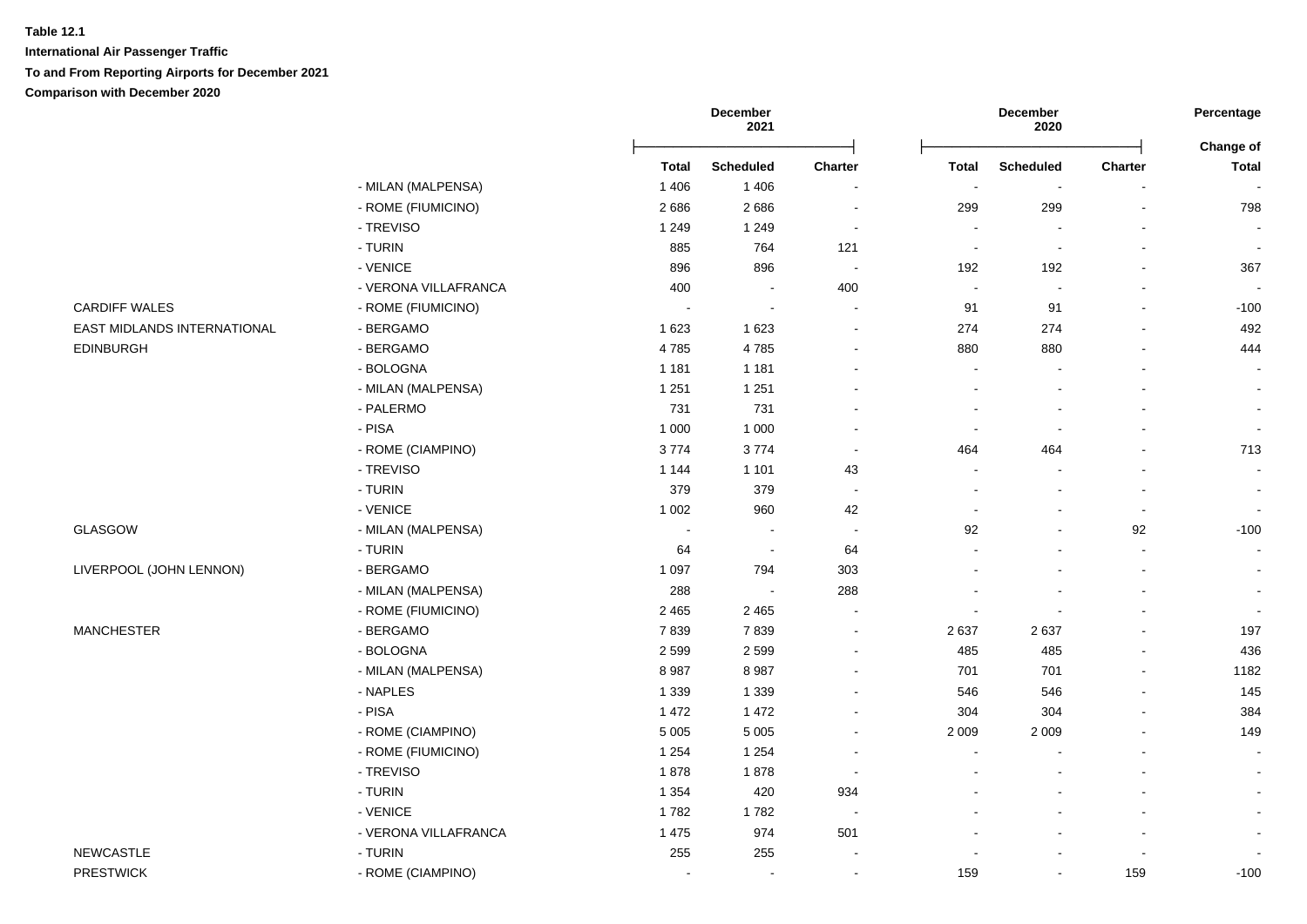|                                   |              |              | <b>December</b><br>2021 |                |                          | <b>December</b><br>2020 |                | Percentage<br>Change of |  |
|-----------------------------------|--------------|--------------|-------------------------|----------------|--------------------------|-------------------------|----------------|-------------------------|--|
|                                   |              | <b>Total</b> | <b>Scheduled</b>        | <b>Charter</b> | <b>Total</b>             | Scheduled               | <b>Charter</b> | Total                   |  |
| <b>Total ITALY</b>                |              | 351 972      | 346 161                 | 5811           | 72 958                   | 72 629                  | 329            | 382                     |  |
| <b>LUXEMBOURG</b>                 |              |              |                         |                |                          |                         |                |                         |  |
| <b>HEATHROW</b>                   | - LUXEMBOURG | 3681         | 3681                    |                |                          |                         |                |                         |  |
| <b>LONDON CITY</b>                | - LUXEMBOURG | 3 0 4 9      | 3 0 4 9                 |                | 1 206                    | 1 2 0 6                 |                | 153                     |  |
| <b>STANSTED</b>                   | - LUXEMBOURG | 4 3 4 7      | 4 3 4 7                 | $\sim$         | 681                      | 681                     |                | 538                     |  |
| <b>BIGGIN HILL</b>                | - LUXEMBOURG | $\sqrt{2}$   | $\sim$                  | $\overline{2}$ | $\blacksquare$           |                         |                |                         |  |
| <b>Total LUXEMBOURG</b>           |              | 11 079       | 11 077                  | $\mathbf{2}$   | 1887                     | 1887                    |                | 487                     |  |
| <b>MALTA</b>                      |              |              |                         |                |                          |                         |                |                         |  |
| <b>GATWICK</b>                    | - MALTA      | 7 2 8 0      | 7 2 8 0                 |                | 507                      | 507                     | $\mathbf{r}$   | 1336                    |  |
| <b>HEATHROW</b>                   | - MALTA      | 9528         | 9528                    |                | 3411                     | 3411                    |                | 179                     |  |
| <b>LUTON</b>                      | - MALTA      | 3015         | 3015                    | $\blacksquare$ | 501                      | 501                     | $\sim$         | 502                     |  |
| <b>STANSTED</b>                   | - MALTA      | 2730         | 2730                    |                | 388                      | 388                     |                | 604                     |  |
| <b>BIGGIN HILL</b>                | - MALTA      |              |                         |                | 19                       | $\sim$                  | 19             | $-100$                  |  |
| <b>BIRMINGHAM</b>                 | - MALTA      | 1 4 3 1      | 1431                    |                | 190                      | 190                     |                | 653                     |  |
| <b>BRISTOL</b>                    | - MALTA      |              |                         |                | 154                      | 154                     | $\sim$         | $-100$                  |  |
| EAST MIDLANDS INTERNATIONAL       | - MALTA      | 950          | 950                     |                | $\overline{\phantom{a}}$ |                         |                |                         |  |
| <b>EDINBURGH</b>                  | - MALTA      | 1519         | 1519                    |                | 156                      | 156                     |                | 874                     |  |
| LIVERPOOL (JOHN LENNON)           | - MALTA      | 1 0 1 9      | 1 0 1 9                 |                |                          |                         |                |                         |  |
| <b>MANCHESTER</b>                 | - MALTA      | 6 2 5 8      | 6 2 5 8                 |                | 488                      | 486                     | $\overline{c}$ | 1182                    |  |
| <b>Total MALTA</b>                |              | 33730        | 33 730                  |                | 5814                     | 5793                    | 21             | 480                     |  |
| <b>NETHERLANDS</b>                |              |              |                         |                |                          |                         |                |                         |  |
| <b>GATWICK</b>                    | - AMSTERDAM  | 11 3 64      | 11 3 64                 |                | 2 5 8 9                  | 2589                    |                | 339                     |  |
| <b>HEATHROW</b>                   | - AMSTERDAM  | 48 581       | 48 581                  |                | 28 587                   | 28 5 87                 |                | 70                      |  |
| <b>LONDON CITY</b>                | - AMSTERDAM  | 10 639       | 10 639                  |                | 3643                     | 3643                    |                | 192                     |  |
| LUTON                             | - AMSTERDAM  | 8512         | 8512                    |                | 1 4 2 8                  | 1 4 2 8                 |                | 496                     |  |
| <b>STANSTED</b>                   | - AMSTERDAM  | 3 3 5 0      | 3 3 5 0                 | $\sim$         | 959                      | 959                     |                | 249                     |  |
|                                   | - EINDHOVEN  | 9 1 7 5      | 9 1 7 5                 |                | 446                      | 446                     |                | 1957                    |  |
| ABERDEEN                          | - AMSTERDAM  | 12 686       | 12 686                  |                | 7 4 0 9                  | 7 4 0 9                 |                | 71                      |  |
|                                   | - ROTTERDAM  | $\sim$       |                         |                | 9                        | $\blacksquare$          | 9              | $-100$                  |  |
| <b>BELFAST CITY (GEORGE BEST)</b> | - AMSTERDAM  | 2 0 0 7      | 2 0 0 7                 |                | 436                      | 436                     |                | 360                     |  |
| BELFAST INTERNATIONAL             | - AMSTERDAM  | 1 2 4 1      | 1 2 4 1                 |                | 115                      | 115                     |                | 979                     |  |
| <b>BIRMINGHAM</b>                 | - AMSTERDAM  | 16830        | 16830                   |                | 9 3 4 5                  | 9 3 4 5                 |                | 80                      |  |
| <b>BRISTOL</b>                    | - AMSTERDAM  | 9 2 3 9      | 9 2 3 9                 |                | 4 1 8 2                  | 4 1 8 2                 |                | 121                     |  |
| <b>CARDIFF WALES</b>              | - AMSTERDAM  | 1748         | 1748                    |                |                          |                         |                |                         |  |
| <b>EDINBURGH</b>                  | - AMSTERDAM  | 17 107       | 17 107                  |                | 10 604                   | 10 604                  |                | 61                      |  |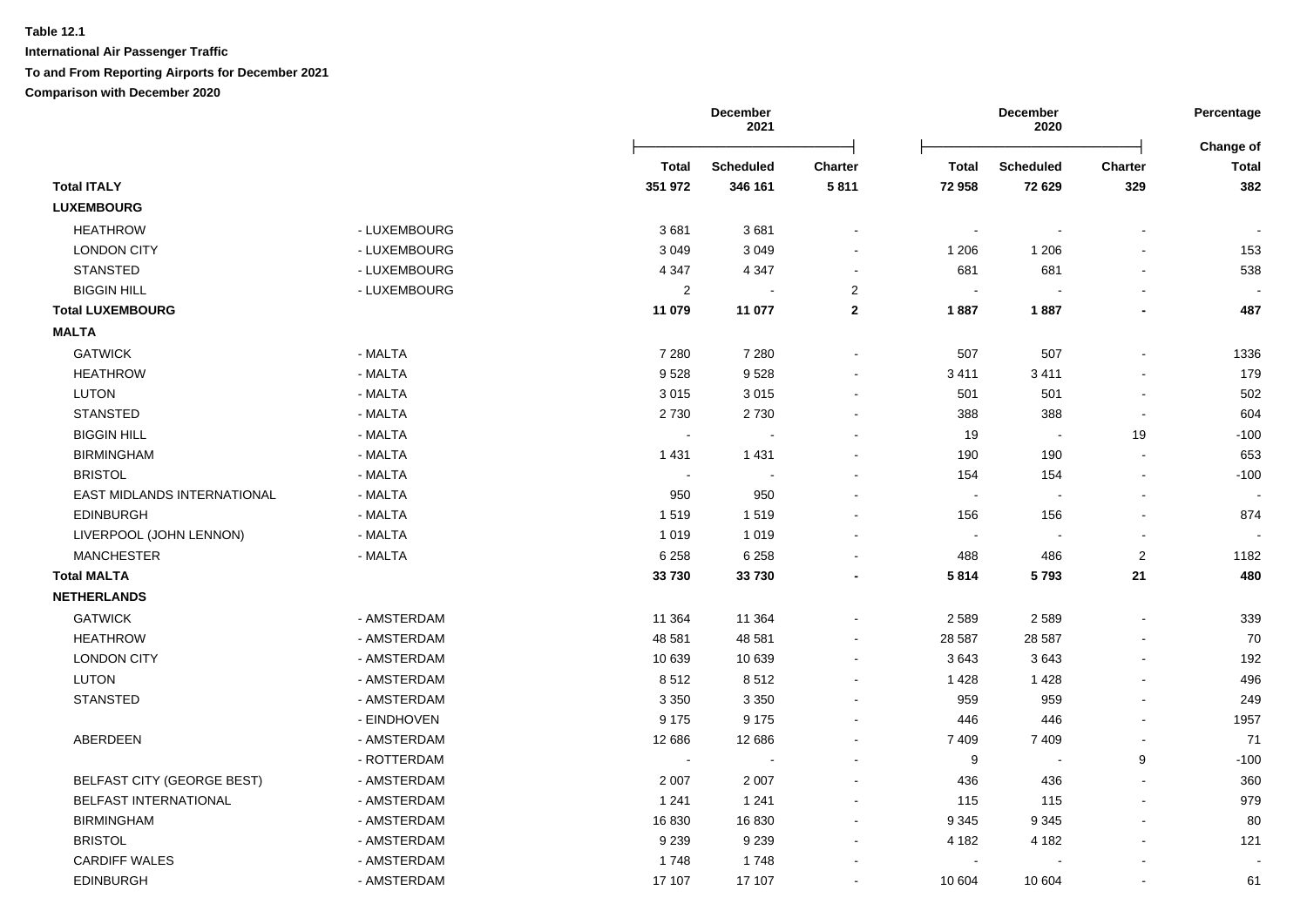|                                |                        | <b>December</b><br>2021 |                  |                | <b>December</b><br>2020  |                  |                          |                           |
|--------------------------------|------------------------|-------------------------|------------------|----------------|--------------------------|------------------|--------------------------|---------------------------|
|                                |                        | Total                   | <b>Scheduled</b> | <b>Charter</b> | <b>Total</b>             | <b>Scheduled</b> | <b>Charter</b>           | Change of<br><b>Total</b> |
|                                | - EINDHOVEN            | 685                     | 685              |                | $\overline{\phantom{a}}$ |                  |                          |                           |
| <b>GLASGOW</b>                 | - AMSTERDAM            | 13 386                  | 13 3 8 6         | $\sim$         | 4769                     | 4769             |                          | 181                       |
| <b>HUMBERSIDE</b>              | - AMSTERDAM            | 942                     | 942              |                | 187                      | 187              |                          | 404                       |
| <b>INVERNESS</b>               | - AMSTERDAM            | 1 2 6 2                 | 1 2 6 2          |                | $\blacksquare$           |                  |                          |                           |
| <b>LEEDS BRADFORD</b>          | - AMSTERDAM            | 5875                    | 5875             |                | 2 1 8 5                  | 2 1 8 5          |                          | 169                       |
| LIVERPOOL (JOHN LENNON)        | - AMSTERDAM            | 2 2 0 2                 | 2 2 0 2          |                | 427                      | 369              | 58                       | 416                       |
| <b>MANCHESTER</b>              | - AMSTERDAM            | 26 859                  | 26 859           |                | 19 620                   | 19620            |                          | 37                        |
|                                | - EINDHOVEN            | 2 2 8 1                 | 2 2 8 1          |                | 365                      | 365              |                          | 525                       |
| NEWCASTLE                      | - AMSTERDAM            | 14 287                  | 14 287           |                | 6519                     | 6519             |                          | 119                       |
| <b>NORWICH</b>                 | - AMSTERDAM            | 1 4 3 9                 | 1 4 3 9          |                | 690                      | 690              |                          | 109                       |
| SOUTHAMPTON                    | - AMSTERDAM            | 1 2 7 2                 | 1 2 7 2          |                |                          |                  |                          | $\blacksquare$            |
| TEESSIDE INTERNATIONAL AIRPORT | - AMSTERDAM            | 788                     | 788              |                | $\sim$                   |                  |                          |                           |
| <b>Total NETHERLANDS</b>       |                        | 223 757                 | 223 757          |                | 104 514                  | 104 447          | 67                       | 114                       |
| PORTUGAL(EXCLUDING MADEIRA)    |                        |                         |                  |                |                          |                  |                          |                           |
| <b>GATWICK</b>                 | - FARO                 | 8 2 4 8                 | 8 2 4 8          |                | 2680                     | 2680             | $\overline{\phantom{a}}$ | 208                       |
|                                | - LISBON               | 19 3 68                 | 19 3 68          |                | 1 4 2 7                  | 1 3 7 7          | 50                       | 1257                      |
|                                | - OPORTO (PORTUGAL)    | 11 968                  | 11 968           |                | 1 607                    | 1 607            | $\sim$                   | 645                       |
| <b>HEATHROW</b>                | - FARO                 | 3757                    | 3757             |                | 2 5 9 8                  | 2 5 9 8          |                          | 45                        |
|                                | - LISBON               | 38 4 25                 | 38 4 25          | $\sim$         | 23 346                   | 23 346           |                          | 65                        |
|                                | - OPORTO (PORTUGAL)    | 3895                    | 3895             | $\sim$         | 3799                     | 3799             |                          | $\mathbf{3}$              |
| LUTON                          | - FARO                 | 4 0 8 9                 | 4 0 8 9          |                | 609                      | 609              |                          | 571                       |
|                                | - LISBON               | 6866                    | 6866             |                | 3 3 2 0                  | 3 3 2 0          |                          | 107                       |
|                                | - OPORTO (PORTUGAL)    | 4861                    | 4861             |                | 1 4 5 1                  | 1451             |                          | 235                       |
| SOUTHEND                       | - FARO                 | $\sim$                  | $\overline{a}$   |                | 233                      | 233              |                          | $-100$                    |
| <b>STANSTED</b>                | - AZORES PONTA DELGADA | 535                     | 535              |                | $\sim$                   |                  |                          |                           |
|                                | - FARO                 | 8412                    | 8412             |                | 3 3 2 2                  | 3 3 2 2          |                          | 153                       |
|                                | - LISBON               | 24 7 8 5                | 24 785           |                | 10 114                   | 10 114           |                          | 145                       |
|                                | - OPORTO (PORTUGAL)    | 15 867                  | 15 867           |                | 4894                     | 4894             |                          | 224                       |
| <b>BELFAST INTERNATIONAL</b>   | - FARO                 | 760                     | 760              |                | $\overline{\phantom{a}}$ |                  |                          |                           |
| <b>BIRMINGHAM</b>              | - FARO                 | 3 1 5 0                 | 3 1 5 0          |                | 429                      | 429              |                          | 634                       |
|                                | - LISBON               | 1857                    | 1857             |                | $\sim$                   | $\sim$           |                          |                           |
|                                | - OPORTO (PORTUGAL)    | 1743                    | 1743             |                | 1 0 3 7                  | 1 0 3 7          |                          | 68                        |
| <b>BOURNEMOUTH</b>             | - FARO                 | 949                     | 949              |                | 386                      | 386              |                          | 146                       |
|                                | - LISBON               | 923                     | 923              |                |                          |                  |                          |                           |
| <b>BRISTOL</b>                 | - FARO                 | 4 3 2 0                 | 4 3 2 0          | $\sim$         | 1891                     | 1891             |                          | 128                       |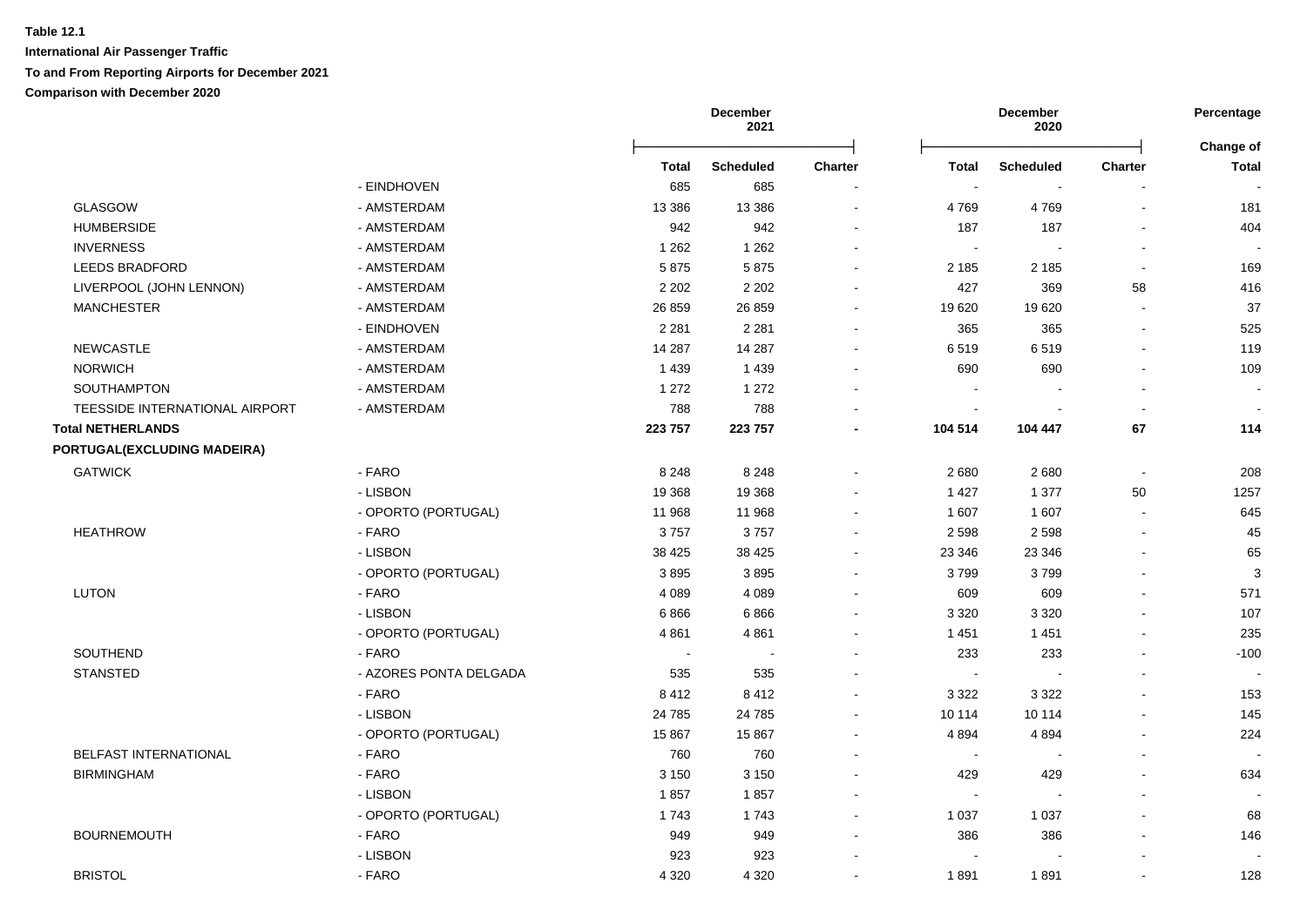|                                          |                     |              | <b>December</b><br>2021 |                |                | <b>December</b><br>2020 |                | Percentage                |  |
|------------------------------------------|---------------------|--------------|-------------------------|----------------|----------------|-------------------------|----------------|---------------------------|--|
|                                          |                     | <b>Total</b> | <b>Scheduled</b>        | <b>Charter</b> | <b>Total</b>   | <b>Scheduled</b>        | <b>Charter</b> | Change of<br><b>Total</b> |  |
|                                          | - LISBON            | 3 2 6 6      | 3 2 6 6                 |                | 756            | 756                     |                | 332                       |  |
|                                          | - OPORTO (PORTUGAL) | 1842         | 1842                    | $\sim$         | 503            | 503                     | $\sim$         | 266                       |  |
| EAST MIDLANDS INTERNATIONAL              | - FARO              | 1 3 2 6      | 1 3 2 6                 | $\sim$         | 365            | 365                     | $\blacksquare$ | 263                       |  |
| <b>EDINBURGH</b>                         | - FARO              | 1 2 3 2      | 1 2 3 2                 | $\sim$         | 562            | 562                     | $\blacksquare$ | 119                       |  |
|                                          | - LISBON            | 3595         | 3595                    |                | 1 4 5 4        | 1454                    |                | 147                       |  |
|                                          | - OPORTO (PORTUGAL) | 1 3 9 4      | 1 3 9 4                 |                |                |                         |                |                           |  |
| <b>EXETER</b>                            | - FARO              | 126          | 126                     |                | $\sim$         |                         |                |                           |  |
| <b>GLASGOW</b>                           | - FARO              | 736          | 736                     |                | 150            | 150                     | $\overline{a}$ | 391                       |  |
| <b>LEEDS BRADFORD</b>                    | - FARO              | 1656         | 1656                    |                | $\blacksquare$ | $\overline{a}$          | $\overline{a}$ |                           |  |
| LIVERPOOL (JOHN LENNON)                  | $-FARO$             | 1 3 3 1      | 1 3 3 1                 |                | 588            | 588                     | L.             | 126                       |  |
| <b>MANCHESTER</b>                        | - FARO              | 5995         | 5995                    |                | 2 4 0 2        | 2 4 0 2                 | $\blacksquare$ | 150                       |  |
|                                          | - LISBON            | 11710        | 11710                   |                | 6 2 2 9        | 6 2 2 9                 | $\sim$         | 88                        |  |
|                                          | - OPORTO (PORTUGAL) | 2814         | 2814                    | $\sim$         | 895            | 822                     | 73             | 214                       |  |
| <b>NEWCASTLE</b>                         | - FARO              | 1 1 5 1      | 1 1 5 1                 | $\sim$         | $\sim$         |                         | $\sim$         |                           |  |
| <b>PRESTWICK</b>                         | - FARO              | 772          | 772                     | $\blacksquare$ | 119            | 119                     | $\sim$         | 549                       |  |
| <b>Total PORTUGAL(EXCLUDING MADEIRA)</b> |                     | 203 724      | 203 724                 |                | 77 166         | 77 043                  | 123            | 164                       |  |
| PORTUGAL(MADEIRA)                        |                     |              |                         |                |                |                         |                |                           |  |
| <b>GATWICK</b>                           | - FUNCHAL           | 10 602       | 10 602                  | $\sim$         | 5870           | 5 3 4 7                 | 523            | 81                        |  |
|                                          | - PORTO SANTO       | 118          | 118                     |                | $\sim$         |                         | $\sim$         |                           |  |
| <b>HEATHROW</b>                          | - FUNCHAL           | 6310         | 6310                    |                | 2650           | 2650                    | $\blacksquare$ | 138                       |  |
| <b>LUTON</b>                             | - FUNCHAL           | 1788         | 1788                    |                | 538            | 538                     | $\overline{a}$ | 232                       |  |
| <b>STANSTED</b>                          | - FUNCHAL           | 1831         | 1831                    |                | 540            | 540                     | $\blacksquare$ | 239                       |  |
| <b>BIRMINGHAM</b>                        | - FUNCHAL           | 2 6 0 5      | 1410                    | 1 1 9 5        | 831            | 831                     |                | 213                       |  |
| <b>BRISTOL</b>                           | - FUNCHAL           | 2518         | 2518                    |                | 829            | 829                     |                | 204                       |  |
| EAST MIDLANDS INTERNATIONAL              | - FUNCHAL           | 580          | 580                     |                | $\sim$         |                         |                |                           |  |
| <b>EDINBURGH</b>                         | - FUNCHAL           | 678          | 678                     |                | 540            | 540                     |                | 26                        |  |
| <b>GLASGOW</b>                           | - FUNCHAL           | 536          | 536                     |                | 178            | 178                     | $\blacksquare$ | 201                       |  |
| <b>JERSEY</b>                            | - FUNCHAL           | 1 1 8 5      | $\sim$                  | 1 1 8 5        | 522            | $\sim$                  | 522            | 127                       |  |
| <b>LEEDS BRADFORD</b>                    | - FUNCHAL           | 920          | 920                     |                | 298            | 298                     | $\sim$         | 209                       |  |
| <b>MANCHESTER</b>                        | - FUNCHAL           | 4 4 5 6      | 2666                    | 1790           | 1735           | 1735                    | $\blacksquare$ | 157                       |  |
| NEWCASTLE                                | - FUNCHAL           | 691          | 691                     |                | 222            | 222                     | $\blacksquare$ | 211                       |  |
| <b>Total PORTUGAL(MADEIRA)</b>           |                     | 34 818       | 30 648                  | 4 170          | 14753          | 13708                   | 1 0 4 5        | 136                       |  |
| <b>SLOVENIA</b>                          |                     |              |                         |                |                |                         |                |                           |  |
| <b>GATWICK</b>                           | - LJUBLJANA         | 2 5 0 0      | 2 5 0 0                 |                |                |                         |                |                           |  |
| <b>LUTON</b>                             | - LJUBLJANA         | 1 4 2 5      | 1425                    |                |                |                         |                |                           |  |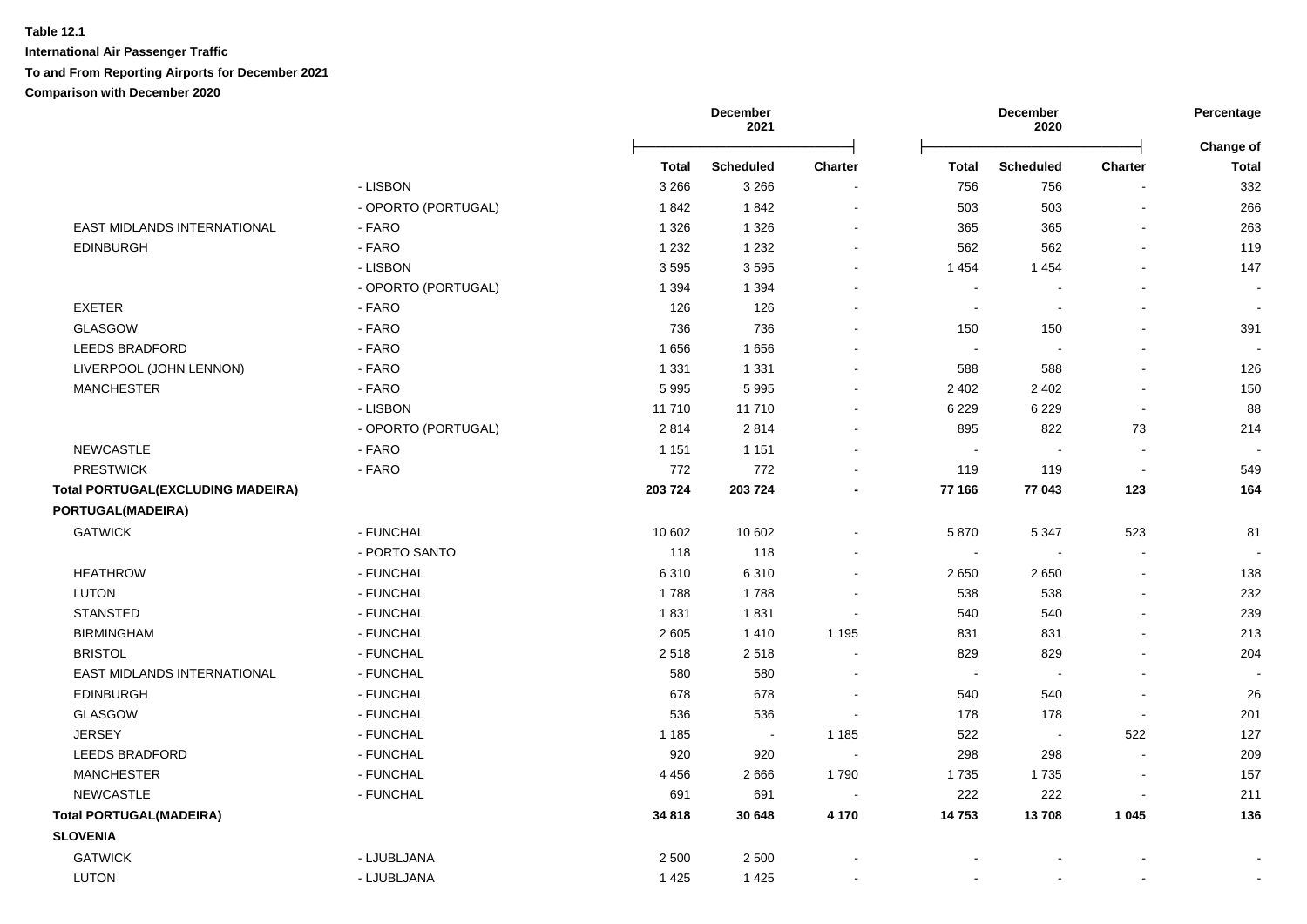|                       |                                  |              | December<br>2021 |                |                          | December<br>2020 |                          | Percentage                |
|-----------------------|----------------------------------|--------------|------------------|----------------|--------------------------|------------------|--------------------------|---------------------------|
|                       |                                  | <b>Total</b> | <b>Scheduled</b> | Charter        | <b>Total</b>             | <b>Scheduled</b> | Charter                  | Change of<br><b>Total</b> |
| <b>Total SLOVENIA</b> |                                  | 3925         | 3925             |                |                          |                  |                          | Infinity                  |
| <b>SPAIN</b>          |                                  |              |                  |                |                          |                  |                          |                           |
| <b>GATWICK</b>        | - ALICANTE                       | 18753        | 18753            |                | 5 5 0 5                  | 5 5 0 5          |                          | 241                       |
|                       | - ALMERIA                        | 3018         | 3018             | $\blacksquare$ | $\sim$                   |                  |                          | $\overline{\phantom{a}}$  |
|                       | - ASTURIAS                       | $\sim$       | $\sim$           | $\sim$         | 547                      | 547              |                          | $-100$                    |
|                       | - BARCELONA                      | 27 513       | 27 1 25          | 388            | 7 4 3 3                  | 7433             |                          | 270                       |
|                       | - BILBAO                         | 5514         | 5514             | $\blacksquare$ | 1 0 0 1                  | 1 0 0 1          |                          | 451                       |
|                       | - MADRID                         | 23 26 5      | 23 265           | $\sim$         | 9 4 3 7                  | 9 4 3 7          | $\overline{\phantom{a}}$ | 147                       |
|                       | - MAHON                          | 849          | 849              | $\sim$         | $\sim$                   |                  | $\overline{\phantom{a}}$ | $\sim$                    |
|                       | - MALAGA                         | 18 947       | 18 25 3          | 694            | 2 1 2 5                  | 2 1 2 5          |                          | 792                       |
|                       | - MURCIA INTERNATIONAL           | 3911         | 3911             | $\sim$         | 278                      | 278              | $\blacksquare$           | 1307                      |
|                       | - PALMA DE MALLORCA              | 7 1 3 4      | 7 1 3 4          | $\sim$         | 695                      | 695              |                          | 926                       |
|                       | - SANTIAGO DE COMPOSTELA (SPAIN) | 2 5 6 5      | 2 5 6 5          | $\blacksquare$ | $\overline{\phantom{a}}$ |                  |                          | $\blacksquare$            |
|                       | - SEVILLE                        | 4 1 5 9      | 4 1 5 9          |                | $\overline{\phantom{a}}$ |                  |                          | $\sim$                    |
|                       | - VALENCIA                       | 5718         | 5718             |                | 1 2 2 3                  | 1 2 2 3          |                          | 368                       |
| <b>HEATHROW</b>       | - BARCELONA                      | 23 3 23      | 23 3 23          |                | 6981                     | 6981             |                          | 234                       |
|                       | - BILBAO                         | 1980         | 1980             |                |                          |                  |                          |                           |
|                       | - MADRID                         | 58 238       | 58 238           |                | 34 448                   | 34 448           |                          | 69                        |
|                       | - MALAGA                         | 11 865       | 11 865           | $\blacksquare$ | 3 9 4 0                  | 3 9 4 0          |                          | 201                       |
|                       | - PALMA DE MALLORCA              | 1 4 2 2      | 1 4 2 2          |                | 535                      | 535              |                          | 166                       |
|                       | - SEVILLE                        | 1757         | 1757             | ÷.             | $\overline{a}$           |                  |                          | $\blacksquare$            |
|                       | - VALENCIA                       | 2799         | 2799             |                |                          |                  |                          | $\sim$                    |
| <b>LONDON CITY</b>    | - IBIZA                          | 3727         | 3727             |                |                          |                  |                          | $\blacksquare$            |
|                       | - MALAGA                         | 1749         | 1749             |                |                          |                  |                          | $\blacksquare$            |
|                       | - PALMA DE MALLORCA              | 1 1 8 9      | 1 1 8 9          |                |                          |                  |                          | $\sim$                    |
| LUTON                 | - ALICANTE                       | 6492         | 6492             | $\blacksquare$ | 1 3 4 8                  | 1 3 4 8          |                          | 382                       |
|                       | - BARCELONA                      | 5676         | 5676             |                | $\sim$                   |                  |                          | $\sim$                    |
|                       | - MALAGA                         | 9806         | 9806             |                | 2 177                    | 2 1 7 7          |                          | 350                       |
|                       | - PALMA DE MALLORCA              | 1919         | 1919             |                | 758                      | 758              |                          | 153                       |
|                       | - SEVILLE                        | 1 4 3 3      | 1 4 3 3          |                | $\sim$                   |                  |                          | $\sim$                    |
| SOUTHEND              | - ALICANTE                       | $\sim$       | $\sim$           | $\overline{a}$ | 515                      | 515              |                          | $-100$                    |
|                       | - MALAGA                         | $\sim$       | $\sim$           | $\overline{a}$ | 362                      | 362              |                          | $-100$                    |
| <b>STANSTED</b>       | - ALICANTE                       | 13 181       | 13 181           | $\blacksquare$ | 2670                     | 2670             |                          | 394                       |
|                       | - BARCELONA                      | 18737        | 18737            | $\blacksquare$ | 2575                     | 2575             |                          | 628                       |
|                       | - CASTELLON COSTA AZAHAR         | 1 3 3 1      | 1 3 3 1          | $\blacksquare$ | $\overline{\phantom{a}}$ | $\blacksquare$   | $\mathbf{r}$             | $\blacksquare$            |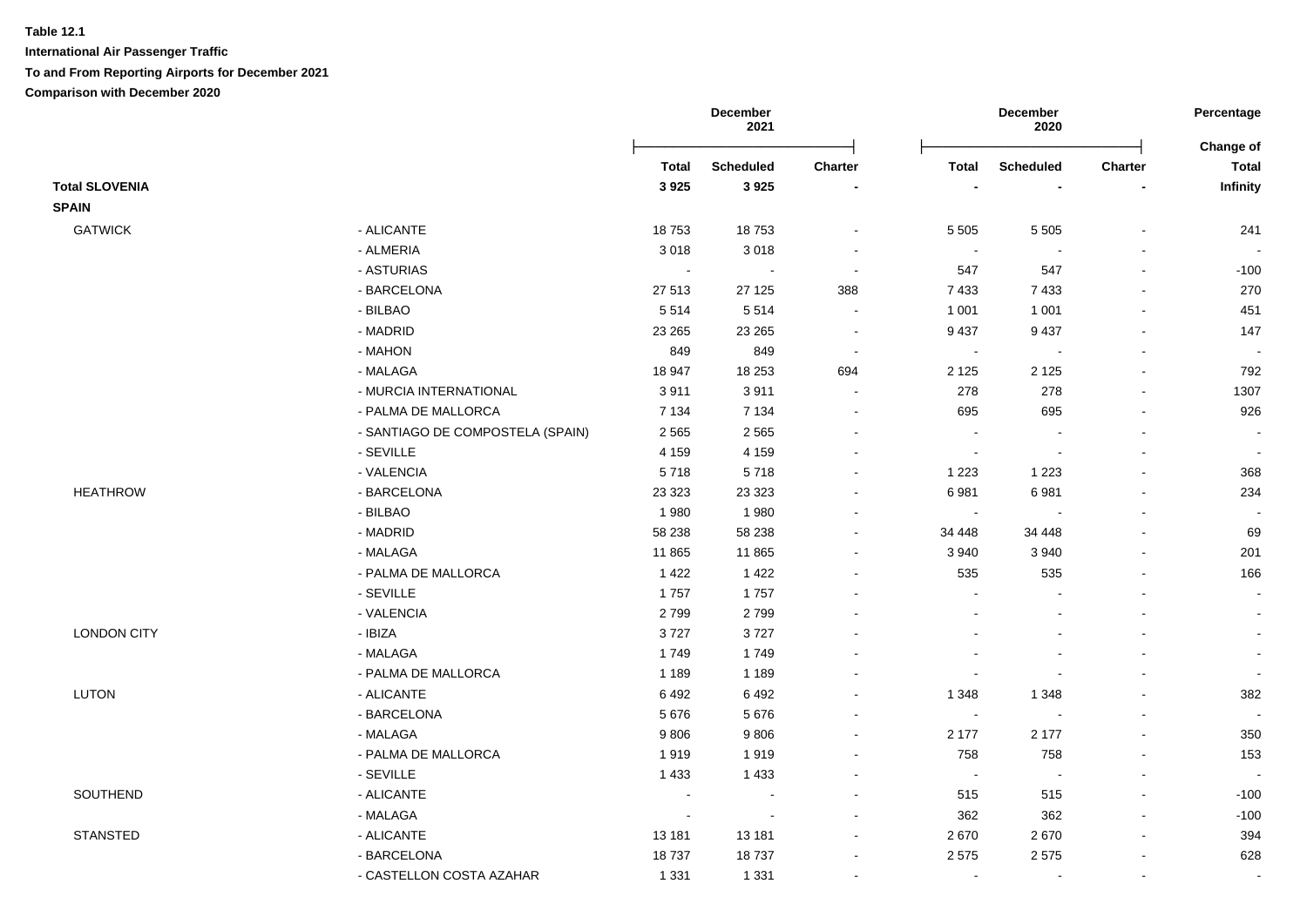**International Air Passenger Traffic**

**To and From Reporting Airports for December 2021**

|                       |                                  | December<br>2021 |                          |                          | December<br>2020 |                          | Percentage |                          |
|-----------------------|----------------------------------|------------------|--------------------------|--------------------------|------------------|--------------------------|------------|--------------------------|
|                       |                                  | Total            | <b>Scheduled</b>         | Charter                  | Total            | <b>Scheduled</b>         | Charter    | Change of<br>Total       |
|                       | - GIRONA                         | 1 5 0 3          | 1 5 0 3                  | $\blacksquare$           | $\blacksquare$   | $\overline{\phantom{a}}$ |            |                          |
|                       | - MADRID                         | 22 000           | 22 000                   | $\blacksquare$           | 3639             | 3639                     |            | 505                      |
|                       | - MALAGA                         | 9635             | 9635                     |                          | 3 1 2 6          | 3 1 2 6                  |            | 208                      |
|                       | - PALMA DE MALLORCA              | 4 1 3 0          | 4 1 3 0                  |                          | 1 4 3 9          | 1 4 3 9                  |            | 187                      |
|                       | - SANTANDER                      | 4 1 5 3          | 4 1 5 3                  |                          | 1 1 4 8          | 1 1 4 8                  |            | 262                      |
|                       | - SANTIAGO DE COMPOSTELA (SPAIN) | 3 4 6 1          | 3 4 6 1                  |                          | 1415             | 1415                     |            | 145                      |
|                       | - SEVILLE                        | 7 0 2 3          | 7 0 23                   |                          | 855              | 855                      |            | 721                      |
|                       | - VALENCIA                       | 8538             | 8538                     | $\overline{\phantom{a}}$ | 978              | 978                      |            | 773                      |
|                       | - ZARAGOZA                       | 4 0 31           | 4 0 3 1                  | $\blacksquare$           | 1 2 3 4          | 1 2 3 4                  |            | 227                      |
| ABERDEEN              | - ALICANTE                       | 1412             | 1412                     | $\blacksquare$           | 295              | 295                      |            | 379                      |
| BELFAST INTERNATIONAL | - ALICANTE                       | 3892             | 3892                     |                          | 316              | 316                      |            | 1132                     |
|                       | - MALAGA                         | 2 4 3 9          | 2 4 3 9                  | $\sim$                   | 174              | 174                      |            | 1302                     |
| <b>BIGGIN HILL</b>    | - MADRID                         | $\overline{2}$   |                          | 2                        |                  |                          |            |                          |
|                       | - MAHON                          | 10               | $\sim$                   | 10                       |                  |                          |            |                          |
|                       | - MALAGA                         | 9                |                          | $9\,$                    | 4                |                          | 4          | 125                      |
|                       | - PALMA DE MALLORCA              | 10               | $\overline{\phantom{a}}$ | 10                       |                  |                          |            |                          |
| <b>BIRMINGHAM</b>     | - ALICANTE                       | 9544             | 9544                     | $\sim$                   | 829              | 829                      |            | 1051                     |
|                       | - BARCELONA                      | 6994             | 6698                     | 296                      | 2 3 5 2          | 2 3 5 2                  |            | 197                      |
|                       | - MADRID                         | 2 2 8 1          | 2 2 8 1                  | $\sim$                   | $\sim$           |                          |            |                          |
|                       | - MALAGA                         | 7473             | 6 1 9 9                  | 1 2 7 4                  | 944              | 944                      |            | 692                      |
|                       | - MURCIA INTERNATIONAL           | 1 3 8 4          | 1 3 8 4                  | $\blacksquare$           | 398              | 398                      |            | 248                      |
|                       | - VALENCIA                       | 59               | 59                       |                          | $\sim$           |                          |            |                          |
| <b>BOURNEMOUTH</b>    | - ALICANTE                       | 2 2 9 7          | 2 2 9 7                  |                          | 446              | 446                      |            | 415                      |
|                       | - MALAGA                         | 1728             | 1728                     |                          | 402              | 402                      |            | 330                      |
| <b>BRISTOL</b>        | - ALICANTE                       | 9 2 2 7          | 9 2 2 7                  |                          | 2670             | 2670                     |            | 246                      |
|                       | - BARCELONA                      | 6800             | 6800                     |                          | 588              | 588                      |            | 1056                     |
|                       | - MADRID                         | 6563             | 6563                     |                          | 786              | 786                      |            | 735                      |
|                       | - MALAGA                         | 7987             | 7987                     |                          | 1 1 9 9          | 1 1 9 9                  |            | 566                      |
|                       | - PALMA DE MALLORCA              | 1891             | 1891                     |                          | $\blacksquare$   |                          |            | $\blacksquare$           |
|                       | - SEVILLE                        | 1 3 9 4          | 1 3 9 4                  |                          |                  |                          |            | $\overline{\phantom{a}}$ |
|                       | - VALENCIA                       | 1 2 6 1          | 1 2 6 1                  |                          |                  |                          |            |                          |
| <b>CARDIFF WALES</b>  | - ALICANTE                       | 2 0 0 6          | 999                      | 1 0 0 7                  | 153              | 153                      |            | 1211                     |
|                       | - MALAGA                         | 894              | 437                      | 457                      |                  |                          |            |                          |
| DONCASTER SHEFFIELD   | - ALICANTE                       | 1559             | $\overline{\phantom{a}}$ | 1 5 5 9                  |                  |                          |            |                          |
|                       | - MALAGA                         | 716              | $\sim$                   | 716                      | ÷                |                          |            | $\overline{a}$           |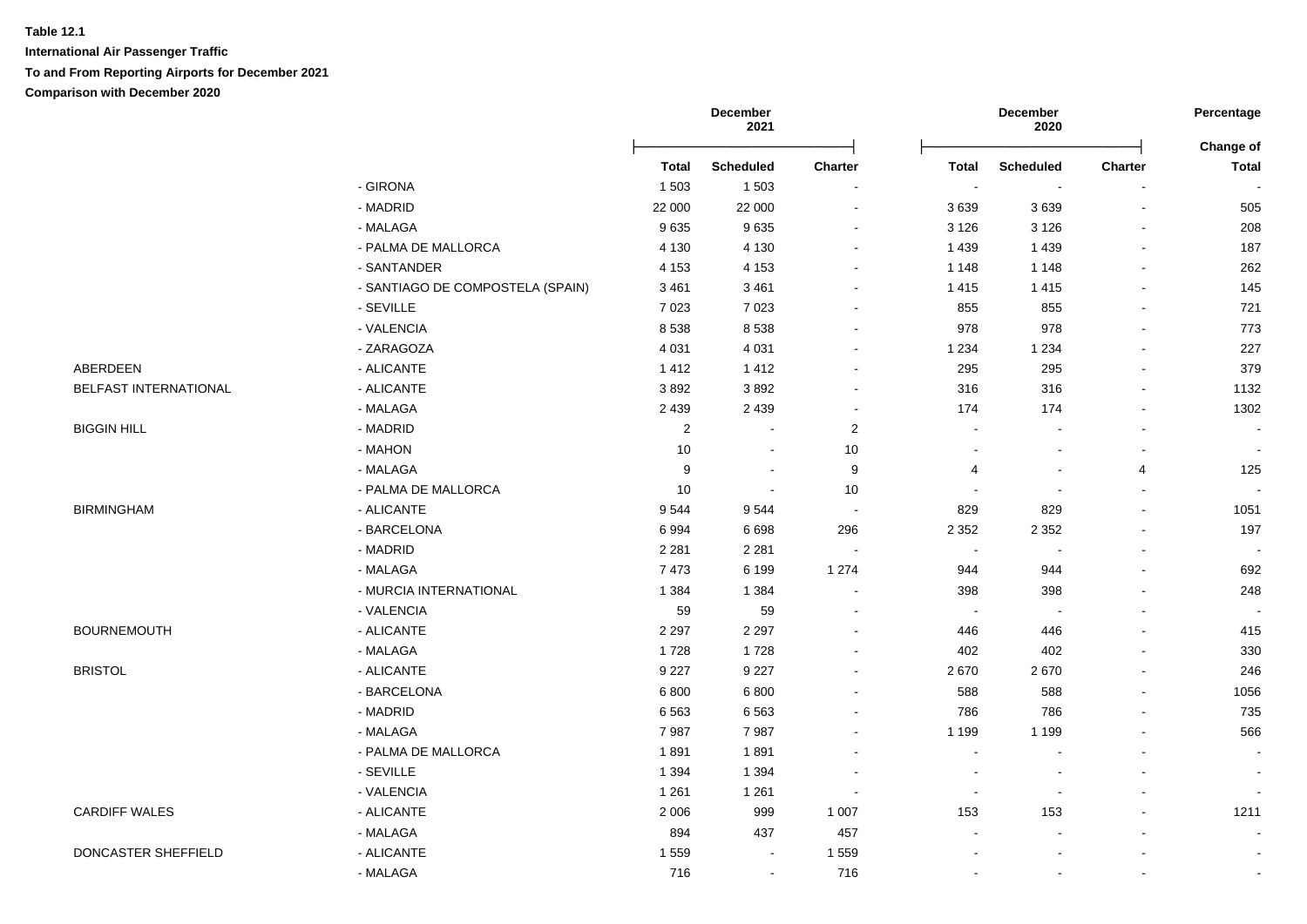**International Air Passenger Traffic To and From Reporting Airports for December 2021**

|                             |                        |              | December<br>2021 |                          | December<br>2020         |                          | Percentage<br>Change of  |                          |
|-----------------------------|------------------------|--------------|------------------|--------------------------|--------------------------|--------------------------|--------------------------|--------------------------|
|                             |                        | <b>Total</b> | <b>Scheduled</b> | <b>Charter</b>           | Total                    | <b>Scheduled</b>         | Charter                  | <b>Total</b>             |
| EAST MIDLANDS INTERNATIONAL | - ALICANTE             | 9 2 5 6      | 8 4 8 6          | 770                      | 1 5 0 9                  | 1509                     |                          | 513                      |
|                             | - MALAGA               | 4621         | 4532             | 89                       | 643                      | 643                      | $\blacksquare$           | 619                      |
| <b>EDINBURGH</b>            | - ALICANTE             | 5 1 7 7      | 5 1 7 7          | $\sim$                   | 1704                     | 1704                     | $\overline{\phantom{a}}$ | 204                      |
|                             | - BARCELONA            | 5 5 6 4      | 5 5 6 4          | $\blacksquare$           | $\sim$                   |                          |                          |                          |
|                             | - MADRID               | 5447         | 5 4 4 7          | $\blacksquare$           | 794                      | 794                      |                          | 586                      |
|                             | - MALAGA               | 3670         | 3670             | $\blacksquare$           | $\overline{\phantom{a}}$ |                          |                          |                          |
|                             | - SANTANDER            | 1518         | 1518             | $\blacksquare$           |                          |                          |                          |                          |
|                             | - SEVILLE              | 1 0 4 4      | 1 0 0 1          | 43                       |                          |                          |                          |                          |
| <b>EXETER</b>               | - ALICANTE             | 564          | 564              | $\sim$                   | $\overline{\phantom{a}}$ |                          |                          | $\sim$                   |
|                             | - MALAGA               | 529          | 529              | $\sim$                   | $\sim$                   | $\blacksquare$           |                          | $\overline{\phantom{a}}$ |
| GLASGOW                     | - ALICANTE             | 5 5 4 9      | 5019             | 530                      | 230                      | 230                      |                          | 2313                     |
|                             | - MALAGA               | 3699         | 3699             | $\sim$                   | 1 0 8 3                  | 1 0 8 3                  |                          | 242                      |
|                             | - SEVILLE              | 141          | $\sim$           | 141                      | $\sim$                   | $\overline{\phantom{a}}$ |                          | $\overline{\phantom{a}}$ |
| <b>JERSEY</b>               | - MALAGA               | 69           | 69               | $\blacksquare$           | $\sim$                   | $\blacksquare$           |                          | $\blacksquare$           |
| <b>LEEDS BRADFORD</b>       | - ALICANTE             | 4871         | 4871             | $\blacksquare$           | 1 501                    | 1 5 0 1                  |                          | 225                      |
|                             | - MALAGA               | 4837         | 4837             | $\blacksquare$           | 446                      | 446                      |                          | 985                      |
| LIVERPOOL (JOHN LENNON)     | - ALICANTE             | 6822         | 6822             | $\blacksquare$           | 1751                     | 1751                     |                          | 290                      |
|                             | - BARCELONA            | 1845         | 1845             | ÷                        | 678                      | 678                      | $\overline{a}$           | 172                      |
|                             | - MALAGA               | 4 3 8 5      | 4 3 8 5          | $\overline{\phantom{a}}$ | 873                      | 873                      |                          | 402                      |
|                             | - PALMA DE MALLORCA    | 1 1 1 6      | 1 1 1 6          | $\overline{\phantom{a}}$ | $\sim$                   |                          | $\blacksquare$           | $\blacksquare$           |
| <b>MANCHESTER</b>           | - ALICANTE             | 22 966       | 21 531           | 1 4 3 5                  | 5416                     | 5416                     |                          | 324                      |
|                             | - BARCELONA            | 14 374       | 14 112           | 262                      | 3 0 6 5                  | 3 0 6 5                  |                          | 369                      |
|                             | - BILBAO               | 1 4 7 1      | 1 4 7 1          |                          | $\sim$                   |                          |                          |                          |
|                             | - MADRID               | 9806         | 9806             | $\overline{\phantom{a}}$ | 2 3 9 9                  | 2 3 9 9                  |                          | 309                      |
|                             | - MALAGA               | 17519        | 15 4 15          | 2 1 0 4                  | 3 2 5 6                  | 3 2 5 6                  |                          | 438                      |
|                             | - MURCIA INTERNATIONAL | 2 5 3 2      | 2 5 3 2          | $\overline{\phantom{a}}$ | 377                      | 377                      | $\overline{\phantom{a}}$ | 572                      |
|                             | - PALMA DE MALLORCA    | 3897         | 3897             | $\blacksquare$           | 1 0 6 6                  | 1 0 6 6                  |                          | 266                      |
|                             | - SANTANDER            | 1 4 3 4      | 1 4 3 4          | $\overline{a}$           | $\sim$                   | $\Delta$                 | $\overline{\phantom{a}}$ |                          |
|                             | - SEVILLE              | 2 1 2 1      | 2 1 2 1          | $\blacksquare$           | 587                      | 587                      |                          | 261                      |
|                             | - VALENCIA             | 2 1 7 9      | 2 1 7 9          | $\blacksquare$           | 704                      | 704                      |                          | 210                      |
| <b>NEWCASTLE</b>            | - ALICANTE             | 6478         | 6478             | $\sim$                   | 1 1 5 7                  | 1 1 5 7                  |                          | 460                      |
|                             | - MALAGA               | 3 2 3 0      | 3 2 3 0          | $\blacksquare$           | 476                      | 476                      |                          | 579                      |
| NEWQUAY                     | - ALICANTE             | 1 0 6 6      | 1 0 6 6          | $\blacksquare$           | $\sim$                   | $\blacksquare$           |                          |                          |
| <b>PRESTWICK</b>            | - ALICANTE             | 2 5 0 6      | 2 5 0 6          | $\blacksquare$           | 358                      | 358                      |                          | 600                      |
|                             | - MALAGA               | 1 1 7 9      | 1 1 7 9          | $\sim$                   | 333                      | 333                      |                          | 254                      |
|                             |                        |              |                  |                          |                          |                          |                          |                          |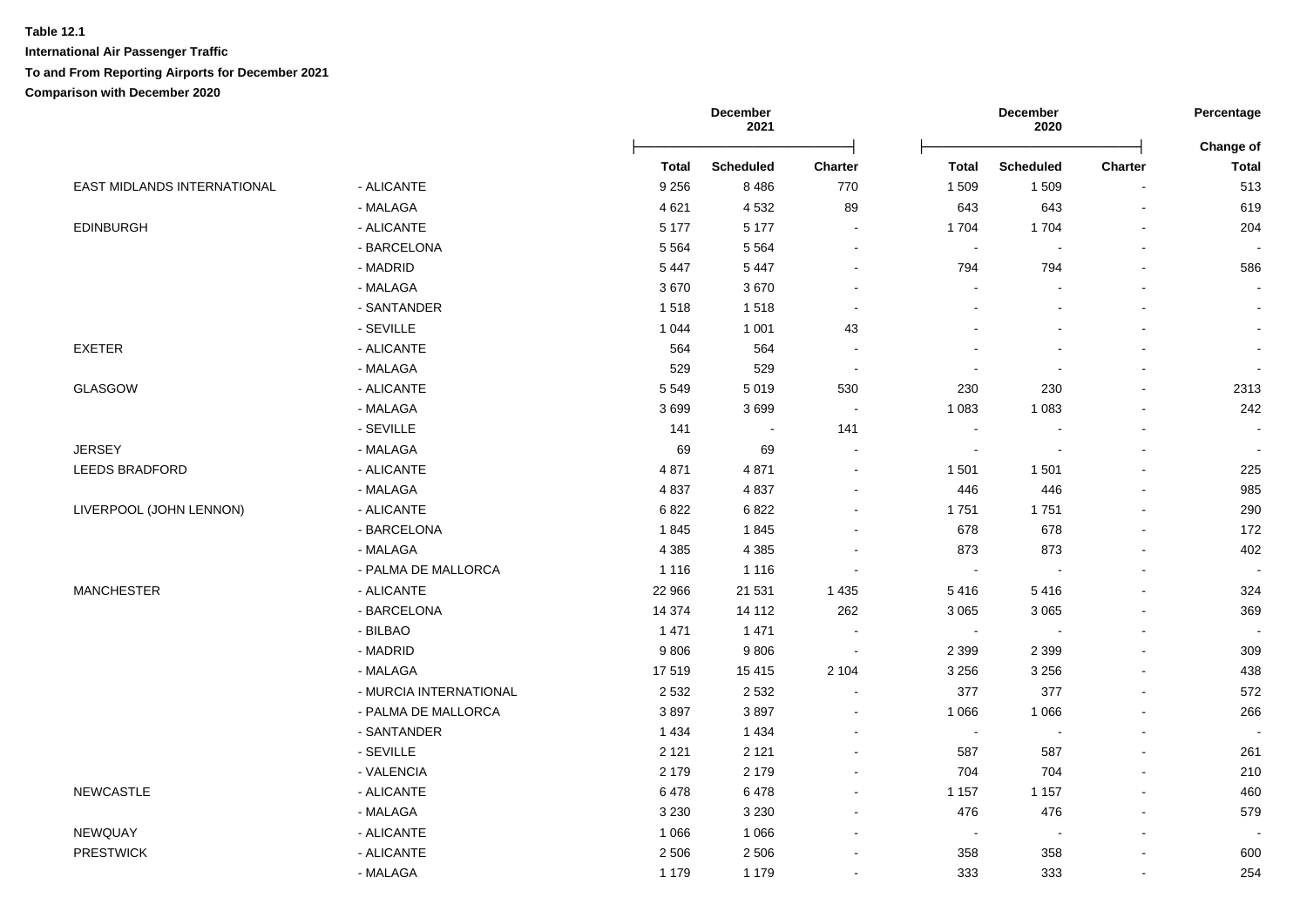**International Air Passenger Traffic**

### **To and From Reporting Airports for December 2021**

|                                |                             | <b>December</b><br>2021 |                  | December<br>2020 |         |                          | Percentage<br>Change of |       |
|--------------------------------|-----------------------------|-------------------------|------------------|------------------|---------|--------------------------|-------------------------|-------|
|                                |                             | Total                   | <b>Scheduled</b> | <b>Charter</b>   | Total   | <b>Scheduled</b>         | <b>Charter</b>          | Total |
| TEESSIDE INTERNATIONAL AIRPORT | - ALICANTE                  | 1 1 5 9                 | 1 1 5 9          |                  | $\sim$  |                          |                         |       |
| <b>Total SPAIN</b>             |                             | 596 917                 | 585 121          | 11796            | 140 349 | 140 345                  | 4                       | 325   |
| <b>SPAIN(CANARY ISLANDS)</b>   |                             |                         |                  |                  |         |                          |                         |       |
| <b>GATWICK</b>                 | - ARRECIFE                  | 14 5 8 5                | 11858            | 2727             | 4 3 8 2 | 3738                     | 644                     | 233   |
|                                | - FUERTEVENTURA             | 7 4 3 6                 | 5 0 7 6          | 2 3 6 0          | 4 2 1 3 | 3 2 0 9                  | 1 0 0 4                 | 77    |
|                                | - LAS PALMAS                | 10 4 30                 | 7 2 9 5          | 3 1 3 5          | 3877    | 2576                     | 1 3 0 1                 | 169   |
|                                | - TENERIFE (SURREINA SOFIA) | 19 3 37                 | 13 993           | 5 3 4 4          | 9 2 7 8 | 7 9 0 2                  | 1 3 7 6                 | 108   |
| <b>HEATHROW</b>                | - ARRECIFE                  | 4 1 6 4                 | 4 1 6 4          |                  | 2 2 3 8 | 2 2 3 8                  |                         | 86    |
|                                | - LAS PALMAS                | 1757                    | 1757             |                  | 1866    | 1866                     |                         | -6    |
|                                | - TENERIFE (SURREINA SOFIA) | 10 931                  | 10 931           | $\sim$           | 5 9 8 7 | 5987                     |                         | 83    |
| <b>LUTON</b>                   | - ARRECIFE                  | 3736                    | 3076             | 660              | 1 2 8 4 | 1 2 8 4                  |                         | 191   |
|                                | - FUERTEVENTURA             | 3 0 8 0                 | 3 0 8 0          |                  | 125     | 125                      | $\blacksquare$          | 2364  |
|                                | - LAS PALMAS                | 3 2 8 3                 | 3 2 8 3          |                  | 966     | 966                      | $\blacksquare$          | 240   |
|                                | - TENERIFE (SURREINA SOFIA) | 10793                   | 9575             | 1 2 1 8          | 3 2 4 1 | 3 1 2 3                  | 118                     | 233   |
| <b>STANSTED</b>                | - ARRECIFE                  | 9781                    | 9781             |                  | 3 2 7 7 | 3 2 7 7                  | $\overline{a}$          | 198   |
|                                | - FUERTEVENTURA             | 4675                    | 4675             | $\sim$           | 1411    | 1411                     | $\sim$                  | 231   |
|                                | - LAS PALMAS                | 7936                    | 6768             | 1 1 6 8          | 2 0 2 0 | 1934                     | 86                      | 293   |
|                                | - TENERIFE (SURREINA SOFIA) | 17882                   | 16 24 2          | 1 640            | 5 1 2 2 | 4770                     | 352                     | 249   |
| ABERDEEN                       | - TENERIFE (SURREINA SOFIA) | 1977                    | $\sim$           | 1977             | 369     | ÷.                       | 369                     | 436   |
| <b>BELFAST INTERNATIONAL</b>   | - ARRECIFE                  | 4 4 2 4                 | 4 4 2 4          |                  | 1 5 3 7 | 1537                     | $\sim$                  | 188   |
|                                | - FUERTEVENTURA             | 974                     | 974              |                  | $\sim$  | $\overline{\phantom{a}}$ | Ē,                      |       |
|                                | - LAS PALMAS                | 2 3 9 2                 | 2 3 9 2          |                  | 420     | 420                      | $\sim$                  | 470   |
|                                | - TENERIFE (SURREINA SOFIA) | 6559                    | 6559             |                  | 2 5 6 6 | 2566                     | $\blacksquare$          | 156   |
| <b>BIRMINGHAM</b>              | - ARRECIFE                  | 10 303                  | 8 0 4 3          | 2 2 6 0          | 2 3 5 5 | 1740                     | 615                     | 337   |
|                                | - FUERTEVENTURA             | 6 0 9 2                 | 4 3 3 5          | 1757             | 1418    | 611                      | 807                     | 330   |
|                                | - LAS PALMAS                | 7 0 3 3                 | 4 2 0 6          | 2 8 2 7          | 1 5 5 2 | 727                      | 825                     | 353   |
|                                | - TENERIFE (SURREINA SOFIA) | 15719                   | 12 5 27          | 3 1 9 2          | 6 0 8 6 | 5 2 9 6                  | 790                     | 158   |
| <b>BOURNEMOUTH</b>             | - ARRECIFE                  | 1549                    | $\blacksquare$   | 1 5 4 9          | $\sim$  | $\blacksquare$           |                         |       |
|                                | - LAS PALMAS                | 1 1 8 3                 | 407              | 776              | $\sim$  | $\blacksquare$           | $\sim$                  |       |
|                                | - TENERIFE (SURREINA SOFIA) | 2987                    | 1 2 2 4          | 1763             | 280     | 131                      | 149                     | 967   |
| <b>BRISTOL</b>                 | - ARRECIFE                  | 7 2 3 2                 | 5 9 5 2          | 1 2 8 0          | 1 607   | 1443                     | 164                     | 350   |
|                                | - FUERTEVENTURA             | 3584                    | 2 2 7 8          | 1 3 0 6          | 1 0 3 9 | 703                      | 336                     | 245   |
|                                | - LAS PALMAS                | 4587                    | 3 1 0 7          | 1 4 8 0          | 1 1 0 2 | 810                      | 292                     | 316   |
|                                | - TENERIFE (SURREINA SOFIA) | 12 213                  | 10 286           | 1927             | 2648    | 2648                     | $\blacksquare$          | 361   |
|                                |                             |                         |                  |                  |         |                          |                         |       |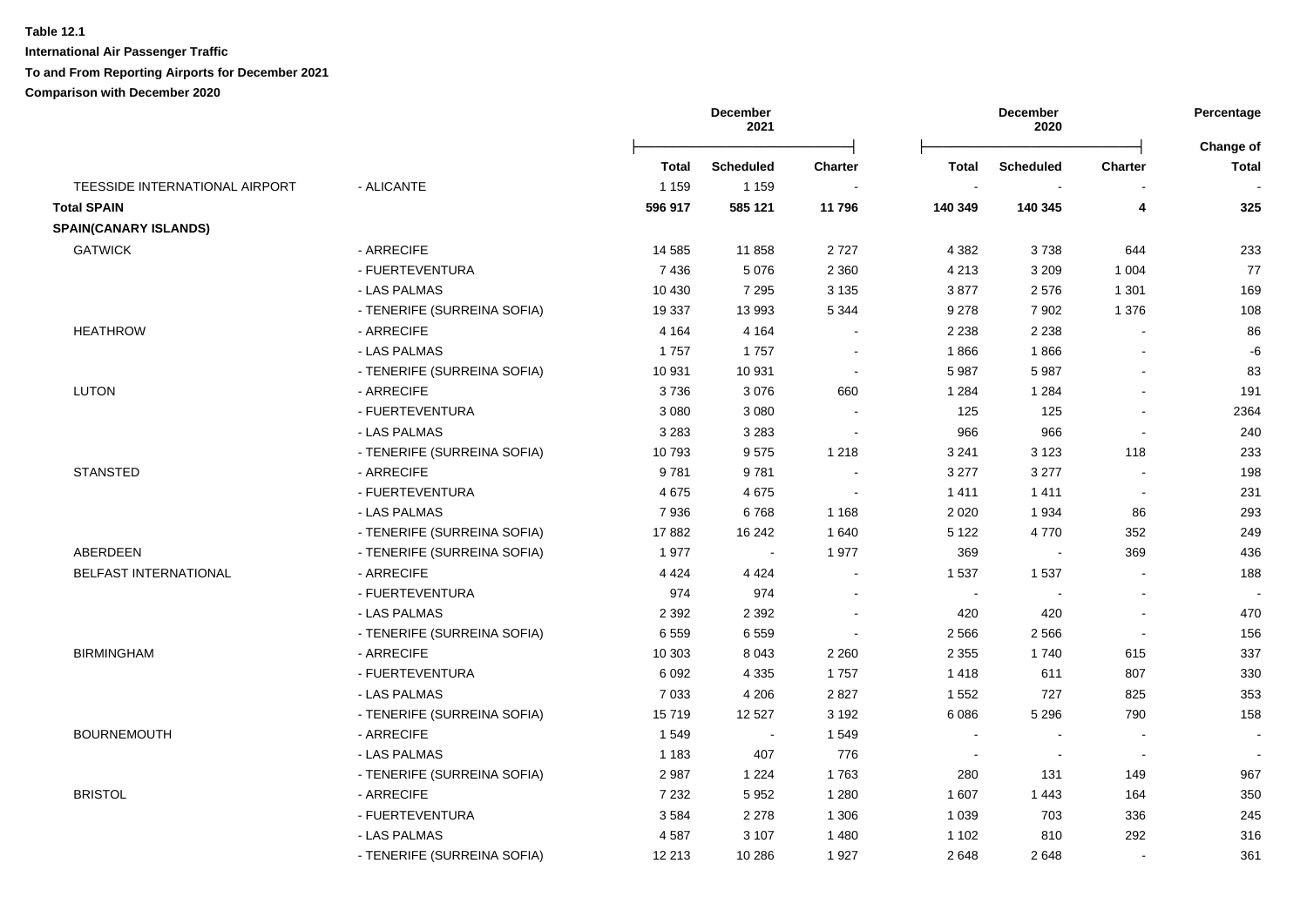|                             |                             |         | December<br>2021 |                | December<br>2020 |                       | Percentage<br>Change of  |              |
|-----------------------------|-----------------------------|---------|------------------|----------------|------------------|-----------------------|--------------------------|--------------|
|                             |                             | Total   | <b>Scheduled</b> | <b>Charter</b> | <b>Total</b>     | <b>Scheduled</b>      | <b>Charter</b>           | <b>Total</b> |
| <b>CARDIFF WALES</b>        | - ARRECIFE                  | 1 277   | $\sim$           | 1 277          |                  | $\overline{a}$        |                          |              |
|                             | - LAS PALMAS                | 692     | $\blacksquare$   | 692            |                  |                       | $\sim$                   |              |
|                             | - TENERIFE (SURREINA SOFIA) | 2 3 3 9 | $\blacksquare$   | 2 3 3 9        |                  |                       | $\overline{\phantom{a}}$ |              |
| <b>DONCASTER SHEFFIELD</b>  | - ARRECIFE                  | 2889    | 290              | 2 5 9 9        | 292              | $\sim$                | 292                      | 889          |
|                             | - LAS PALMAS                | 821     | $\sim$           | 821            | 396              | 40                    | 356                      | 107          |
|                             | - TENERIFE (SURREINA SOFIA) | 4853    | 1478             | 3 3 7 5        | 886              | 252                   | 634                      | 448          |
| EAST MIDLANDS INTERNATIONAL | - ARRECIFE                  | 7 3 5 8 | 6 0 5 7          | 1 3 0 1        | 1 544            | 1 3 9 5               | 149                      | 377          |
|                             | - FUERTEVENTURA             | 2884    | 2884             |                | 761              | 761                   |                          | 279          |
|                             | - LAS PALMAS                | 3029    | 3029             |                | 510              | 510                   | $\blacksquare$           | 494          |
|                             | - TENERIFE (SURREINA SOFIA) | 11 602  | 9 1 0 1          | 2 5 0 1        | 3 1 5 9          | 2976                  | 183                      | 267          |
| <b>EDINBURGH</b>            | - ARRECIFE                  | 5 6 9 0 | 5690             |                | 1 4 5 1          | 1 4 5 1               |                          | 292          |
|                             | - FUERTEVENTURA             | 3 4 7 7 | 3 4 7 7          |                | 393              | 393                   |                          | 785          |
|                             | - LAS PALMAS                | 2 8 5 4 | 2854             | $\sim$         | 378              | 378                   | $\overline{a}$           | 655          |
|                             | - TENERIFE (SURREINA SOFIA) | 12 5 53 | 10859            | 1 6 9 4        | 3626             | 3626                  | L.                       | 246          |
| <b>EXETER</b>               | - ARRECIFE                  | 1481    | $\sim$           | 1 4 8 1        | 267              | $\sim$                | 267                      | 455          |
|                             | - LAS PALMAS                | 670     | $\sim$           | 670            | 45               | $\sim$                | 45                       | 1389         |
|                             | - TENERIFE (SURREINA SOFIA) | 1815    | $\blacksquare$   | 1815           | 187              | $\tilde{\phantom{a}}$ | 187                      | 871          |
| <b>GLASGOW</b>              | - ARRECIFE                  | 5976    | 4 2 9 0          | 1686           | 191              | 191                   | $\sim$                   | 3029         |
|                             | - FUERTEVENTURA             | 1984    | 1984             |                | $\sim$           | $\sim$                | $\sim$                   |              |
|                             | - LAS PALMAS                | 4879    | 4 1 5 4          | 725            | 279              | 279                   |                          | 1649         |
|                             | - TENERIFE (SURREINA SOFIA) | 12 932  | 10787            | 2 1 4 5        | 2817             | 2817                  |                          | 359          |
| <b>JERSEY</b>               | - TENERIFE (SURREINA SOFIA) | 198     | $\sim$           | 198            | $\sim$           | $\blacksquare$        | $\blacksquare$           |              |
| <b>LEEDS BRADFORD</b>       | - ARRECIFE                  | 6492    | 6492             |                | 1872             | 1872                  |                          | 247          |
|                             | - FUERTEVENTURA             | 1853    | 1853             |                | 376              | 376                   |                          | 393          |
|                             | - LAS PALMAS                | 2619    | 2619             |                | 729              | 729                   |                          | 259          |
|                             | - TENERIFE (SURREINA SOFIA) | 10 165  | 10 165           |                | 3705             | 3705                  |                          | 174          |
| LIVERPOOL (JOHN LENNON)     | - ARRECIFE                  | 2701    | 2701             |                | 1631             | 1 6 3 1               |                          | 66           |
|                             | - FUERTEVENTURA             | 684     | 684              |                | 799              | 799                   |                          | $-14$        |
|                             | - TENERIFE (SURREINA SOFIA) | 3075    | 3075             |                | 1 1 3 6          | 1 1 3 6               | L.                       | 171          |
| <b>MANCHESTER</b>           | - ARRECIFE                  | 19575   | 15 970           | 3 6 0 5        | 6543             | 5 6 3 2               | 911                      | 199          |
|                             | - FUERTEVENTURA             | 10787   | 8 1 9 6          | 2 5 9 1        | 2707             | 1746                  | 961                      | 298          |
|                             | - LAS PALMAS                | 11 677  | 8 2 0 2          | 3 4 7 5        | 3649             | 2 2 2 3               | 1426                     | 220          |
|                             | - TENERIFE (SURREINA SOFIA) | 38 911  | 32 476           | 6 4 3 5        | 15 203           | 13814                 | 1 3 8 9                  | 156          |
| <b>NEWCASTLE</b>            | - ARRECIFE                  | 6 1 2 0 | 6 1 2 0          |                | 1701             | 1701                  |                          | 260          |
|                             | - FUERTEVENTURA             | 2 1 9 4 | 2 1 9 4          |                | 635              | 635                   | $\overline{a}$           | 246          |
|                             |                             |         |                  |                |                  |                       |                          |              |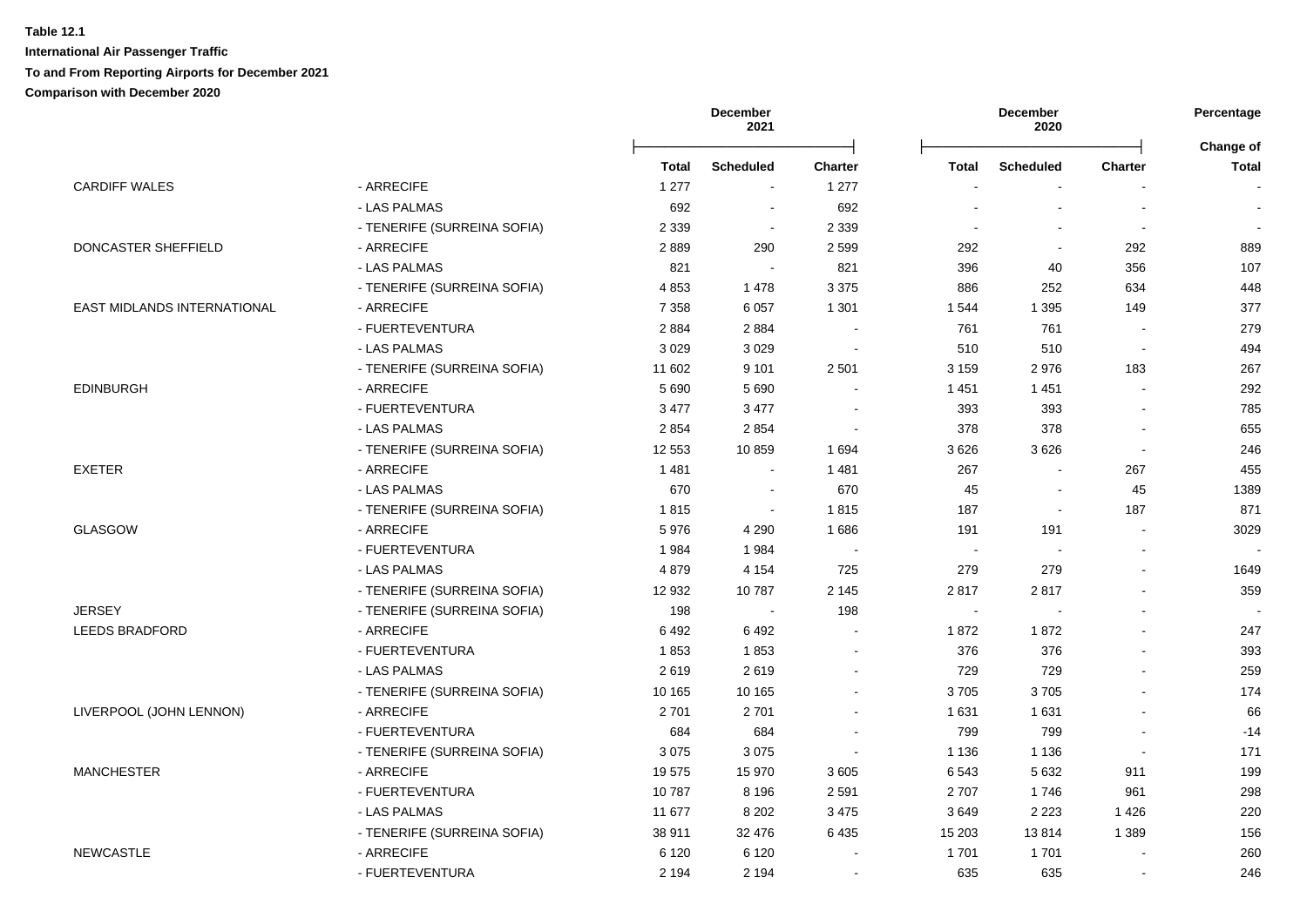|                                    |                             |              | December<br>2021 |                | <b>December</b><br>2020  |                  | Percentage<br><b>Change of</b> |                          |
|------------------------------------|-----------------------------|--------------|------------------|----------------|--------------------------|------------------|--------------------------------|--------------------------|
|                                    |                             | <b>Total</b> | <b>Scheduled</b> | <b>Charter</b> | <b>Total</b>             | <b>Scheduled</b> | Charter                        | <b>Total</b>             |
|                                    | - LAS PALMAS                | 3 1 3 2      | 3 1 3 2          |                | 956                      | 956              |                                | 228                      |
|                                    | - TENERIFE (SURREINA SOFIA) | 11 176       | 11 176           | $\blacksquare$ | 3 4 3 8                  | 3 4 3 8          |                                | 225                      |
| <b>NORWICH</b>                     | - TENERIFE (SURREINA SOFIA) | 1 2 7 7      | $\blacksquare$   | 1 277          | $\overline{\phantom{a}}$ |                  |                                |                          |
| <b>PRESTWICK</b>                   | - ARRECIFE                  | 593          | 593              | $\blacksquare$ | $\sim$                   |                  |                                | $\blacksquare$           |
|                                    | - TENERIFE (SURREINA SOFIA) | 1849         | 1849             |                | 554                      | 554              |                                | 234                      |
| <b>Total SPAIN(CANARY ISLANDS)</b> |                             | 445 747      | 362 699          | 83 048         | 135 082                  | 119 054          | 16 0 28                        | 230                      |
| <b>SWEDEN</b>                      |                             |              |                  |                |                          |                  |                                |                          |
| <b>GATWICK</b>                     | - PAJALA YLLAS              | 178          | $\sim$           | 178            |                          |                  |                                | $\blacksquare$           |
|                                    | - STOCKHOLM (ARLANDA)       | 8511         | 8511             |                |                          |                  |                                | $\blacksquare$           |
| <b>HEATHROW</b>                    | - GOTEBORG (LANDVETTER)     | 7 3 6 5      | 7 3 6 5          |                | 3797                     | 3797             |                                | 94                       |
|                                    | - STOCKHOLM (ARLANDA)       | 27 201       | 27 201           | $\sim$         | 13 4 01                  | 13 4 01          |                                | 103                      |
| <b>STANSTED</b>                    | - GOTEBORG (LANDVETTER)     | 5 0 9 5      | 5 0 9 5          |                | 727                      | 727              |                                | 601                      |
|                                    | - STOCKHOLM (ARLANDA)       | 8 0 3 1      | 8 0 3 1          |                | $\sim$                   |                  |                                |                          |
|                                    | - STOCKHOLM (SKAVSTA)       |              |                  |                | 384                      | 384              |                                | $-100$                   |
|                                    | - VASTERAS                  | 4 3 5 0      | 4 3 5 0          | $\sim$         | 1 4 5 3                  | 1 4 5 3          |                                | 199                      |
| <b>BIRMINGHAM</b>                  | - PAJALA YLLAS              | 368          |                  | 368            | $\sim$                   |                  |                                | $\sim$                   |
| <b>BOURNEMOUTH</b>                 | - PAJALA YLLAS              | 351          |                  | 351            |                          |                  |                                | $\sim$                   |
| <b>CARDIFF WALES</b>               | - PAJALA YLLAS              | 360          | $\blacksquare$   | 360            |                          |                  |                                |                          |
| EAST MIDLANDS INTERNATIONAL        | - PAJALA YLLAS              | 170          | $\blacksquare$   | 170            |                          |                  |                                | $\blacksquare$           |
| <b>EDINBURGH</b>                   | - GOTEBORG (LANDVETTER)     | 1 2 8 0      | 1 2 8 0          | $\sim$         |                          |                  |                                | $\blacksquare$           |
|                                    | - STOCKHOLM (ARLANDA)       | 2073         | 2073             | $\sim$         |                          |                  |                                | $\blacksquare$           |
| <b>EXETER</b>                      | - PAJALA YLLAS              | 336          | $\blacksquare$   | 336            |                          |                  |                                | $\sim$                   |
| <b>GLASGOW</b>                     | - PAJALA YLLAS              | 336          | $\blacksquare$   | 336            |                          |                  |                                | $\sim$                   |
| <b>HUMBERSIDE</b>                  | - PAJALA YLLAS              | 720          | $\blacksquare$   | 720            |                          |                  |                                | $\sim$                   |
| <b>LEEDS BRADFORD</b>              | - PAJALA YLLAS              | 170          | 170              |                |                          |                  |                                | $\blacksquare$           |
| LIVERPOOL (JOHN LENNON)            | - PAJALA YLLAS              | 360          | $\blacksquare$   | 360            |                          |                  |                                | $\blacksquare$           |
|                                    | - STOCKHOLM (ARLANDA)       | 1 2 6 5      | 1 2 6 5          |                | $\blacksquare$           |                  |                                | $\overline{\phantom{a}}$ |
| <b>MANCHESTER</b>                  | - GOTEBORG (LANDVETTER)     | 2028         | 2028             | $\sim$         | 456                      | 404              | 52                             | 345                      |
|                                    | - STOCKHOLM (ARLANDA)       | 3 0 5 5      | 3 0 5 5          | $\sim$         | 1 1 5 4                  | 1 1 5 4          | $\sim$                         | 165                      |
| <b>NORWICH</b>                     | - PAJALA YLLAS              | 179          | $\blacksquare$   | 179            | $\sim$                   | $\blacksquare$   | $\overline{\phantom{a}}$       |                          |
| <b>Total SWEDEN</b>                |                             | 73782        | 70 424           | 3 3 5 8        | 21 372                   | 21 3 20          | 52                             | 245                      |
| <b>Total WESTERN EUROPE-EU</b>     |                             | 3 435 281    | 3 200 699        | 234 582        | 873 433                  | 852 618          | 20 815                         | 293                      |
| <b>WESTERN EUROPE-OTHER</b>        |                             |              |                  |                |                          |                  |                                |                          |
| <b>FAROE ISLANDS</b>               |                             |              |                  |                |                          |                  |                                |                          |
| <b>BELFAST INTERNATIONAL</b>       | - VAGAR                     |              |                  |                | 29                       |                  | 29                             | $-100$                   |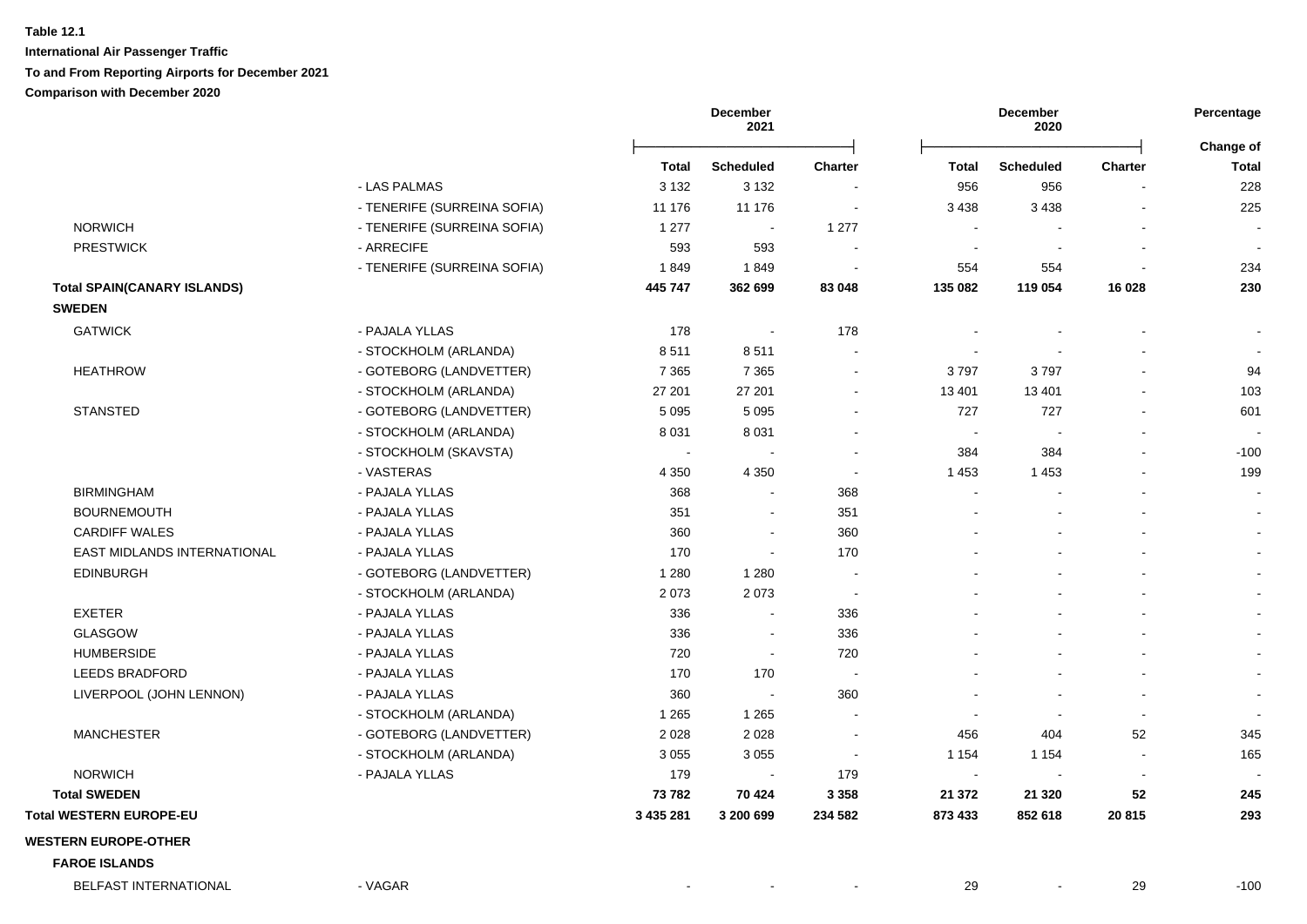**International Air Passenger Traffic**

**To and From Reporting Airports for December 2021**

|                            |                       |         | December<br>2021         |                          |                          | December<br>2020         |                | Percentage<br>Change of  |
|----------------------------|-----------------------|---------|--------------------------|--------------------------|--------------------------|--------------------------|----------------|--------------------------|
|                            |                       | Total   | <b>Scheduled</b>         | <b>Charter</b>           | <b>Total</b>             | <b>Scheduled</b>         | Charter        | <b>Total</b>             |
| <b>EDINBURGH</b>           | - VAGAR               | 332     | 332                      |                          |                          |                          |                |                          |
| <b>Total FAROE ISLANDS</b> |                       | 332     | 332                      | $\overline{\phantom{a}}$ | 29                       | $\overline{\phantom{0}}$ | 29             | 1045                     |
| <b>ICELAND</b>             |                       |         |                          |                          |                          |                          |                |                          |
| <b>GATWICK</b>             | - KEFLAVIK            | 8 3 7 4 | 7657                     | 717                      | $\overline{\phantom{a}}$ |                          | $\overline{a}$ |                          |
| <b>HEATHROW</b>            | - KEFLAVIK            | 16 083  | 16 083                   |                          | 2511                     | 2511                     | $\overline{a}$ | 541                      |
| <b>LUTON</b>               | - KEFLAVIK            | 9 4 0 9 | 9 4 0 9                  |                          | 475                      | 475                      | $\blacksquare$ | 1881                     |
| <b>STANSTED</b>            | - KEFLAVIK            | 2772    | 2772                     |                          | $\sim$                   |                          | L,             | $\sim$                   |
| <b>BRISTOL</b>             | - KEFLAVIK            | 2 2 0 3 | 2 2 0 3                  | $\sim$                   | $\blacksquare$           | $\overline{\phantom{a}}$ | $\blacksquare$ | $\overline{\phantom{a}}$ |
| <b>EDINBURGH</b>           | - KEFLAVIK            | 1 5 3 3 | 1 5 3 3                  | $\overline{\phantom{a}}$ | 267                      | 267                      | $\blacksquare$ | 474                      |
| <b>MANCHESTER</b>          | - KEFLAVIK            | 11 486  | 10818                    | 668                      | 51                       | 51                       | $\overline{a}$ | 22422                    |
| <b>Total ICELAND</b>       |                       | 51 860  | 50 475                   | 1 3 8 5                  | 3 3 0 4                  | 3 3 0 4                  | $\blacksquare$ | 1470                     |
| KOSOVO                     |                       |         |                          |                          |                          |                          |                |                          |
| <b>LUTON</b>               | - PRISTINA            | 7980    | 7980                     |                          | 3 4 5 2                  | 3 4 5 2                  | $\blacksquare$ | 131                      |
| <b>Total KOSOVO</b>        |                       | 7980    | 7980                     |                          | 3 4 5 2                  | 3 4 5 2                  | $\blacksquare$ | 131                      |
| <b>MACEDONIA</b>           |                       |         |                          |                          |                          |                          |                |                          |
|                            | - SKOPJE              | 3 9 21  | 3921                     |                          | 771                      | 771                      |                | 409                      |
| <b>Total MACEDONIA</b>     |                       | 3921    | 3921                     |                          | 771                      | 771                      |                | 409                      |
| <b>NORWAY</b>              |                       |         |                          |                          |                          |                          |                |                          |
| <b>GATWICK</b>             | - BERGEN              | 3941    | 3941                     |                          |                          |                          | $\blacksquare$ | $\blacksquare$           |
|                            | - OSLO (GARDERMOEN)   | 8 1 7 7 | 8 1 7 7                  |                          |                          |                          |                | $\sim$                   |
|                            | - STAVANGER           | 2 4 8 3 | 2 4 8 3                  |                          |                          |                          | $\blacksquare$ |                          |
|                            | - TROMSOE             | 1 300   | 1 3 0 0                  |                          |                          |                          |                | $\sim$                   |
|                            | - TRONDHEIM (VAERNES) | 1 1 0 9 | 1 1 0 9                  |                          |                          |                          |                | $\sim$                   |
| <b>HEATHROW</b>            | - BERGEN              | 2973    | 2973                     |                          |                          |                          |                | $\overline{\phantom{a}}$ |
|                            | - OSLO (GARDERMOEN)   | 15 571  | 15 571                   |                          | 4770                     | 4770                     |                | 226                      |
| <b>STANSTED</b>            | - OSLO (GARDERMOEN)   | 10 992  | 10 992                   |                          | 1 1 8 2                  | 1 1 8 2                  |                | 830                      |
|                            | - SANDEFJORD(TORP)    | 1 4 8 7 | 1 4 8 7                  |                          | $\overline{\phantom{a}}$ |                          |                |                          |
| ABERDEEN                   | - BERGEN              | 1827    | 1827                     |                          | 563                      | 563                      | ÷.             | 225                      |
|                            | - HAUGESUND           | 44      | 44                       | $\sim$                   | $\sim$                   |                          | ÷.             | $\overline{\phantom{a}}$ |
|                            | - STAVANGER           | 2 1 2 0 | 2 1 2 0                  |                          | 1 2 2 3                  | 1 2 2 3                  |                | 73                       |
| <b>BIRMINGHAM</b>          | - BERGEN              | 167     | $\overline{\phantom{a}}$ | 167                      | $\blacksquare$           | $\sim$                   | $\blacksquare$ | $\overline{\phantom{a}}$ |
| <b>EDINBURGH</b>           | - OSLO (GARDERMOEN)   | 3 3 5 9 | 3 3 5 9                  | $\overline{\phantom{a}}$ | $\overline{\phantom{a}}$ | $\sim$                   | $\blacksquare$ |                          |
| GLASGOW                    | - ALESUND             |         |                          |                          | 62                       | $\sim$                   | 62             | $-100$                   |
|                            | - SANDEFJORD(TORP)    | 102     | 102                      |                          | $\sim$                   | $\sim$                   | $\sim$         | $\overline{\phantom{a}}$ |
|                            |                       |         |                          |                          |                          |                          |                |                          |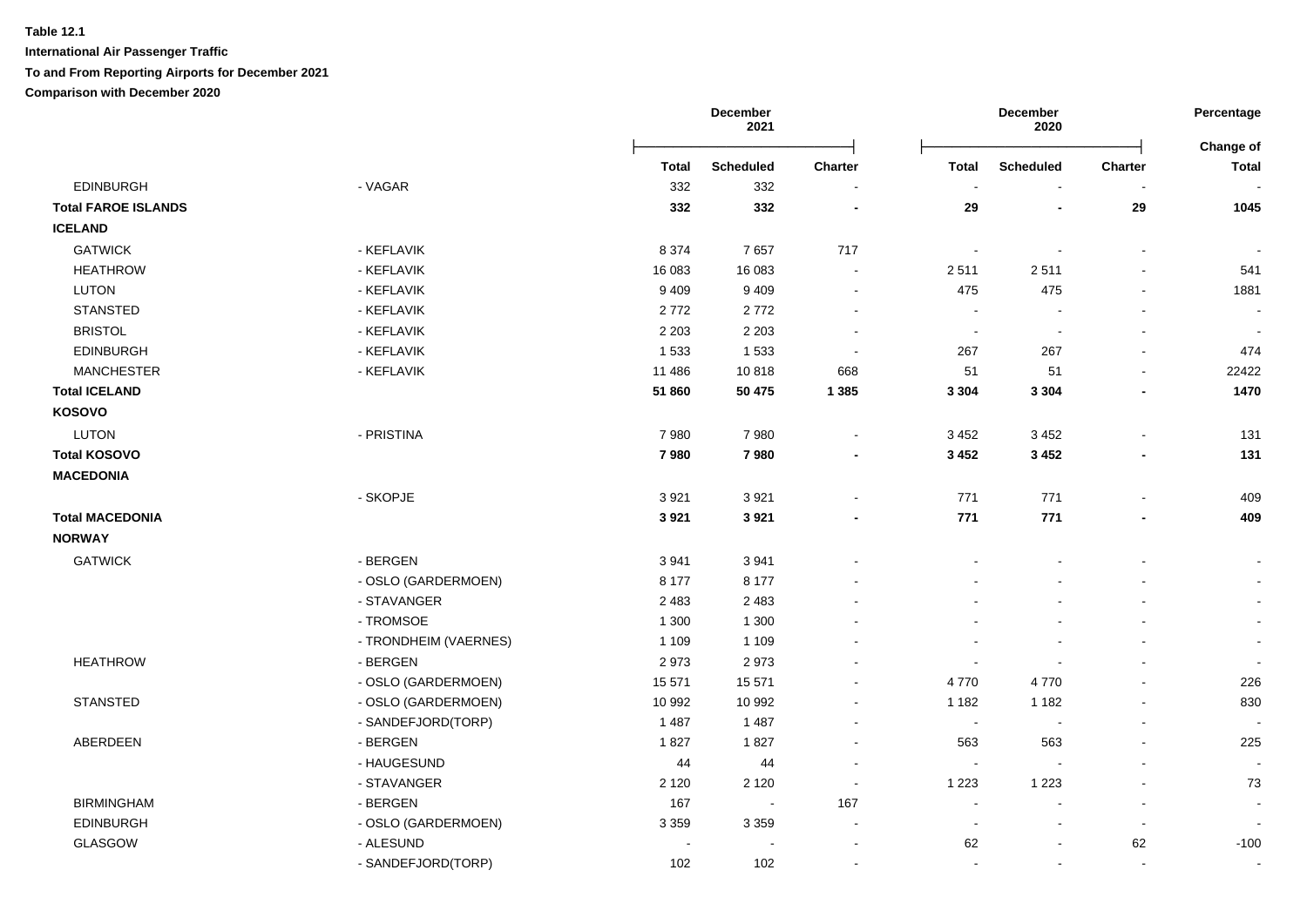|                                     |                     |                | December<br>2021 |                          |                          | December<br>2020         |                | Percentage                |
|-------------------------------------|---------------------|----------------|------------------|--------------------------|--------------------------|--------------------------|----------------|---------------------------|
|                                     |                     | <b>Total</b>   | <b>Scheduled</b> | <b>Charter</b>           | <b>Total</b>             | <b>Scheduled</b>         | <b>Charter</b> | Change of<br><b>Total</b> |
| <b>INVERNESS</b>                    | - ALESUND           | $\sim$         | $\sim$           |                          | 46                       |                          | 46             | $-100$                    |
| <b>MANCHESTER</b>                   | - BERGEN            | 298            | 298              | $\sim$                   | $\sim$                   | $\overline{\phantom{a}}$ | $\sim$         |                           |
|                                     | - OSLO (GARDERMOEN) | 4 8 0 8        | 4808             | $\sim$                   | 224                      | 224                      | $\sim$         | 2046                      |
|                                     | - SANDEFJORD(TORP)  | 2827           | 2827             | $\blacksquare$           | $\sim$                   |                          | $\blacksquare$ |                           |
| <b>NEWCASTLE</b>                    | - BERGEN            | 101            | 101              | $\sim$                   | $\blacksquare$           |                          | $\blacksquare$ |                           |
| <b>Total NORWAY</b>                 |                     | 63 686         | 63 519           | 167                      | 8 0 7 0                  | 7962                     | 108            | 689                       |
| <b>REPUBLIC OF MONTENEGRO</b>       |                     |                |                  |                          |                          |                          |                |                           |
| <b>STANSTED</b>                     | - PODGORICA         | 1826           | 1826             | $\sim$                   | 548                      | 548                      | $\blacksquare$ | 233                       |
| <b>Total REPUBLIC OF MONTENEGRO</b> |                     | 1826           | 1826             |                          | 548                      | 548                      | $\blacksquare$ | 233                       |
| <b>REPUBLIC OF SERBIA</b>           |                     |                |                  |                          |                          |                          |                |                           |
| <b>HEATHROW</b>                     | - BELGRADE          | 2 4 4 3        | 2 4 4 3          | $\blacksquare$           | 1 900                    | 1 900                    | $\blacksquare$ | 29                        |
| <b>LUTON</b>                        | - BELGRADE          | 4 2 8 2        | 4 2 8 2          |                          | 1 605                    | 1 605                    | $\blacksquare$ | 167                       |
| <b>Total REPUBLIC OF SERBIA</b>     |                     | 6725           | 6725             | $\blacksquare$           | 3 5 0 5                  | 3505                     | $\blacksquare$ | 92                        |
| <b>SWITZERLAND</b>                  |                     |                |                  |                          |                          |                          |                |                           |
| <b>GATWICK</b>                      | - BALE MULHOUSE     | 6407           | 6 4 0 7          | $\blacksquare$           | 592                      | 592                      | $\blacksquare$ | 982                       |
|                                     | - GENEVA            | 20 236         | 20 236           |                          | 5617                     | 5617                     | ä,             | 260                       |
|                                     | - ZURICH            | 4 1 5 2        | 4 1 5 2          | $\sim$                   | $\sim$                   |                          | $\blacksquare$ |                           |
| <b>HEATHROW</b>                     | - GENEVA            | 34 4 24        | 34 4 24          | $\sim$                   | 9 6 6 6                  | 9666                     |                | 256                       |
|                                     | - ZURICH            | 33 078         | 33 0 78          | $\sim$                   | 16 4 14                  | 16 4 14                  | $\blacksquare$ | 102                       |
| <b>LONDON CITY</b>                  | - GENEVA            | 910            | 910              | $\overline{\phantom{a}}$ | 154                      | 154                      | $\sim$         | 491                       |
|                                     | - ZURICH            | 8 4 3 8        | 8438             |                          | $\sim$                   |                          | ä,             | $\sim$                    |
| <b>LUTON</b>                        | - GENEVA            | 9464           | 9464             |                          | ÷,                       |                          |                |                           |
|                                     | - ZURICH            | 2 9 0 3        | 2 9 0 3          |                          |                          |                          | $\blacksquare$ |                           |
| <b>STANSTED</b>                     | - GENEVA            | 654            | 654              |                          |                          |                          |                |                           |
| ABERDEEN                            | - GENEVA            | 14             | 14               | $\overline{\phantom{a}}$ | $\sim$                   |                          | $\blacksquare$ |                           |
| <b>BELFAST INTERNATIONAL</b>        | - GENEVA            | 420            | 420              | $\sim$                   | 169                      | 169                      | ä,             | 149                       |
| <b>BIGGIN HILL</b>                  | - BERNE             | 8              | $\sim$           | 8                        | $\sim$                   |                          | $\overline{a}$ | $\sim$                    |
|                                     | - GENEVA            | $\overline{1}$ | $\sim$           | $\overline{1}$           | $\overline{\phantom{a}}$ |                          | $\blacksquare$ | $\sim$                    |
|                                     | - SION              | 15             | $\sim$           | 15                       | $\overline{\phantom{a}}$ |                          | ä,             | $\sim$                    |
|                                     | - ZURICH            | 19             | $\sim$           | 19                       | $\sim$                   | $\blacksquare$           | ä,             |                           |
| <b>BIRMINGHAM</b>                   | - GENEVA            | 4 0 4 9        | 4 0 4 9          | $\sim$                   | 306                      | 306                      | $\blacksquare$ | 1223                      |
|                                     | - ZURICH            | 973            | 973              | $\sim$                   | $\overline{\phantom{a}}$ |                          |                |                           |
| <b>BOURNEMOUTH</b>                  | - GENEVA            | 720            | 720              | $\sim$                   | 104                      | 104                      | $\overline{a}$ | 592                       |
| <b>BRISTOL</b>                      | - BALE MULHOUSE     | 612            | 612              |                          | 201                      | 201                      | $\overline{a}$ | 204                       |
|                                     | - GENEVA            | 5817           | 5817             | $\overline{\phantom{a}}$ | 822                      | 822                      | $\overline{a}$ | 608                       |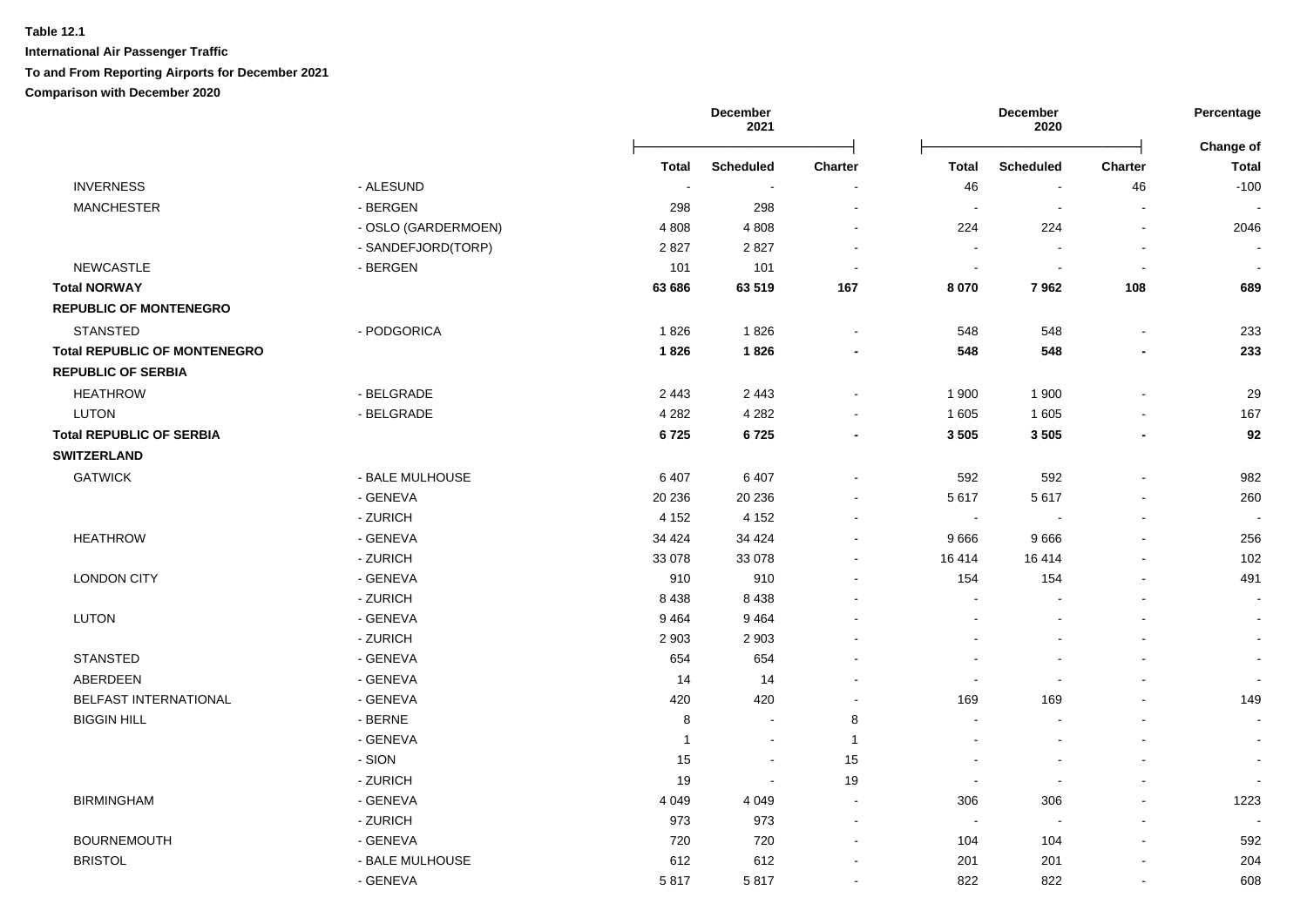|                          |                            |              | December<br>December<br>2021<br>2020 |                | Percentage<br>Change of  |                          |                          |                          |
|--------------------------|----------------------------|--------------|--------------------------------------|----------------|--------------------------|--------------------------|--------------------------|--------------------------|
|                          |                            | <b>Total</b> | <b>Scheduled</b>                     | <b>Charter</b> | <b>Total</b>             | <b>Scheduled</b>         | <b>Charter</b>           | <b>Total</b>             |
| <b>EDINBURGH</b>         | - BALE MULHOUSE            | 1416         | 1416                                 |                | 177                      | 177                      |                          | 700                      |
|                          | - GENEVA                   | 3 2 0 4      | 3 2 0 4                              | $\blacksquare$ | 571                      | 571                      |                          | 461                      |
|                          | - ZURICH                   | 452          | 452                                  |                | $\sim$                   | $\blacksquare$           |                          |                          |
| <b>GLASGOW</b>           | - GENEVA                   | 237          | 237                                  | $\overline{a}$ | 119                      | 119                      |                          | 99                       |
| <b>LEEDS BRADFORD</b>    | - GENEVA                   | 446          | 446                                  |                | $\sim$                   |                          |                          | $\blacksquare$           |
| LIVERPOOL (JOHN LENNON)  | - GENEVA                   | 1601         | 1 601                                |                |                          |                          |                          | $\sim$                   |
| <b>MANCHESTER</b>        | - BALE MULHOUSE            | 1863         | 1863                                 | $\blacksquare$ |                          |                          |                          | $\blacksquare$           |
|                          | - BERNE                    | 144          | $\sim$                               | 144            | $\overline{a}$           |                          |                          | $\blacksquare$           |
|                          | - GENEVA                   | 9 2 4 3      | 9 2 4 3                              |                | 1 1 9 2                  | 1 1 9 2                  |                          | 675                      |
|                          | - ZURICH                   | 3706         | 3706                                 |                | 821                      | 821                      |                          | 351                      |
| <b>NEWCASTLE</b>         | - GENEVA                   | 108          | 108                                  | $\blacksquare$ | $\sim$                   |                          |                          |                          |
| SOUTHAMPTON              | - GENEVA                   | 325          | 325                                  | $\sim$         | 42                       | 42                       |                          | 674                      |
| <b>Total SWITZERLAND</b> |                            | 156 059      | 155 872                              | 187            | 36 967                   | 36 967                   |                          | 322                      |
| <b>TURKEY</b>            |                            |              |                                      |                |                          |                          |                          |                          |
| <b>GATWICK</b>           | - ANTALYA                  | 3885         | 3885                                 | $\overline{a}$ | 1 0 8 6                  | 1 0 8 6                  | $\overline{a}$           | 258                      |
|                          | - ISTANBUL                 | 12 822       | 12822                                |                | 1 3 5 4                  | 1 2 4 4                  | 110                      | 847                      |
| <b>HEATHROW</b>          | - ISTANBUL                 | 61 572       | 61 572                               | $\blacksquare$ | 28 657                   | 28 657                   | $\sim$                   | 115                      |
| <b>LUTON</b>             | - ANTALYA                  | 2641         | 2641                                 |                | $\sim$                   | $\blacksquare$           |                          | $\sim$                   |
|                          | - GAZIANTEP                | 174          | 174                                  | $\blacksquare$ | $\sim$                   | $\sim$                   |                          | $\overline{a}$           |
|                          | - IZMIR (ADNAN MENDERES)   | 381          | 381                                  |                | 112                      | 112                      |                          | 240                      |
| <b>STANSTED</b>          | - ANKARA (ESENBOGA)        | 1 0 0 2      | 1 0 0 2                              |                | $\sim$                   |                          |                          |                          |
|                          | - ANTALYA                  | 5 5 4 9      | 5 5 4 9                              | $\mathbf{r}$   | 1 1 6 4                  | 1 1 6 4                  |                          | 377                      |
|                          | - ISTANBUL (SABIHA GOKCEN) | 49 343       | 49 343                               | $\overline{a}$ | 18 159                   | 18 159                   |                          | 172                      |
|                          | - IZMIR (ADNAN MENDERES)   | 5 9 0 4      | 5 9 0 4                              | $\blacksquare$ | 1 3 9 6                  | 1 3 9 6                  | $\overline{\phantom{a}}$ | 323                      |
| <b>BIGGIN HILL</b>       | - ISTANBUL (SABIHA GOKCEN) | $\sim$       | $\sim$                               |                | $\mathbf{1}$             |                          | $\mathbf{1}$             | $-100$                   |
| <b>BIRMINGHAM</b>        | - ANTALYA                  | 2687         | 2687                                 | $\mathbf{r}$   | 1 0 6 8                  | 1 0 6 8                  |                          | 152                      |
|                          | - ISTANBUL                 | 6655         | 6655                                 | $\blacksquare$ | 2 1 5 7                  | 2 1 5 7                  |                          | 209                      |
| <b>BRISTOL</b>           | - ANTALYA                  | 1 2 0 7      | 1 2 0 7                              |                |                          |                          |                          |                          |
| <b>EDINBURGH</b>         | - ANTALYA                  | 1 1 9 4      | 1 1 9 4                              |                | $\overline{\phantom{a}}$ |                          |                          | $\overline{\phantom{a}}$ |
|                          | - ISTANBUL                 | 3721         | 3721                                 |                | 1 2 2 9                  | 1 2 2 9                  |                          | 203                      |
| <b>GLASGOW</b>           | - ANTALYA                  | 1 0 6 3      | 1 0 6 3                              |                | $\sim$                   | $\overline{a}$           |                          | $\sim$                   |
| LEEDS BRADFORD           | - ANTALYA                  | 839          | 839                                  |                | $\sim$                   | $\overline{\phantom{a}}$ |                          |                          |
| <b>MANCHESTER</b>        | - ANTALYA                  | 7686         | 7686                                 | $\blacksquare$ | 2 0 7 2                  | 2072                     |                          | 271                      |
|                          | - ISTANBUL                 | 20 5 29      | 20 5 29                              | $\blacksquare$ | 4 8 6 5                  | 4865                     |                          | 322                      |
|                          | - ISTANBUL (SABIHA GOKCEN) | 7860         | 7860                                 | $\blacksquare$ | 4 0 1 2                  | 4 0 1 2                  |                          | 96                       |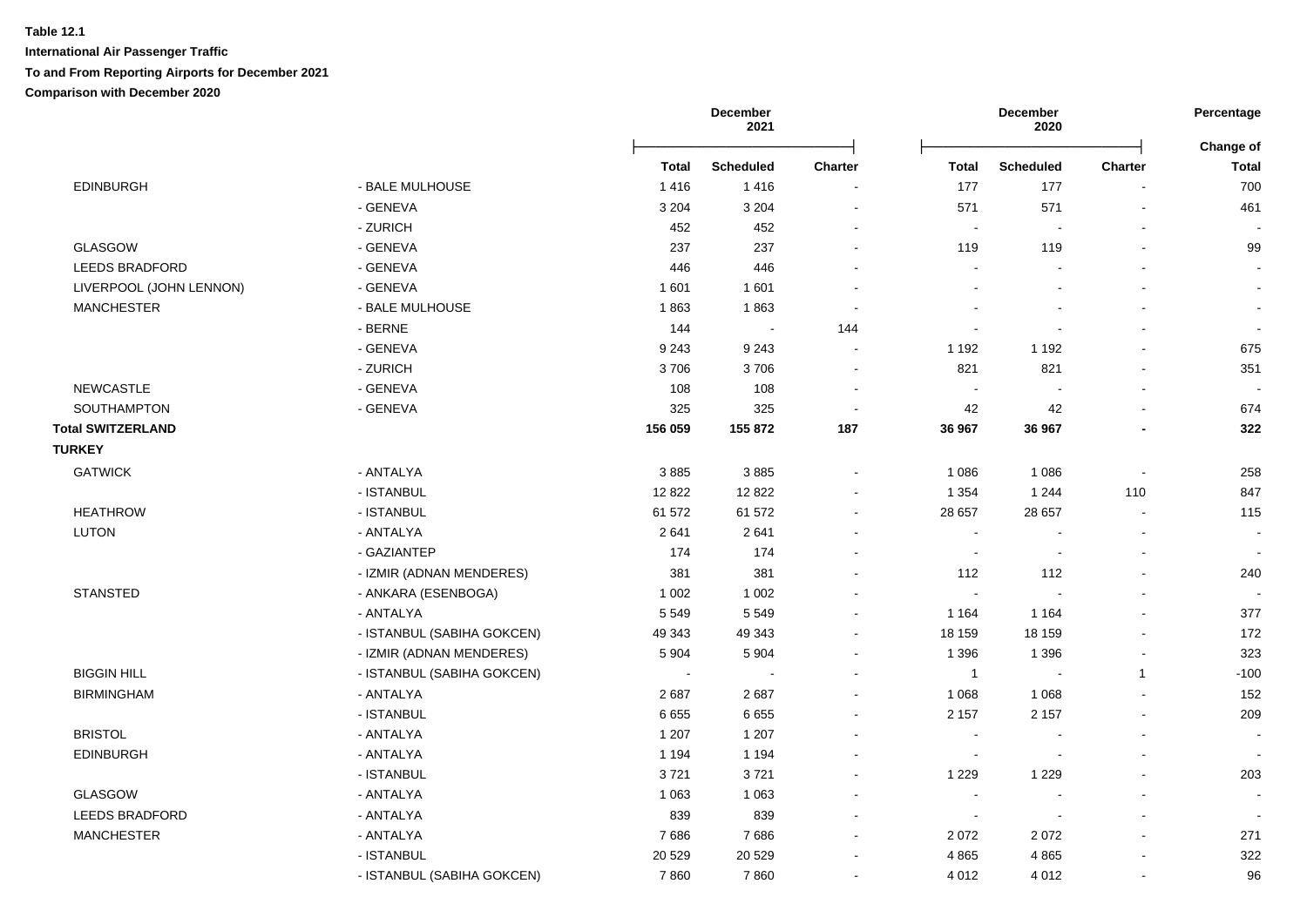**International Air Passenger Traffic**

### **To and From Reporting Airports for December 2021**

|                                   |                 |         | December<br><b>December</b><br>2021<br>2020 |                |                          | Percentage               |                          |                                  |
|-----------------------------------|-----------------|---------|---------------------------------------------|----------------|--------------------------|--------------------------|--------------------------|----------------------------------|
|                                   |                 | Total   | <b>Scheduled</b>                            | <b>Charter</b> | Total                    | <b>Scheduled</b>         | Charter                  | <b>Change of</b><br><b>Total</b> |
| <b>NEWCASTLE</b>                  | - ANTALYA       | 1 0 0 2 | 1 0 0 2                                     |                | 263                      | 263                      |                          | 281                              |
| <b>Total TURKEY</b>               |                 | 197 716 | 197 716                                     | $\blacksquare$ | 67 595                   | 67 484                   | 111                      | 193                              |
| <b>Total WESTERN EUROPE-OTHER</b> |                 | 490 105 | 488 366                                     | 1739           | 124 241                  | 123 993                  | 248                      | 294                              |
| <b>EASTERN EUROPE-EU</b>          |                 |         |                                             |                |                          |                          |                          |                                  |
| <b>BULGARIA</b>                   |                 |         |                                             |                |                          |                          |                          |                                  |
| <b>GATWICK</b>                    | - SOFIA         | 10 160  | 9 2 9 6                                     | 864            | 3 4 5 4                  | 3 4 5 4                  |                          | 194                              |
| <b>HEATHROW</b>                   | - SOFIA         | 4501    | 4 5 0 1                                     |                | 4 1 5 4                  | 4 1 5 4                  |                          | $\bf 8$                          |
| <b>LUTON</b>                      | - BURGAS        | 3 3 5 3 | 3 3 5 3                                     | $\sim$         | 2 3 3 0                  | 2 3 3 0                  |                          | 44                               |
|                                   | - PLOVDIV       | 3541    | 3541                                        |                | $\sim$                   |                          |                          |                                  |
|                                   | - SOFIA         | 15 675  | 15 675                                      |                | 16 4 64                  | 16 247                   | 217                      | $-5$                             |
|                                   | - VARNA         | 7699    | 7699                                        |                | 5 2 5 2                  | 5 2 5 2                  |                          | 47                               |
| <b>STANSTED</b>                   | - PLOVDIV       | 2920    | 2920                                        |                | 933                      | 933                      | $\overline{\phantom{a}}$ | 213                              |
|                                   | - SOFIA         | 14766   | 14766                                       |                | 7 0 0 8                  | 7 0 0 8                  |                          | 111                              |
| BELFAST INTERNATIONAL             | - PLOVDIV       | 567     | $\blacksquare$                              | 567            | $\blacksquare$           |                          |                          |                                  |
|                                   | - SOFIA         | 189     | $\sim$                                      | 189            | $\blacksquare$           |                          |                          |                                  |
| <b>BIRMINGHAM</b>                 | - SOFIA         | 4 3 5 1 | 3858                                        | 493            | 1 7 1 3                  | 1713                     |                          | 154                              |
| <b>BRISTOL</b>                    | - SOFIA         | 1 4 3 3 | 1 1 3 1                                     | 302            | 490                      | 490                      |                          | 192                              |
| EAST MIDLANDS INTERNATIONAL       | - SOFIA         | 325     | $\sim$                                      | 325            | 218                      | 218                      |                          | 49                               |
| <b>EDINBURGH</b>                  | - SOFIA         | 2 3 4 9 | 2 3 4 9                                     |                | 1515                     | 1515                     |                          | 55                               |
| LIVERPOOL (JOHN LENNON)           | - SOFIA         | 734     | 734                                         |                | 507                      | 507                      |                          | 45                               |
|                                   | - VARNA         |         | $\blacksquare$                              | ÷              | 672                      | 672                      |                          | $-100$                           |
| <b>MANCHESTER</b>                 | - SOFIA         | 5772    | 5 0 4 5                                     | 727            | 746                      | 746                      |                          | 674                              |
| <b>NEWCASTLE</b>                  | - SOFIA         | 111     | 111                                         |                | $\sim$                   | $\sim$                   |                          |                                  |
| NEWQUAY                           | - SOFIA         | 147     | $\mathbf{r}$                                | 147            | 174                      | $\overline{\phantom{a}}$ | 174                      | $-16$                            |
| <b>Total BULGARIA</b>             |                 | 78 593  | 74 979                                      | 3614           | 45 630                   | 45 239                   | 391                      | 72                               |
| <b>CZECH REPUBLIC</b>             |                 |         |                                             |                |                          |                          |                          |                                  |
| <b>GATWICK</b>                    | - PRAGUE        | 4772    | 4772                                        |                | 848                      | 848                      |                          | 463                              |
| <b>HEATHROW</b>                   | - PRAGUE        | 13 0 76 | 13 0 76                                     |                | 4 3 5 9                  | 4 3 5 9                  |                          | 200                              |
| <b>LONDON CITY</b>                | - PRAGUE        | 280     | 280                                         |                | $\overline{a}$           |                          |                          |                                  |
| <b>STANSTED</b>                   | - BRNO (TURANY) | 3620    | 3620                                        |                | $\sim$                   |                          |                          |                                  |
|                                   | - OSTRAVA       | 1640    | 1640                                        |                | $\overline{\phantom{a}}$ |                          |                          |                                  |
|                                   | - PRAGUE        | 12787   | 12787                                       |                | 3 0 4 6                  | 3 0 4 6                  |                          | 320                              |
| BELFAST INTERNATIONAL             | - PRAGUE        | 564     | 564                                         |                |                          |                          |                          |                                  |
| <b>BIRMINGHAM</b>                 | - PRAGUE        | 2047    | 2 0 4 7                                     |                |                          |                          |                          |                                  |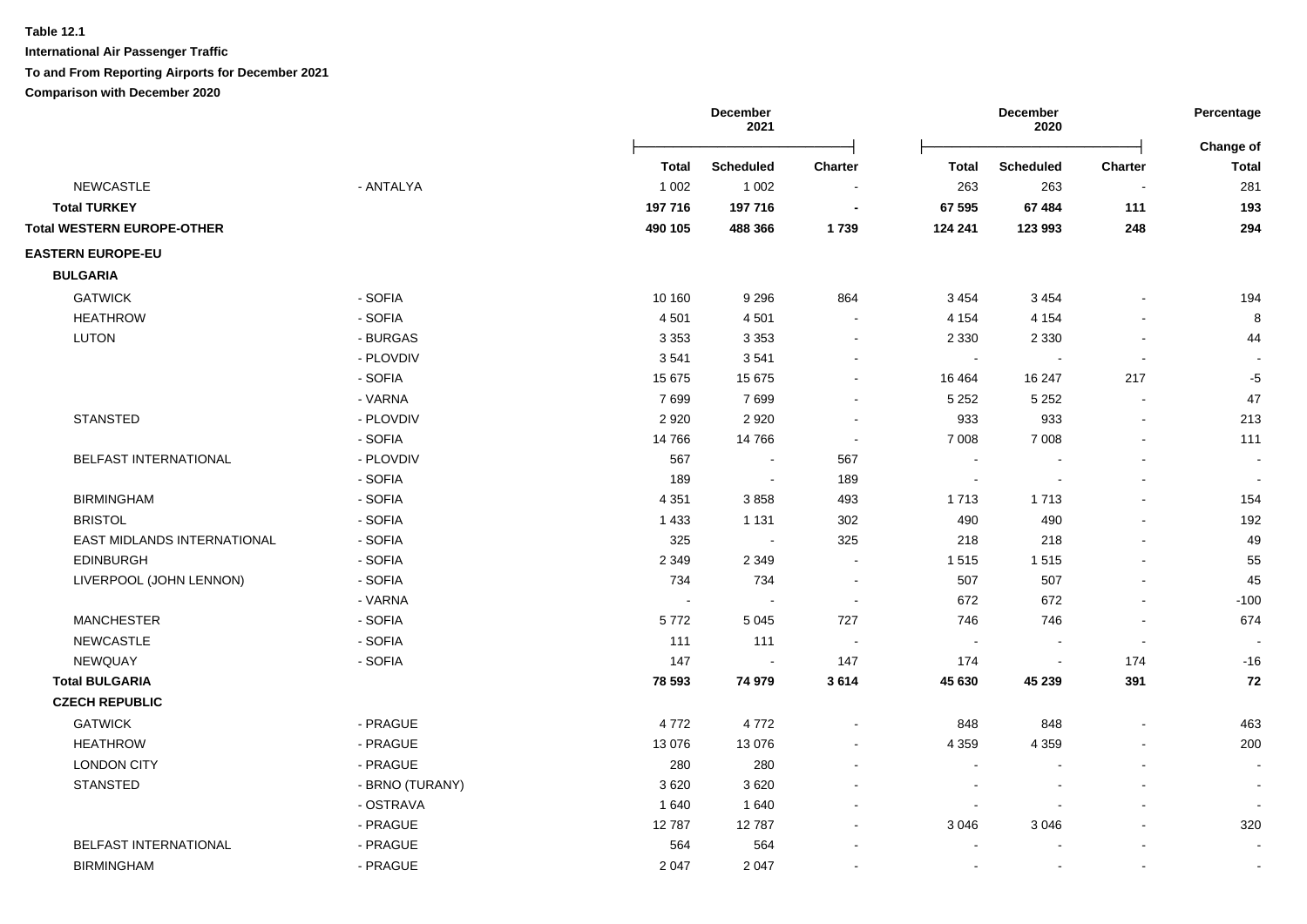|                             |            |            | December<br>2021 |                |                            | December<br>2020         |                          | Percentage                |
|-----------------------------|------------|------------|------------------|----------------|----------------------------|--------------------------|--------------------------|---------------------------|
|                             |            | Total      | <b>Scheduled</b> | <b>Charter</b> | <b>Total</b>               | <b>Scheduled</b>         | <b>Charter</b>           | Change of<br><b>Total</b> |
| <b>BRISTOL</b>              | - PRAGUE   | 2861       | 2861             |                | 281                        | 281                      |                          | 918                       |
| EAST MIDLANDS INTERNATIONAL | - PRAGUE   | 554        | 554              | $\overline{a}$ | $\sim$                     | $\blacksquare$           |                          |                           |
| <b>EDINBURGH</b>            | - PRAGUE   | 2 2 9 2    | 2 2 9 2          |                | 410                        | 410                      | $\blacksquare$           | 459                       |
| <b>GLASGOW</b>              | - PRAGUE   |            |                  |                | 128                        | $\overline{\phantom{a}}$ | 128                      | $-100$                    |
| <b>LEEDS BRADFORD</b>       | - PRAGUE   | 1 0 0 7    | 1 0 0 7          | $\overline{a}$ | $\sim$                     | $\sim$                   | $\sim$                   |                           |
| <b>MANCHESTER</b>           | - PRAGUE   | 7468       | 7468             | $\sim$         | 2 1 3 5                    | 2 1 3 5                  |                          | 250                       |
| <b>NEWCASTLE</b>            | - PRAGUE   | 1 1 9 4    | 1 1 9 4          |                | $\mathcal{L}_{\mathbf{r}}$ |                          | $\overline{\phantom{a}}$ |                           |
| <b>Total CZECH REPUBLIC</b> |            | 54 162     | 54 162           |                | 11 207                     | 11 079                   | 128                      | 383                       |
| <b>ESTONIA</b>              |            |            |                  |                |                            |                          |                          |                           |
| <b>GATWICK</b>              | - TALLIN   | 2 2 8 7    | 2 2 8 7          | $\blacksquare$ | 1 2 5 7                    | 1 1 2 4                  | 133                      | 82                        |
| <b>STANSTED</b>             | - TALLIN   | 5 0 7 5    | 5 0 7 5          |                | 1 4 3 8                    | 1438                     |                          | 253                       |
| <b>EDINBURGH</b>            | - TALLIN   | 1 4 0 5    | 1 4 0 5          | $\blacksquare$ | $\sim$                     |                          |                          | $\sim$                    |
| LIVERPOOL (JOHN LENNON)     | - TALLIN   | 1422       | 1 4 2 2          |                | $\overline{\phantom{a}}$   |                          |                          |                           |
| <b>Total ESTONIA</b>        |            | 10 189     | 10 189           |                | 2695                       | 2 5 6 2                  | 133                      | 278                       |
| <b>HUNGARY</b>              |            |            |                  |                |                            |                          |                          |                           |
| <b>GATWICK</b>              | - BUDAPEST | 6668       | 6668             | $\blacksquare$ | 1 1 4 8                    | 1 1 4 8                  |                          | 481                       |
| <b>HEATHROW</b>             | - BUDAPEST | 8 4 9 7    | 8 4 9 7          |                | 658                        | 658                      |                          | 1191                      |
| <b>LUTON</b>                | - BUDAPEST | 19 068     | 19 068           |                | 4751                       | 4751                     |                          | 301                       |
|                             | - DEBRECEN | 3692       | 3692             | $\overline{a}$ | 1 2 6 8                    | 1 2 6 8                  |                          | 191                       |
| <b>STANSTED</b>             | - BUDAPEST | 21 629     | 21 6 29          |                | 3 2 1 1                    | 3 2 1 1                  |                          | 574                       |
| <b>BIGGIN HILL</b>          | - BUDAPEST | $\sqrt{2}$ | $\sim$           | $\overline{2}$ | $\sim$                     | $\sim$                   |                          |                           |
| <b>BIRMINGHAM</b>           | - BUDAPEST | 1764       | 1764             | $\overline{a}$ | 129                        | 129                      |                          | 1267                      |
| <b>BOURNEMOUTH</b>          | - BUDAPEST | 1633       | 1633             | $\overline{a}$ | $\sim$                     | $\overline{\phantom{a}}$ |                          | $\sim$                    |
| <b>BRISTOL</b>              | - BUDAPEST | 3769       | 3769             |                | 195                        | 195                      |                          | 1833                      |
| EAST MIDLANDS INTERNATIONAL | - BUDAPEST | 2 0 5 1    | 2 0 5 1          |                | $\sim$                     | $\sim$                   |                          | $\mathbf{r}$              |
| <b>EDINBURGH</b>            | - BUDAPEST | 5576       | 5576             |                | 830                        | 830                      |                          | 572                       |
| <b>LEEDS BRADFORD</b>       | - BUDAPEST | 1 1 2 1    | 1 1 2 1          |                | $\sim$                     | $\blacksquare$           |                          | $\blacksquare$            |
| LIVERPOOL (JOHN LENNON)     | - BUDAPEST | 732        | 732              | $\blacksquare$ | 285                        | 285                      |                          | 157                       |
| <b>MANCHESTER</b>           | - BUDAPEST | 7614       | 7614             |                | 1666                       | 1666                     |                          | 357                       |
| <b>NEWCASTLE</b>            | - BUDAPEST | 784        | 784              |                | $\sim$                     |                          |                          |                           |
| <b>Total HUNGARY</b>        |            | 84 600     | 84 598           | $\mathbf{2}$   | 14 14 1                    | 14 14 1                  |                          | 498                       |
| <b>LATVIA</b>               |            |            |                  |                |                            |                          |                          |                           |
| <b>GATWICK</b>              | - RIGA     | 4 0 7 5    | 4 0 7 5          |                | 2 3 0 2                    | 2 3 0 2                  |                          | 77                        |
| <b>LUTON</b>                | - RIGA     | 5885       | 5885             |                | 769                        | 769                      |                          | 665                       |
| <b>STANSTED</b>             | - RIGA     | 9742       | 9742             |                | 1628                       | 1628                     |                          | 498                       |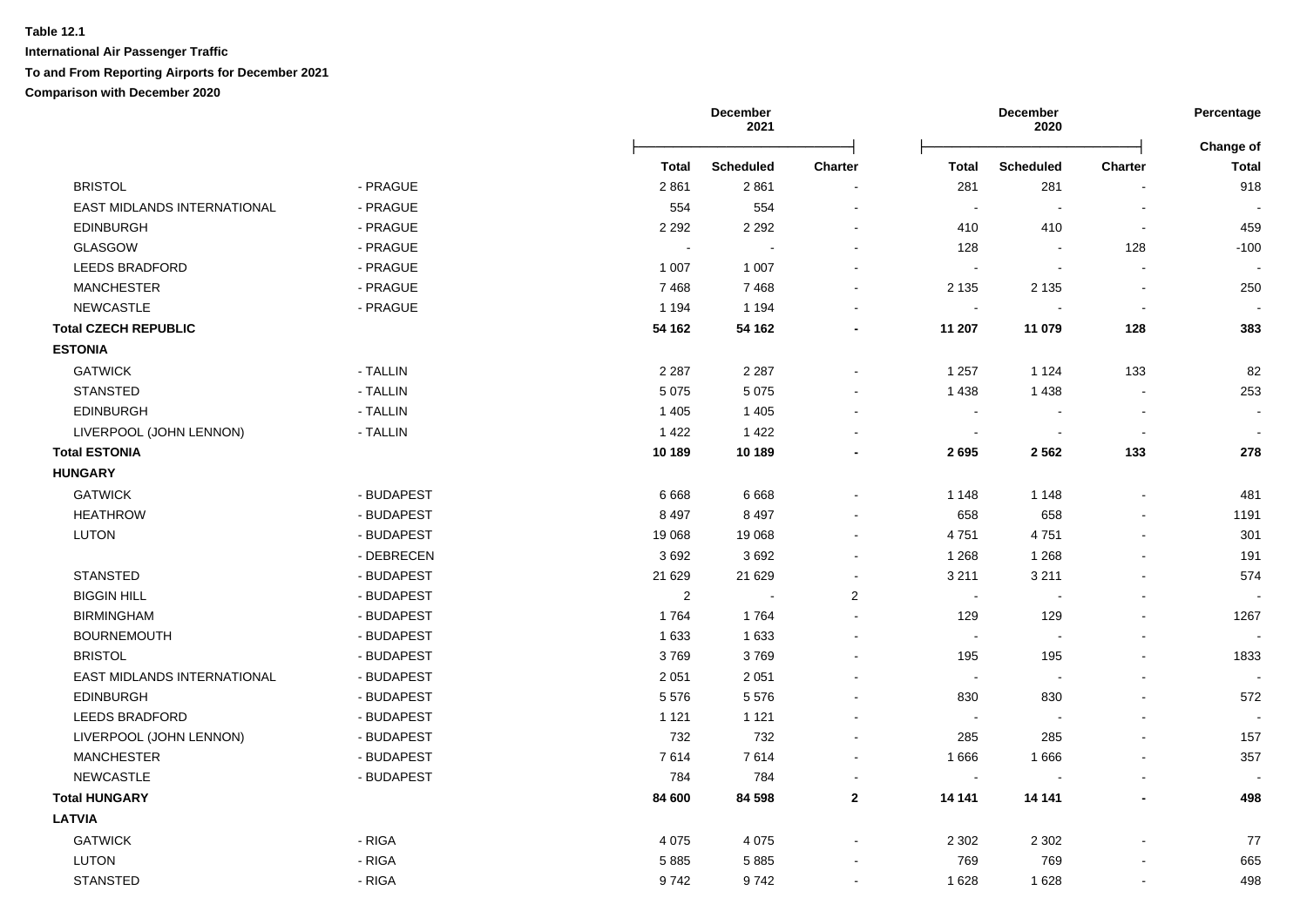|                              |                               |              | December<br>2021         |                          |                          | December<br>2020         |                          | Percentage                |
|------------------------------|-------------------------------|--------------|--------------------------|--------------------------|--------------------------|--------------------------|--------------------------|---------------------------|
|                              |                               | <b>Total</b> | <b>Scheduled</b>         | <b>Charter</b>           | <b>Total</b>             | <b>Scheduled</b>         | Charter                  | Change of<br><b>Total</b> |
| <b>BIRMINGHAM</b>            | - RIGA                        |              | $\overline{\phantom{a}}$ |                          | 134                      | 134                      |                          | $-100$                    |
| <b>BRISTOL</b>               | - RIGA                        | 1 3 9 9      | 1 3 9 9                  | $\overline{a}$           | $\sim$                   | $\blacksquare$           |                          |                           |
| DONCASTER SHEFFIELD          | - RIGA                        | 984          | 984                      | $\blacksquare$           | 154                      | 154                      |                          | 539                       |
| EAST MIDLANDS INTERNATIONAL  | - RIGA                        | 1965         | 1965                     | $\blacksquare$           | 590                      | 590                      |                          | 233                       |
| <b>EDINBURGH</b>             | - RIGA                        | 2682         | 2682                     |                          | 615                      | 615                      |                          | 336                       |
| <b>LEEDS BRADFORD</b>        | - RIGA                        | 1538         | 1538                     |                          | 205                      | 205                      |                          | 650                       |
| LIVERPOOL (JOHN LENNON)      | $\overline{\phantom{a}}$ RIGA | 126          | 126                      | $\blacksquare$           | $\sim$                   |                          |                          |                           |
| <b>MANCHESTER</b>            | - RIGA                        | 3 0 4 4      | 3 0 4 4                  |                          | 1 3 1 0                  | 1 3 1 0                  |                          | 132                       |
| <b>Total LATVIA</b>          |                               | 31 440       | 31 440                   |                          | 7707                     | 7707                     |                          | 308                       |
| <b>LITHUANIA</b>             |                               |              |                          |                          |                          |                          |                          |                           |
| <b>GATWICK</b>               | - VILNIUS                     | 111          | $\blacksquare$           | 111                      | 121                      | 84                       | 37                       | -8                        |
| <b>HEATHROW</b>              | - VILNIUS                     | 47           | 47                       |                          | $\sim$                   |                          |                          |                           |
| <b>LONDON CITY</b>           | - VILNIUS                     | 1981         | 1981                     |                          | 1446                     | 1446                     |                          | 37                        |
| LUTON                        | - KAUNAS                      | 11 3 25      | 11 3 25                  |                          | 2 3 2 5                  | 2 3 2 5                  |                          | 387                       |
|                              | - PALANGA                     | 2 3 2 0      | 2 3 2 0                  | $\overline{a}$           | 410                      | 410                      |                          | 466                       |
|                              | - VILNIUS                     | 11 650       | 11 650                   |                          | 1 6 6 3                  | 1 6 6 3                  |                          | 601                       |
| SOUTHEND                     | - VILNIUS                     | $\sim$       | $\sim$                   |                          | 134                      | 134                      |                          | $-100$                    |
| <b>STANSTED</b>              | - KAUNAS                      | 4619         | 4619                     | $\overline{a}$           | 814                      | 814                      |                          | 467                       |
|                              | - PALANGA                     | 1985         | 1985                     | $\overline{\phantom{a}}$ | 210                      | 210                      | $\blacksquare$           | 845                       |
|                              | - VILNIUS                     | 6 2 6 7      | 6 2 0 2                  | 65                       | 800                      | 760                      | 40                       | 683                       |
| <b>BELFAST INTERNATIONAL</b> | - VILNIUS                     | 433          | 433                      | $\blacksquare$           | 186                      | 186                      | $\sim$                   | 133                       |
| <b>BIRMINGHAM</b>            | - VILNIUS                     | 2 3 2 4      | 2 3 2 4                  | $\overline{a}$           | 146                      | 146                      | $\sim$                   | 1492                      |
| <b>BRISTOL</b>               | - KAUNAS                      | 1 907        | 1 907                    |                          | 156                      | 156                      | $\sim$                   | 1122                      |
| DONCASTER SHEFFIELD          | - VILNIUS                     | 1 1 7 3      | 1 1 7 3                  |                          | 162                      | 162                      |                          | 624                       |
| <b>EDINBURGH</b>             | - KAUNAS                      | 1768         | 1768                     |                          | 186                      | 186                      |                          | 851                       |
| LEEDS BRADFORD               | - VILNIUS                     | 1854         | 1854                     |                          | 172                      | 172                      |                          | 978                       |
| LIVERPOOL (JOHN LENNON)      | - KAUNAS                      | 922          | 922                      |                          | $\sim$                   | ÷,                       |                          |                           |
|                              | - VILNIUS                     | 2 2 3 6      | 2 2 3 6                  |                          | 763                      | 763                      |                          | 193                       |
| <b>MANCHESTER</b>            | - KAUNAS                      | 882          | 882                      |                          | $\overline{\phantom{a}}$ | $\overline{\phantom{a}}$ | $\overline{\phantom{a}}$ |                           |
| <b>Total LITHUANIA</b>       |                               | 53 804       | 53 628                   | 176                      | 9694                     | 9617                     | ${\bf 77}$               | 455                       |
| <b>POLAND</b>                |                               |              |                          |                          |                          |                          |                          |                           |
| <b>GATWICK</b>               | - GDANSK                      |              | $\overline{\phantom{a}}$ |                          | 721                      | 721                      |                          | $-100$                    |
|                              | - KRAKOW                      | 5 0 5 4      | 5 0 5 4                  | $\sim$                   | 2 607                    | 2 607                    | $\sim$                   | 94                        |
|                              | - WARSAW (CHOPIN)             | 59           | $\overline{\phantom{a}}$ | 59                       | 130                      | $\blacksquare$           | 130                      | $-55$                     |
| <b>HEATHROW</b>              | - KATOWICE                    |              | $\overline{a}$           |                          | 40                       | 40                       | $\sim$                   | $-100$                    |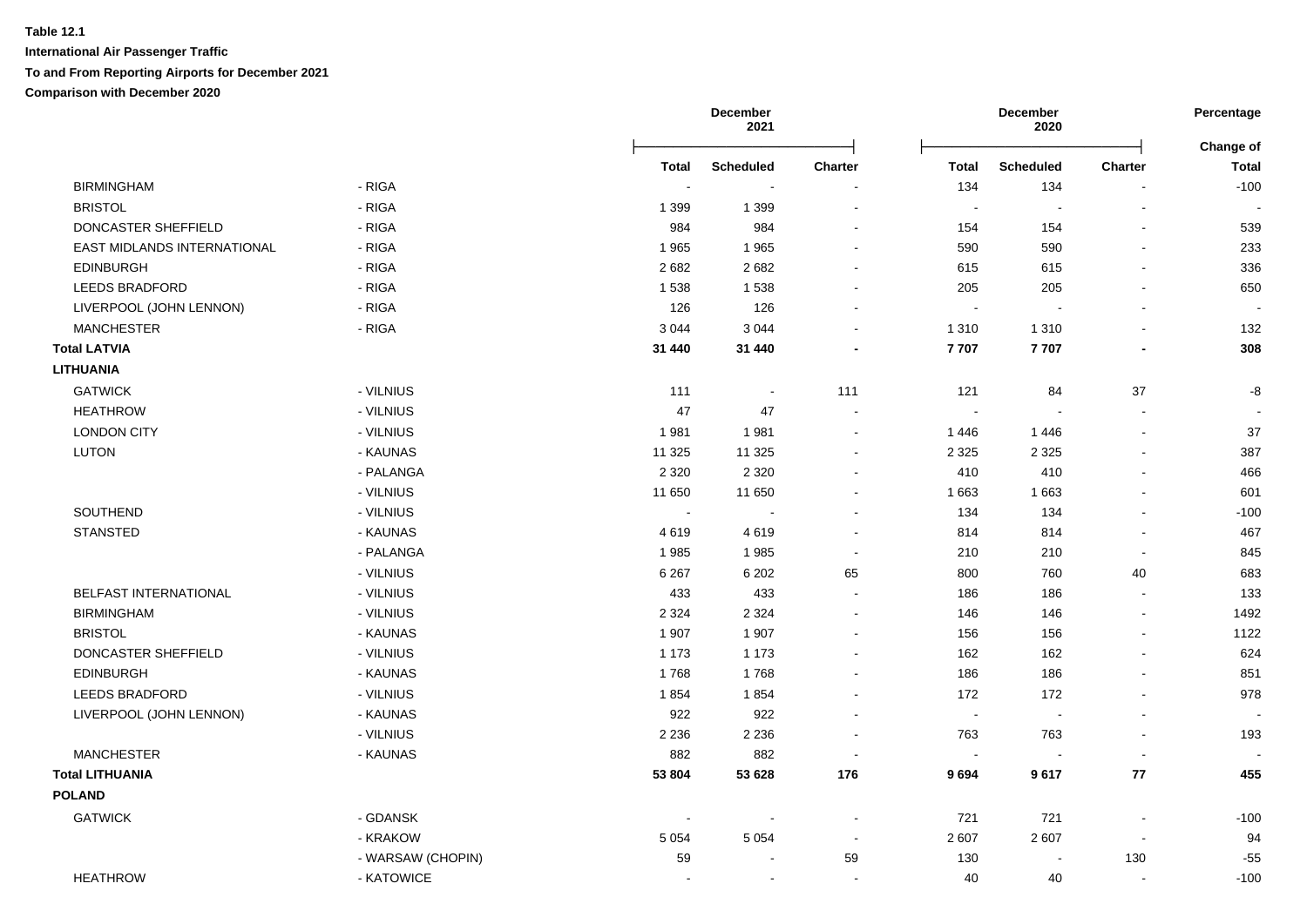| <b>Charter</b>           | Change of<br>Total       |
|--------------------------|--------------------------|
|                          |                          |
|                          | 161                      |
| $\blacksquare$           | 133                      |
| $\blacksquare$           | 330                      |
| $\sim$                   | 198                      |
| $\overline{a}$           | 216                      |
| $\blacksquare$           | 350                      |
| $\blacksquare$           | 255                      |
| $\overline{\phantom{a}}$ | 335                      |
| $\blacksquare$           | 1383                     |
| $\blacksquare$           | 119                      |
|                          | 143                      |
| ä,                       | 116                      |
| $\blacksquare$           | 308                      |
| $\sim$                   | 289                      |
| $\blacksquare$           | 270                      |
| $\blacksquare$           | 337                      |
| $\blacksquare$           | 325                      |
|                          | 333                      |
| $\blacksquare$           | 427                      |
| ä,                       | 239                      |
| $\blacksquare$           | 282                      |
| $\overline{a}$           | 369                      |
| $\blacksquare$           | 232                      |
| $\blacksquare$           | 588                      |
| $\blacksquare$           | $-100$                   |
| $\overline{\phantom{a}}$ | $\blacksquare$           |
| 10                       | $-100$                   |
| $\blacksquare$           | 461                      |
| $\sim$                   | 229                      |
| $\sim$                   | 194                      |
| $\sim$                   | 316                      |
| $\blacksquare$           | $\overline{\phantom{a}}$ |
|                          | 128                      |
|                          |                          |
| $\sim$                   | 202                      |
|                          | $\blacksquare$           |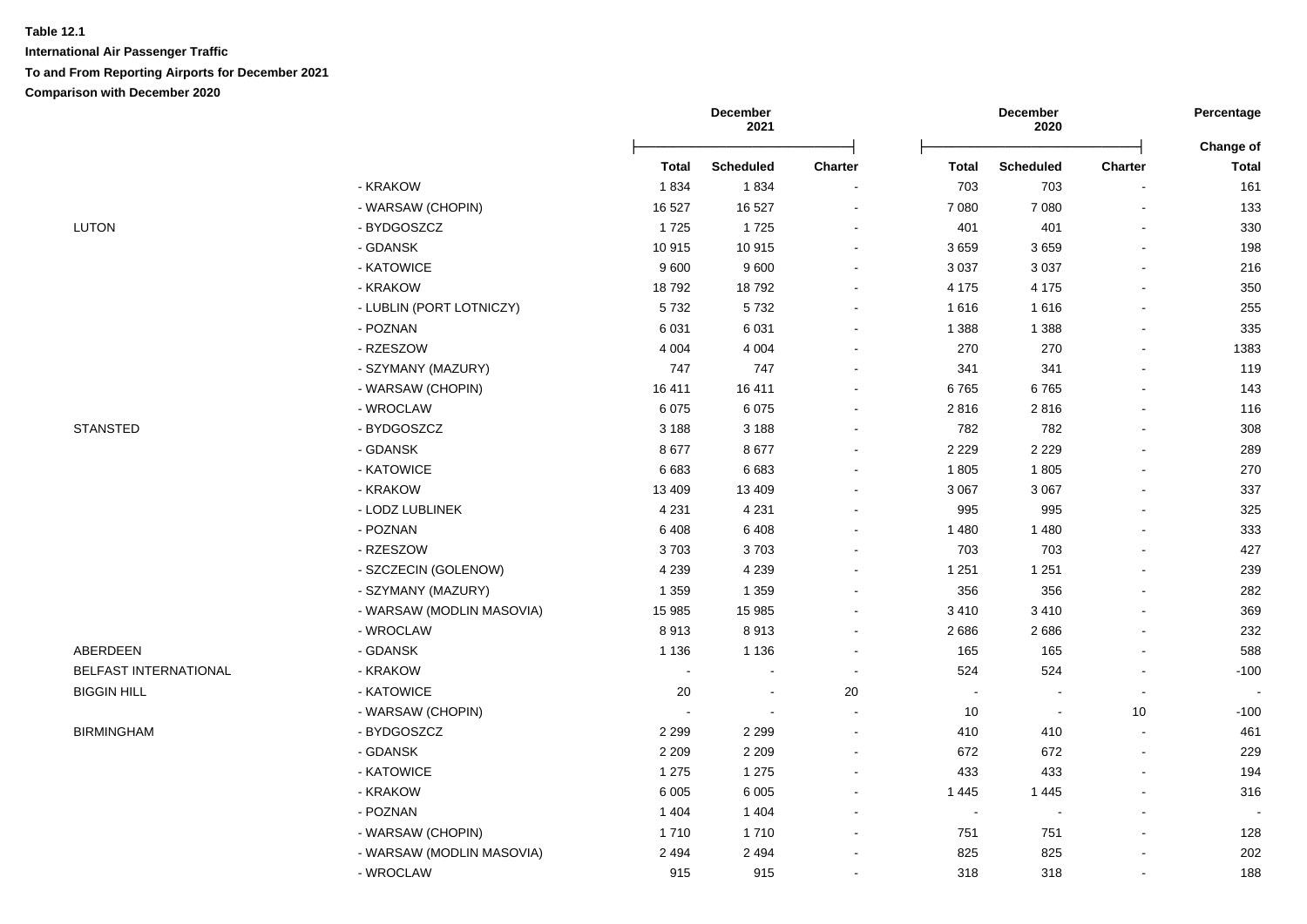|                             |                           |              | December<br>2021 |                |         | December<br>2020         |                | Percentage         |
|-----------------------------|---------------------------|--------------|------------------|----------------|---------|--------------------------|----------------|--------------------|
|                             |                           | <b>Total</b> | <b>Scheduled</b> | <b>Charter</b> | Total   | <b>Scheduled</b>         | <b>Charter</b> | Change of<br>Total |
| <b>BOURNEMOUTH</b>          | - KRAKOW                  | 1859         | 1859             |                | 648     | 648                      | $\blacksquare$ | 187                |
|                             | - WROCLAW                 | 1 3 7 5      | 1 3 7 5          |                | $\sim$  |                          | $\blacksquare$ |                    |
| <b>BRISTOL</b>              | - GDANSK                  | 2 4 2 0      | 2 4 2 0          |                | 388     | 388                      | $\blacksquare$ | 524                |
|                             | - KATOWICE                | 1 500        | 1500             |                | 422     | 422                      | $\sim$         | 255                |
|                             | - KRAKOW                  | 6 2 8 6      | 6 2 8 6          |                | 1831    | 1831                     | $\sim$         | 243                |
|                             | - POZNAN                  | 2 0 6 8      | 2 0 6 8          |                | 660     | 660                      | $\blacksquare$ | 213                |
|                             | - RZESZOW                 | 1600         | 1600             |                | 341     | 341                      | $\blacksquare$ | 369                |
|                             | - WARSAW (MODLIN MASOVIA) | 3 2 4 1      | 3 2 4 1          |                | 646     | 646                      |                | 402                |
|                             | - WROCLAW                 | 1793         | 1793             |                | 385     | 385                      | $\blacksquare$ | 366                |
| <b>CARDIFF WALES</b>        | - KATOWICE                | 76           | 76               |                | $\sim$  | $\sim$                   | $\blacksquare$ |                    |
| DONCASTER SHEFFIELD         | - GDANSK                  | 2790         | 2790             |                | 851     | 851                      | $\blacksquare$ | 228                |
|                             | - KATOWICE                | 2 0 5 6      | 2056             |                | 669     | 669                      | $\sim$         | 207                |
|                             | - KRAKOW                  | 1726         | 1726             |                | 330     | 330                      | L.             | 423                |
|                             | - LUBLIN (PORT LOTNICZY)  | 1 0 9 4      | 1 0 9 4          |                | 386     | 386                      | $\blacksquare$ | 183                |
|                             | - POZNAN                  | 2 0 4 6      | 2046             |                | 573     | 573                      | ä,             | 257                |
|                             | - WARSAW (CHOPIN)         | 2782         | 2782             |                | 651     | 651                      | $\sim$         | 327                |
|                             | - WROCLAW                 | 929          | 929              |                | 286     | 286                      | ä,             | 225                |
| EAST MIDLANDS INTERNATIONAL | - KRAKOW                  | 2 2 6 4      | 2 2 6 4          |                | 404     | 404                      | $\blacksquare$ | 460                |
|                             | - LODZ LUBLINEK           | 1875         | 1875             |                | 447     | 447                      | $\sim$         | 319                |
|                             | - RZESZOW                 | 1588         | 1588             |                | 472     | 472                      | $\blacksquare$ | 236                |
|                             | - WARSAW (MODLIN MASOVIA) | 1627         | 1627             |                | 430     | 430                      | $\blacksquare$ | 278                |
|                             | - WROCLAW                 | 2 3 2 7      | 2 3 2 7          |                | 535     | 535                      | $\blacksquare$ | 335                |
| <b>EDINBURGH</b>            | - GDANSK                  | 4 1 3 6      | 4 1 3 6          |                | 1 6 6 4 | 1 6 6 4                  | ä,             | 149                |
|                             | - KATOWICE                | 2 1 8 8      | 2 1 8 8          |                | 204     | 204                      | $\overline{a}$ | 973                |
|                             | - KRAKOW                  | 5 5 3 9      | 5 5 3 9          |                | 2 0 7 2 | 2072                     |                | 167                |
|                             | - POZNAN                  | 2 1 0 9      | 2 1 0 9          |                | 428     | 428                      | ä,             | 393                |
|                             | - WARSAW (CHOPIN)         | 1 0 1 6      | 1 0 1 6          |                | 312     | 312                      | $\overline{a}$ | 226                |
|                             | - WARSAW (MODLIN MASOVIA) | 3501         | 3501             |                | 1724    | 1724                     | $\blacksquare$ | 103                |
|                             | - WROCLAW                 | 1 4 8 7      | 1 4 8 7          | $\sim$         | 398     | 398                      | $\blacksquare$ | 274                |
| <b>EXETER</b>               | - KRAKOW                  | 132          | 132              | $\sim$         | $\sim$  |                          | $\blacksquare$ | $\blacksquare$     |
| GLASGOW                     | - KRAKOW                  | 2917         | 2917             |                | 361     | 361                      | $\sim$         | 708                |
|                             | - POZNAN                  | $\sim$       | $\sim$           |                | 105     | $\overline{\phantom{a}}$ | 105            | $-100$             |
|                             | - WROCLAW                 | 1513         | 1513             | $\sim$         | 206     | 206                      | $\blacksquare$ | 634                |
| <b>LEEDS BRADFORD</b>       | - GDANSK                  | 1662         | 1662             |                | 407     | 407                      | $\blacksquare$ | 308                |
|                             | - KRAKOW                  | 4 9 5 2      | 4 9 5 2          |                | 447     | 447                      | $\blacksquare$ | 1008               |
|                             |                           |              |                  |                |         |                          |                |                    |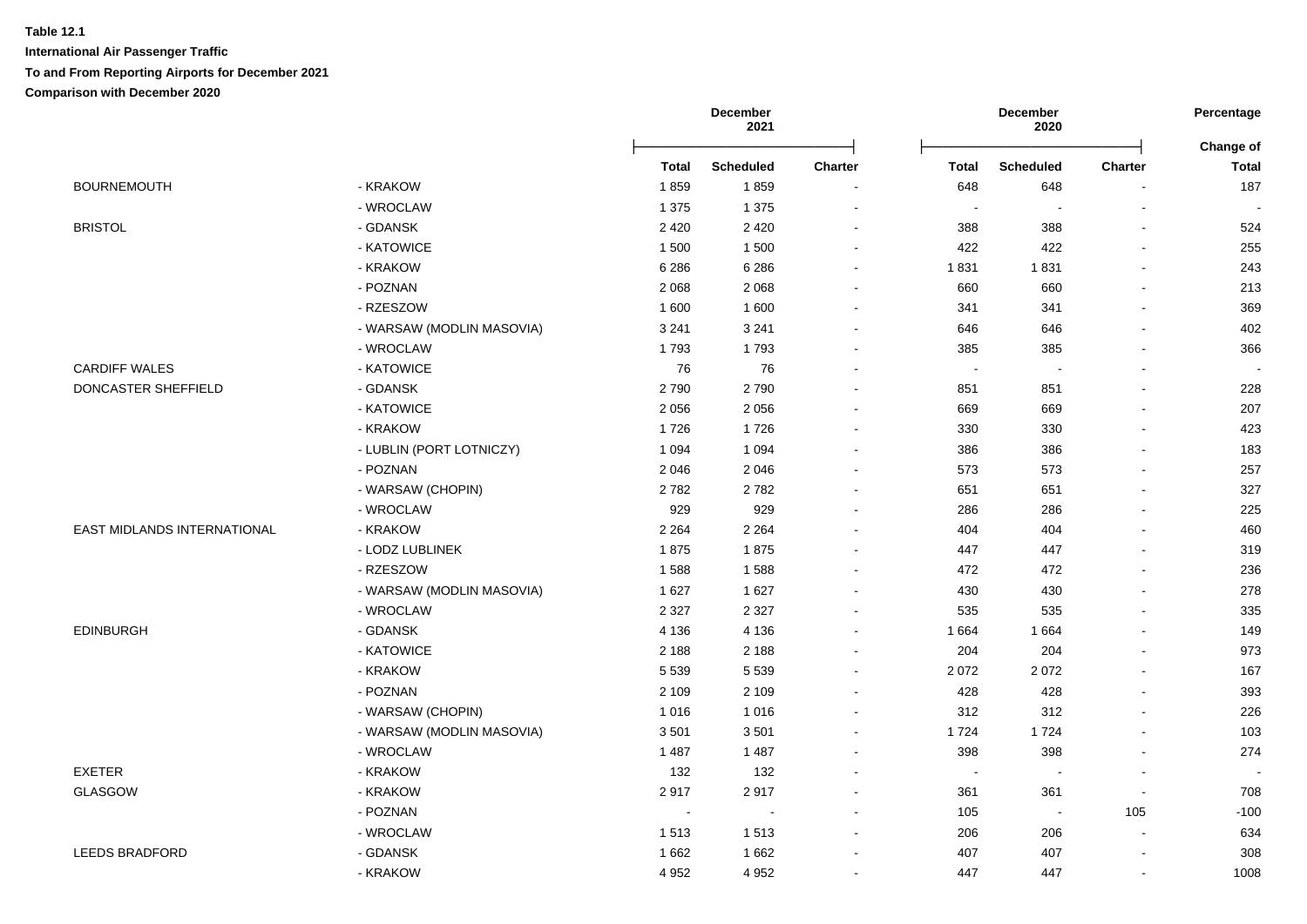|                         |                           | December<br>2021 |                  |                | December<br>2020 |                          |                          |                           |
|-------------------------|---------------------------|------------------|------------------|----------------|------------------|--------------------------|--------------------------|---------------------------|
|                         |                           | <b>Total</b>     | <b>Scheduled</b> | <b>Charter</b> | <b>Total</b>     | <b>Scheduled</b>         | <b>Charter</b>           | Change of<br><b>Total</b> |
|                         | - POZNAN                  | 645              | 645              | $\sim$         |                  | $\sim$                   |                          |                           |
|                         | - WARSAW (MODLIN MASOVIA) | 1756             | 1756             | $\sim$         | 597              | 597                      | $\blacksquare$           | 194                       |
|                         | - WROCLAW                 | 1 4 5 7          | 1 4 5 7          | $\sim$         | 659              | 659                      | $\blacksquare$           | 121                       |
| LIVERPOOL (JOHN LENNON) | - GDANSK                  | 1517             | 1517             | $\sim$         | 483              | 483                      |                          | 214                       |
|                         | - KATOWICE                | 709              | 709              | $\blacksquare$ | 193              | 193                      |                          | 267                       |
|                         | - KRAKOW                  | 4 2 6 6          | 4 2 6 6          | $\sim$         | 1729             | 1729                     |                          | 147                       |
|                         | - POZNAN                  | 1 9 0 8          | 1 9 0 8          | $\blacksquare$ | 406              | 406                      |                          | 370                       |
|                         | - SZCZECIN (GOLENOW)      | 1598             | 1598             | $\sim$         | 453              | 453                      |                          | 253                       |
|                         | - WARSAW (CHOPIN)         | 1991             | 1991             | $\sim$         | 540              | 540                      | $\mathbf{r}$             | 269                       |
|                         | - WARSAW (MODLIN MASOVIA) | 2 3 6 9          | 2 3 6 9          | $\overline{a}$ | 480              | 480                      | $\blacksquare$           | 394                       |
|                         | - WROCLAW                 | 1 3 6 8          | 1 3 6 8          | $\sim$         | 379              | 379                      | $\overline{a}$           | 261                       |
| <b>MANCHESTER</b>       | - GDANSK                  | 2729             | 2729             | $\blacksquare$ | 262              | 262                      | $\blacksquare$           | 942                       |
|                         | - KATOWICE                | 1846             | 1846             | $\sim$         | 219              | 219                      | L.                       | 743                       |
|                         | - KRAKOW                  | 9 0 5 1          | 9 0 5 1          | $\blacksquare$ | 2 4 4 8          | 2 4 4 8                  | $\blacksquare$           | 270                       |
|                         | - POZNAN                  | 1 4 0 1          | 1 4 0 1          | $\blacksquare$ | $\sim$           |                          | ä,                       |                           |
|                         | - RZESZOW                 | 1 504            | 1 504            | $\sim$         | 221              | 221                      | $\blacksquare$           | 581                       |
|                         | - WARSAW (MODLIN MASOVIA) | 1526             | 1526             | $\blacksquare$ | 224              | 224                      | L.                       | 581                       |
|                         | - WROCLAW                 | 1667             | 1667             | $\blacksquare$ | 390              | 390                      |                          | 327                       |
| <b>NEWCASTLE</b>        | - GDANSK                  | 1 2 0 4          | 1 2 0 4          | $\sim$         | $\sim$           |                          | $\overline{a}$           | $\overline{\phantom{a}}$  |
|                         | - KRAKOW                  | 3 3 6 1          | 3 3 6 1          | $\sim$         | $\sim$           | $\overline{\phantom{a}}$ | $\sim$                   | $\sim$                    |
|                         | - WROCLAW                 | 1415             | 1415             | $\sim$         | 236              | 236                      | $\blacksquare$           | 500                       |
| <b>Total POLAND</b>     |                           | 321 530          | 321 451          | 79             | 89 668           | 89 4 23                  | 245                      | 259                       |
| <b>ROMANIA</b>          |                           |                  |                  |                |                  |                          |                          |                           |
| <b>GATWICK</b>          | - BUCHAREST (OTOPENI)     | 2 2 6 2          | 2 2 6 2          | $\blacksquare$ | 616              | 616                      | $\overline{\phantom{a}}$ | 267                       |
| <b>HEATHROW</b>         | - BUCHAREST (OTOPENI)     | 12726            | 12726            | $\sim$         | 10 990           | 10 536                   | 454                      | 16                        |
|                         | - IASI                    | 177              | 177              | $\blacksquare$ | $\sim$           |                          | $\blacksquare$           |                           |
| <b>LUTON</b>            | - BACAU                   | 12 407           | 12 407           | $\sim$         | 10 448           | 10 448                   | $\sim$                   | 19                        |
|                         | - BUCHAREST (OTOPENI)     | 26 293           | 26 29 3          | $\sim$         | 12 677           | 12 2 2 5                 | 452                      | 107                       |
|                         | - CLUJ NAPOCA             | 12 986           | 12 986           | $\sim$         | 7735             | 7735                     | $\overline{\phantom{a}}$ | 68                        |
|                         | - CONSTANTA               | 2703             | 2703             | $\sim$         | 841              | 841                      | $\blacksquare$           | 221                       |
|                         | - CRAIOVA                 | 6835             | 6835             | $\sim$         | 3 9 2 5          | 3925                     | $\blacksquare$           | 74                        |
|                         | - IASI                    | 9960             | 9960             | $\sim$         | 4 5 5 3          | 4 5 5 3                  | $\sim$                   | 119                       |
|                         | - SATU MARE               | 1699             | 1699             |                | 670              | 670                      |                          | 154                       |
|                         | - SIBIU                   | 3735             | 3735             | ÷              | 2 2 9 4          | 2 2 9 4                  |                          | 63                        |
|                         |                           |                  |                  |                |                  |                          |                          |                           |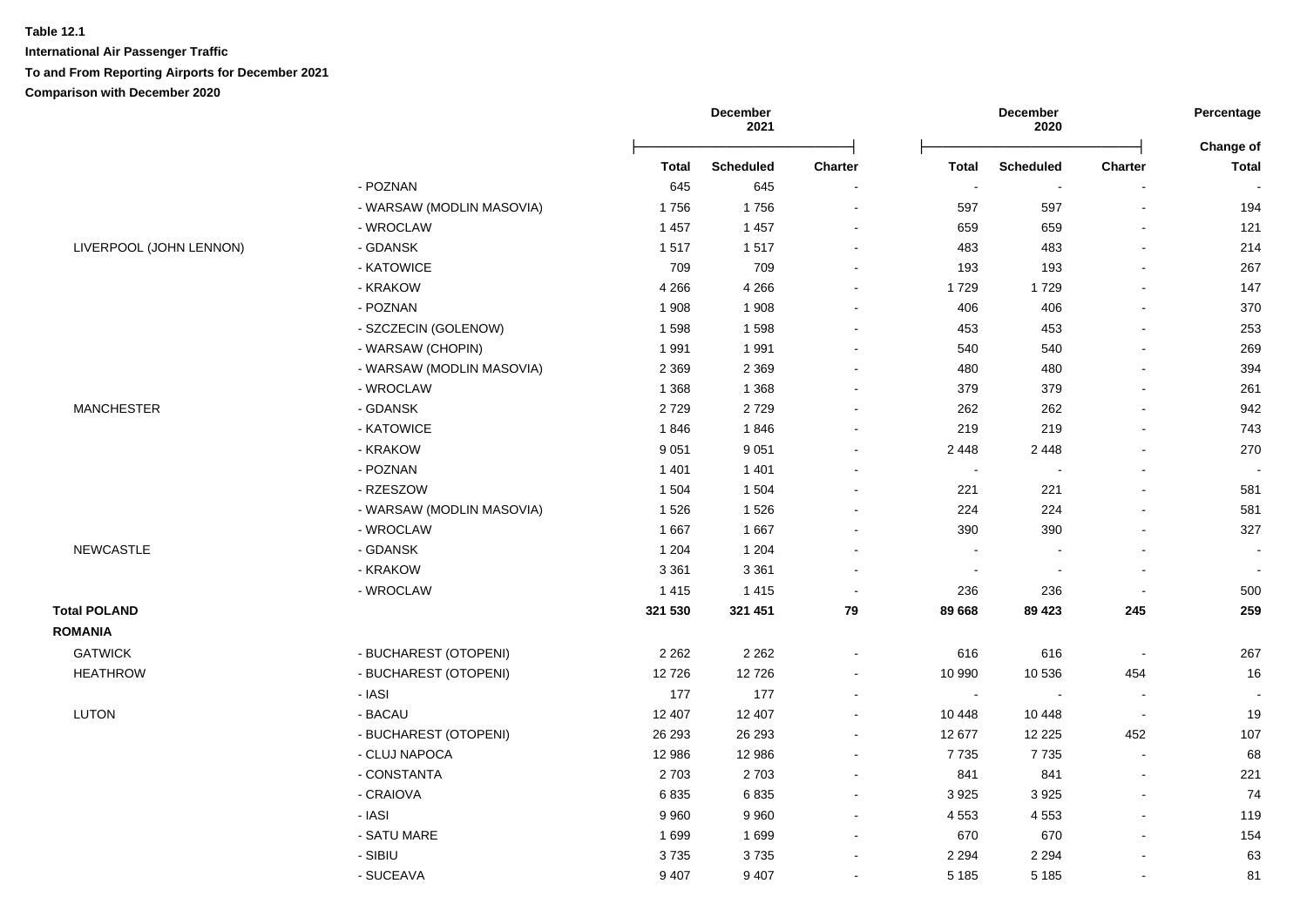|                         |                       |                | December<br>2021 |                          |                          | December<br>2020         |         | Percentage                |
|-------------------------|-----------------------|----------------|------------------|--------------------------|--------------------------|--------------------------|---------|---------------------------|
|                         |                       | Total          | <b>Scheduled</b> | Charter                  | <b>Total</b>             | <b>Scheduled</b>         | Charter | Change of<br><b>Total</b> |
|                         | - TIMISOARA           | 5 4 3 3        | 5 4 3 3          |                          | 3 1 5 3                  | 3 1 5 3                  |         | 72                        |
|                         | - TIRGU MURES         | 1848           | 1848             | $\blacksquare$           | 402                      | 402                      |         | 360                       |
| <b>STANSTED</b>         | - BUCHAREST (OTOPENI) | 14 946         | 14 946           | $\sim$                   | 3 9 9 4                  | 3994                     |         | 274                       |
|                         | - CLUJ NAPOCA         | 2 4 9 9        | 2 4 9 9          | $\overline{\phantom{a}}$ | 206                      | 206                      |         | 1113                      |
|                         | - ORADEA              | 1783           | 1783             | $\blacksquare$           | $\overline{\phantom{a}}$ |                          |         |                           |
| <b>BIRMINGHAM</b>       | - BUCHAREST (OTOPENI) | 9589           | 9589             | $\overline{\phantom{a}}$ | 2 9 0 4                  | 2 9 0 4                  |         | 230                       |
|                         | - CLUJ NAPOCA         | 1 0 5 9        | 1 0 5 9          |                          | 567                      | 567                      |         | 87                        |
|                         | - CRAIOVA             | 1836           | 1836             |                          | 495                      | 495                      |         | 271                       |
|                         | - IASI                | 722            | 722              |                          | 343                      | 343                      |         | 110                       |
| <b>BRISTOL</b>          | - BUCHAREST (OTOPENI) | 2 3 7 9        | 2 3 7 9          |                          | 285                      | 285                      |         | 735                       |
| DONCASTER SHEFFIELD     | - BUCHAREST (OTOPENI) | 4648           | 4648             |                          | 2 9 6 1                  | 2961                     |         | 57                        |
|                         | - CLUJ NAPOCA         | 2 0 9 4        | 2 0 9 4          | $\sim$                   | 1 2 6 2                  | 1 2 6 2                  |         | 66                        |
|                         | - CRAIOVA             | 291            | $\sim$           | 291                      | $\sim$                   | $\overline{\phantom{a}}$ |         |                           |
|                         | - SUCEAVA             | 356            | 356              | $\overline{\phantom{a}}$ | 342                      | 342                      |         | $\overline{4}$            |
| EDINBURGH               | - BUCHAREST (OTOPENI) | 4 2 4 1        | 4 2 4 1          | $\overline{\phantom{a}}$ | 1 0 5 3                  | 1 0 5 3                  | $\sim$  | 303                       |
| <b>EXETER</b>           | - CONSTANTA           | $\blacksquare$ |                  | $\overline{\phantom{a}}$ | 103                      | $\blacksquare$           | 103     | $-100$                    |
| LIVERPOOL (JOHN LENNON) | - BACAU               | 833            | 833              | $\overline{\phantom{a}}$ | 422                      | 422                      | $\sim$  | 97                        |
|                         | - BUCHAREST (OTOPENI) | 3 4 7 7        | 3 4 7 7          |                          | 2 5 6 3                  | 2 5 6 3                  |         | 36                        |
|                         | - CLUJ NAPOCA         | 547            | 547              | $\overline{a}$           | $\overline{\phantom{a}}$ | $\overline{\phantom{a}}$ |         |                           |
|                         | - IASI                | 1 0 4 4        | 1 0 4 4          |                          | 609                      | 609                      |         | 71                        |
|                         | - SIBIU               | 943            | 943              |                          |                          |                          |         |                           |
| <b>MANCHESTER</b>       | - BUCHAREST (OTOPENI) | 2 1 3 7        | 2 1 3 7          |                          |                          |                          |         |                           |
|                         | - SUCEAVA             | 1 0 6 0        | 1 0 6 0          |                          |                          |                          |         |                           |
| NEWQUAY                 | - BUCHAREST (OTOPENI) |                |                  |                          | 128                      | $\blacksquare$           | 128     | $-100$                    |
| <b>Total ROMANIA</b>    |                       | 164 955        | 164 664          | 291                      | 81 726                   | 80 589                   | 1 1 3 7 | 102                       |
| <b>SLOVAK REPUBLIC</b>  |                       |                |                  |                          |                          |                          |         |                           |
| <b>LUTON</b>            | - BRATISLAVA          | 1979           | 1979             | $\overline{a}$           | 1 1 8 6                  | 1 1 8 6                  |         | 67                        |
|                         | - KOSICE              | 3792           | 3792             |                          | 2706                     | 2706                     |         | 40                        |
|                         | - TATRY-POPRAD        | 1 3 4 0        | 1 3 4 0          |                          | 799                      | 799                      |         | 68                        |
| <b>STANSTED</b>         | - BRATISLAVA          | 4520           | 4 5 20           | $\blacksquare$           | 2 5 3 5                  | 2 5 3 5                  |         | 78                        |
|                         | - KOSICE              | 1764           | 1764             | $\overline{a}$           | 522                      | 522                      |         | 238                       |
| <b>BIRMINGHAM</b>       | - BRATISLAVA          | 1509           | 1509             | $\blacksquare$           | $\sim$                   | $\sim$                   |         |                           |
| DONCASTER SHEFFIELD     | - KOSICE              | 1716           | 1716             |                          | $\blacksquare$           | $\blacksquare$           |         |                           |
| <b>LEEDS BRADFORD</b>   | - BRATISLAVA          | 766            | 766              |                          |                          | $\overline{\phantom{a}}$ |         |                           |
| LIVERPOOL (JOHN LENNON) | - KOSICE              | 1512           | 1512             |                          | 423                      | 423                      |         | 257                       |
|                         |                       |                |                  |                          |                          |                          |         |                           |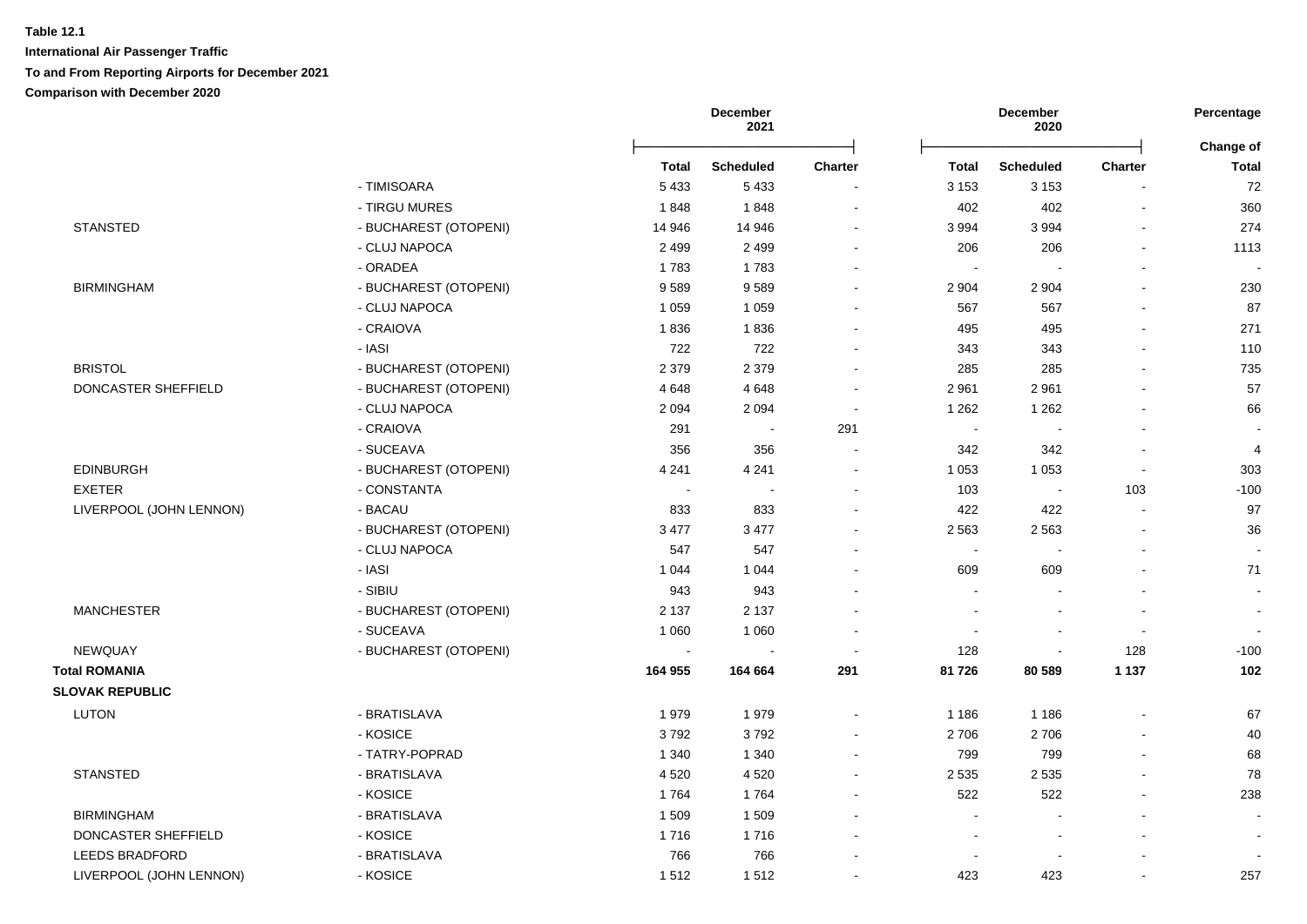**International Air Passenger Traffic**

### **To and From Reporting Airports for December 2021**

|                                  |                                   | <b>December</b><br>2021 |                  |                | Percentage   |                  |                |                           |
|----------------------------------|-----------------------------------|-------------------------|------------------|----------------|--------------|------------------|----------------|---------------------------|
|                                  |                                   | <b>Total</b>            | <b>Scheduled</b> | <b>Charter</b> | <b>Total</b> | <b>Scheduled</b> | <b>Charter</b> | Change of<br><b>Total</b> |
| <b>MANCHESTER</b>                | - BRATISLAVA                      | 1511                    | 1511             |                | 886          | 886              |                | 71                        |
| <b>Total SLOVAK REPUBLIC</b>     |                                   | 20 409                  | 20 409           | $\blacksquare$ | 9 0 5 7      | 9 0 5 7          |                | 125                       |
| <b>Total EASTERN EUROPE-EU</b>   |                                   | 819 682                 | 815 520          | 4 1 6 2        | 271 525      | 269 414          | 2 1 1 1        | 202                       |
| <b>EASTERN EUROPE -OTHER</b>     |                                   |                         |                  |                |              |                  |                |                           |
| <b>ALBANIA</b>                   |                                   |                         |                  |                |              |                  |                |                           |
| <b>GATWICK</b>                   | - TIRANA                          | 2 6 0 3                 | 2 4 7 6          | 127            | 319          | 319              |                | 716                       |
| <b>HEATHROW</b>                  | - TIRANA                          | 6638                    | 6638             |                | 1 0 9 6      | 1 0 9 6          |                | 506                       |
| <b>LUTON</b>                     | - TIRANA                          | 16 033                  | 16 033           |                | 8 4 0 8      | 8 4 0 8          | $\sim$         | 91                        |
| <b>BIRMINGHAM</b>                | - TIRANA                          | $\sim$                  | $\sim$           |                | 200          | $\sim$           | 200            | $-100$                    |
| LIVERPOOL (JOHN LENNON)          | - TIRANA                          | 1 3 7 2                 | 1 3 7 2          |                | $\sim$       | $\sim$           | $\sim$         |                           |
| <b>Total ALBANIA</b>             |                                   | 26 646                  | 26 519           | 127            | 10 023       | 9823             | 200            | 166                       |
| <b>AZERBAIJAN</b>                |                                   |                         |                  |                |              |                  |                |                           |
| <b>HEATHROW</b>                  | - BAKU (HEYDER ALIYEV INT'L)      | 1595                    | 1595             |                |              |                  |                |                           |
| <b>Total AZERBAIJAN</b>          |                                   | 1595                    | 1595             |                |              |                  |                | Infinity                  |
| <b>BELARUS</b>                   |                                   |                         |                  |                |              |                  |                |                           |
| <b>GATWICK</b>                   | - MINSK INT'L                     |                         |                  |                | 1581         | 1581             |                | $-100$                    |
| <b>Total BELARUS</b>             |                                   |                         |                  |                | 1581         | 1581             |                | $-100$                    |
| <b>KAZAKHSTAN</b>                |                                   |                         |                  |                |              |                  |                |                           |
| <b>HEATHROW</b>                  | - NURSULTAN NAZERBAYEV INTERNATIO | 1 0 9 5                 | 1 0 9 5          |                |              |                  |                |                           |
| <b>Total KAZAKHSTAN</b>          |                                   | 1 0 9 5                 | 1 0 9 5          |                |              |                  | $\blacksquare$ | Infinity                  |
| <b>REPUBLIC OF MOLDOVA</b>       |                                   |                         |                  |                |              |                  |                |                           |
| <b>LUTON</b>                     | - CHISINAU (KISHINEV)             | 13 247                  | 13 247           |                | 8710         | 8710             |                | 52                        |
| <b>STANSTED</b>                  | - CHISINAU (KISHINEV)             | 3721                    | 3721             | $\blacksquare$ | 2 8 4 4      | 2844             |                | 31                        |
| LIVERPOOL (JOHN LENNON)          | - CHISINAU (KISHINEV)             | 1 2 2 3                 | 1 2 2 3          |                | 583          | 583              |                | 110                       |
| <b>Total REPUBLIC OF MOLDOVA</b> |                                   | 18 191                  | 18 191           |                | 12 137       | 12 137           |                | 50                        |
| <b>RUSSIA</b>                    |                                   |                         |                  |                |              |                  |                |                           |
| <b>GATWICK</b>                   | - ST PETERSBURG                   | 237                     |                  | 237            |              |                  |                |                           |
| <b>HEATHROW</b>                  | - MOSCOW (DOMODEDOVO)             | 4 9 5 2                 | 4 9 5 2          |                | 1 2 8 5      | 1 2 8 5          |                | 285                       |
|                                  | - MOSCOW (SHEREMETYEVO)           | 10 091                  | 10 091           | $\sim$         | 10 350       | 10 350           |                | $-3$                      |
| <b>LUTON</b>                     | - MOSCOW (VNUKOVO)                |                         | $\overline{a}$   | $\sim$         | 1928         | 1928             | $\sim$         | $-100$                    |
|                                  | - ST PETERSBURG                   |                         | ÷                | $\sim$         | 1 1 3 7      | 1 1 3 7          | $\sim$         | $-100$                    |
| <b>BIGGIN HILL</b>               | - MOSCOW (VNUKOVO)                | $\overline{c}$          | $\blacksquare$   | $\overline{2}$ | 8            |                  | 8              | $-75$                     |
|                                  | - ST PETERSBURG                   | 4                       | $\sim$           | 4              | $\sim$       | $\blacksquare$   |                | $\blacksquare$            |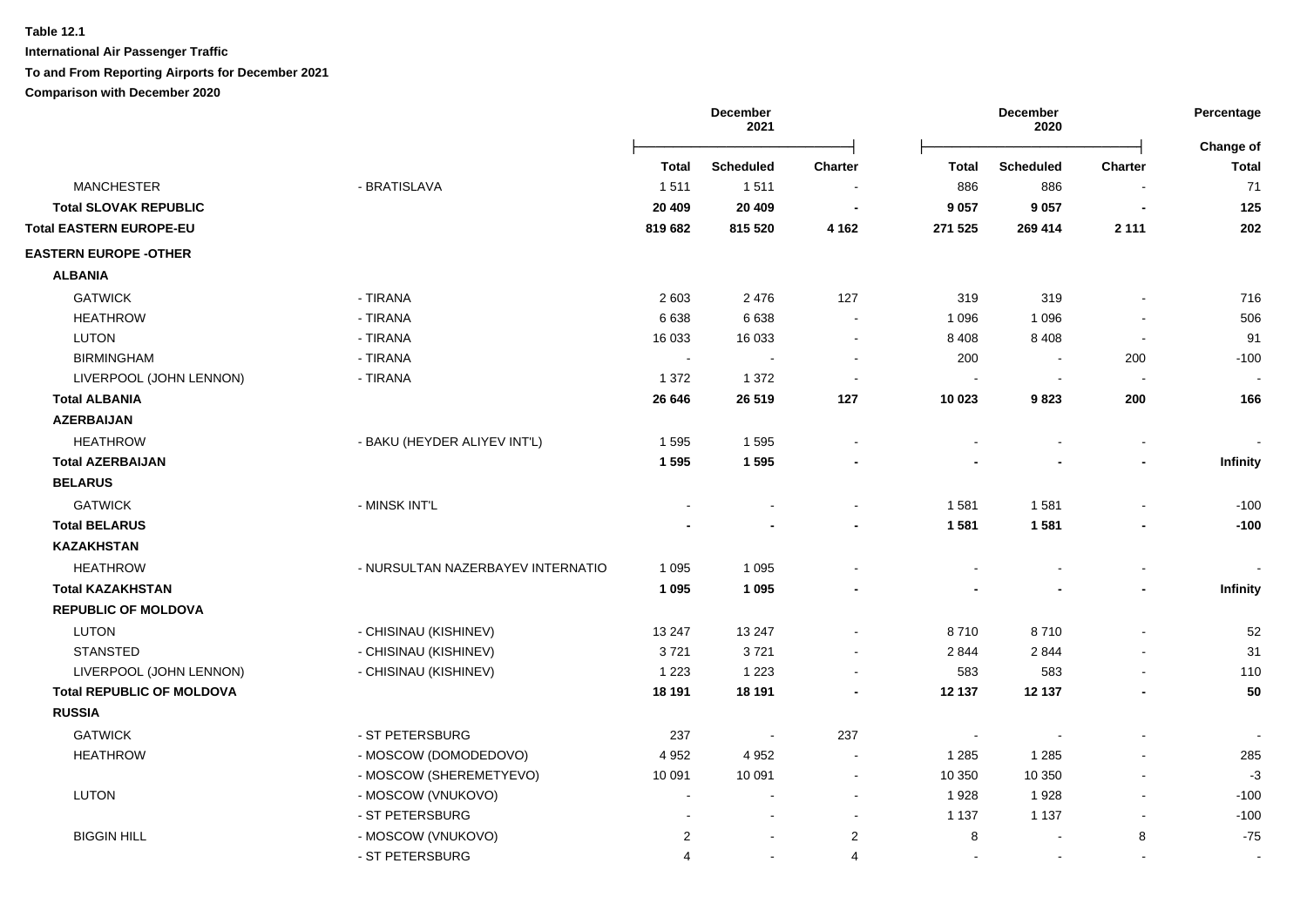|                                    |                   | <b>December</b><br>2021 |                  |                | Percentage<br>Change of  |                  |                |              |
|------------------------------------|-------------------|-------------------------|------------------|----------------|--------------------------|------------------|----------------|--------------|
|                                    |                   | <b>Total</b>            | <b>Scheduled</b> | Charter        | <b>Total</b>             | <b>Scheduled</b> | Charter        | <b>Total</b> |
| <b>Total RUSSIA</b>                |                   | 15 28 6                 | 15 043           | 243            | 14 708                   | 14700            | 8              | 4            |
| <b>UKRAINE</b>                     |                   |                         |                  |                |                          |                  |                |              |
| <b>GATWICK</b>                     | - KIEV (BORISPOL) | 4756                    | 4756             | $\sim$         | 2 9 9 3                  | 2993             | $\blacksquare$ | 59           |
| <b>HEATHROW</b>                    | - KIEV (BORISPOL) | $\blacksquare$          | $\blacksquare$   |                | 712                      | 712              |                | $-100$       |
| <b>LUTON</b>                       | - KIEV (ZHULYANY) | 3645                    | 3645             |                | 3697                     | 3697             |                | $-1$         |
|                                    | - LVOV            | 3785                    | 3785             |                | 1688                     | 1688             |                | 124          |
| <b>STANSTED</b>                    | - KIEV (BORISPOL) | 5 6 4 9                 | 5 6 4 9          |                | 655                      | 655              |                | 762          |
|                                    | - LVOV            | 2844                    | 2844             |                | 1 107                    | 1 1 0 7          |                | 157          |
| <b>MANCHESTER</b>                  | - KIEV (BORISPOL) | 2 0 2 2                 | 2 0 2 2          | $\sim$         | 998                      | 998              | $\blacksquare$ | 103          |
|                                    | - LVOV            | 1 1 4 4                 | 1 1 4 4          |                | $\blacksquare$           |                  |                |              |
| <b>Total UKRAINE</b>               |                   | 23 845                  | 23 845           | $\blacksquare$ | 11 850                   | 11850            | $\blacksquare$ | 101          |
| <b>UZBEKISTAN</b>                  |                   |                         |                  |                |                          |                  |                |              |
| <b>HEATHROW</b>                    | - TASHKENT        | 861                     | 861              |                | $\overline{1}$           | $\overline{1}$   | $\blacksquare$ | 86000        |
| <b>Total UZBEKISTAN</b>            |                   | 861                     | 861              |                | $\mathbf{1}$             | $\mathbf{1}$     |                | 86000        |
| <b>Total EASTERN EUROPE -OTHER</b> |                   | 87 519                  | 87 149           | 370            | 50 300                   | 50 092           | 208            | 74           |
| <b>NEAR EAST</b>                   |                   |                         |                  |                |                          |                  |                |              |
| <b>ISRAEL</b>                      |                   |                         |                  |                |                          |                  |                |              |
| <b>GATWICK</b>                     | - TEL AVIV        | 1 2 6 6                 | 1 2 6 6          |                | $\overline{\phantom{a}}$ |                  |                |              |
| <b>HEATHROW</b>                    | - TEL AVIV        | 15 4 30                 | 15 4 30          |                | 6 800                    | 6800             |                | 127          |
| <b>LUTON</b>                       | - TEL AVIV        | 6863                    | 6863             | $\sim$         | 2016                     | 2016             | $\sim$         | 240          |
| <b>MANCHESTER</b>                  | - TEL AVIV        | 1 2 9 3                 | 1 2 9 3          |                | $\sim$                   |                  |                |              |
| <b>Total ISRAEL</b>                |                   | 24 852                  | 24 852           |                | 8816                     | 8816             |                | 182          |
| <b>JORDAN</b>                      |                   |                         |                  |                |                          |                  |                |              |
| <b>GATWICK</b>                     | - AQABA           | 968                     | 968              |                | $\blacksquare$           |                  | $\blacksquare$ |              |
| <b>HEATHROW</b>                    | - AMMAN           | 15 0 14                 | 15 0 14          |                | 1 3 9 6                  | 1 3 9 6          | $\blacksquare$ | 976          |
| <b>MANCHESTER</b>                  | - AQABA           | 492                     | 492              |                | $\sim$                   | $\sim$           | $\blacksquare$ |              |
| <b>Total JORDAN</b>                |                   | 16 474                  | 16 474           |                | 1 3 9 6                  | 1 3 9 6          |                | 1080         |
| <b>LEBANON</b>                     |                   |                         |                  |                |                          |                  |                |              |
| <b>HEATHROW</b>                    | - BEIRUT          | 10769                   | 10769            |                | 6 1 6 3                  | 6 1 6 3          |                | 75           |
| <b>Total LEBANON</b>               |                   | 10769                   | 10769            |                | 6 1 6 3                  | 6 1 6 3          |                | 75           |
| <b>Total NEAR EAST</b>             |                   | 52 095                  | 52 095           |                | 16 375                   | 16 375           |                | 218          |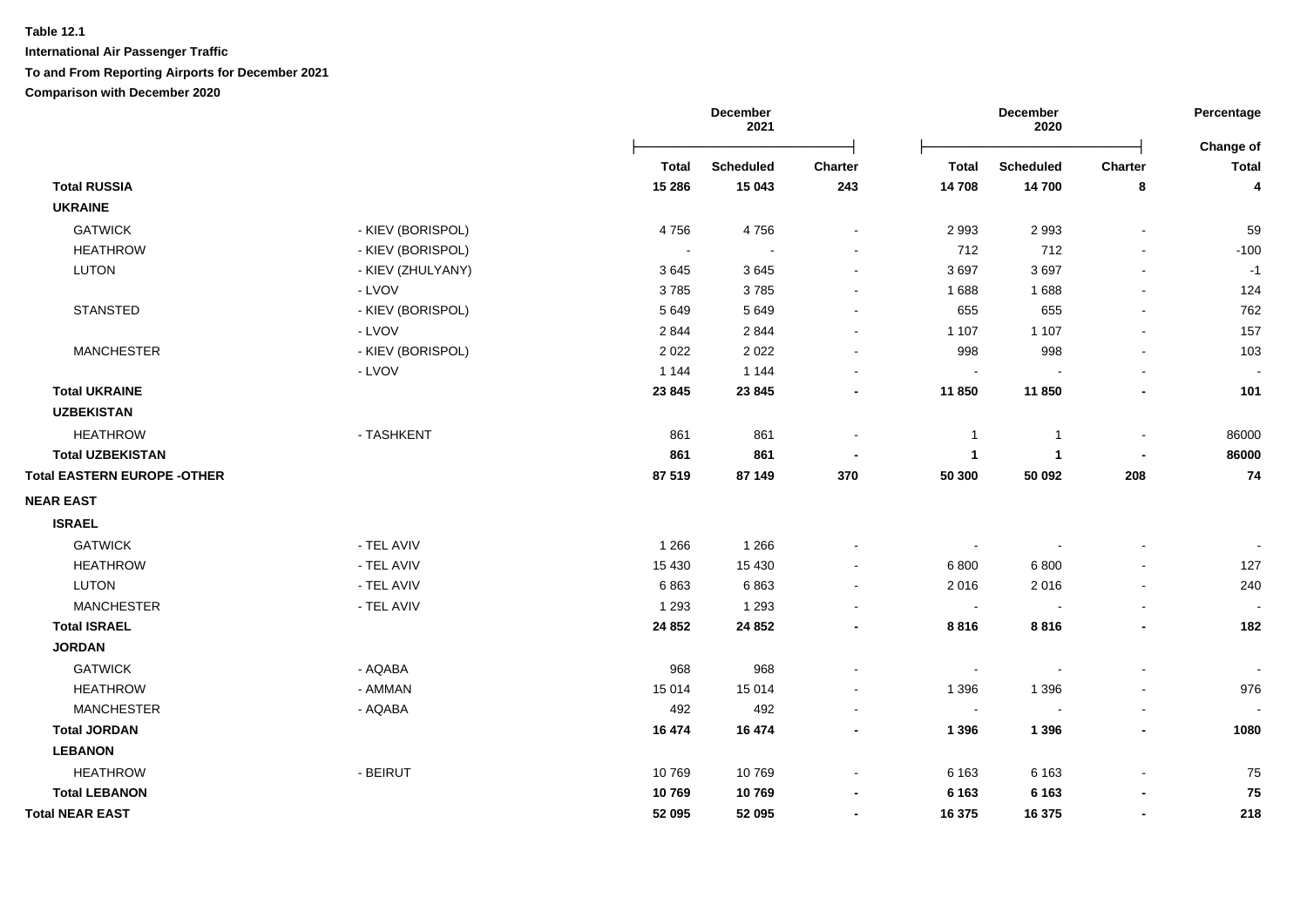**International Air Passenger Traffic To and From Reporting Airports for December 2021**

|                      |                             |         | <b>December</b><br>2021 |                |                | December<br>2020 |                          | Percentage<br>Change of |
|----------------------|-----------------------------|---------|-------------------------|----------------|----------------|------------------|--------------------------|-------------------------|
|                      |                             | Total   | <b>Scheduled</b>        | <b>Charter</b> | <b>Total</b>   | <b>Scheduled</b> | <b>Charter</b>           | <b>Total</b>            |
| <b>NORTH AFRICA</b>  |                             |         |                         |                |                |                  |                          |                         |
| <b>ALGERIA</b>       |                             |         |                         |                |                |                  |                          |                         |
|                      | - ALGIERS                   | 6 2 3 9 | 6 2 3 9                 |                |                |                  |                          |                         |
| <b>Total ALGERIA</b> |                             | 6 2 3 9 | 6 2 3 9                 |                |                |                  | $\overline{\phantom{0}}$ | <b>Infinity</b>         |
| <b>EGYPT</b>         |                             |         |                         |                |                |                  |                          |                         |
| <b>GATWICK</b>       | - ALEXANDRIA (BORG EL ARAB) |         |                         |                | 79             | $\blacksquare$   | 79                       | $-100$                  |
|                      | - CAIRO                     |         |                         |                | 84             | $\blacksquare$   | 84                       | $-100$                  |
|                      | - HURGHADA                  | 11 950  | 11 950                  | $\overline{a}$ | 1 605          | 1 605            | $\sim$                   | 645                     |
|                      | - SHARM EL SHEIKH (OPHIRA)  | 6554    | 6554                    |                | 864            | 864              | $\blacksquare$           | 659                     |
| <b>HEATHROW</b>      | - CAIRO                     | 30 708  | 30 708                  |                | 14 008         | 14 008           |                          | 119                     |
|                      | - LUXOR                     | 312     | 312                     |                |                |                  |                          | $\sim$                  |
| <b>LUTON</b>         | - HURGHADA                  | 1 601   | 1 601                   |                |                |                  |                          |                         |
|                      | - SHARM EL SHEIKH (OPHIRA)  | 1 3 6 0 | 1 3 6 0                 |                |                |                  |                          | $\blacksquare$          |
| <b>STANSTED</b>      | - SHARM EL SHEIKH (OPHIRA)  | 378     | 378                     |                |                |                  |                          | $\blacksquare$          |
| <b>BIRMINGHAM</b>    | - HURGHADA                  | 3 2 4 8 | 3 2 4 8                 |                |                |                  |                          | $\blacksquare$          |
|                      | - SHARM EL SHEIKH (OPHIRA)  | 1831    | 1831                    |                | $\sim$         | $\sim$           |                          | $\sim$                  |
| <b>BRISTOL</b>       | - HURGHADA                  | 2 4 9 2 | 2 4 9 2                 |                | 907            | 907              |                          | 175                     |
|                      | - SHARM EL SHEIKH (OPHIRA)  | 1 2 2 9 | 1 2 2 9                 |                | $\sim$         |                  |                          | $\blacksquare$          |
| DONCASTER SHEFFIELD  | - HURGHADA                  | 652     | 652                     |                | $\sim$         | $\blacksquare$   | $\blacksquare$           | $\sim$                  |
| <b>MANCHESTER</b>    | - HURGHADA                  | 5 9 0 1 | 5 9 0 1                 | $\blacksquare$ | 1872           | 1872             | $\overline{\phantom{a}}$ | 215                     |
|                      | - SHARM EL SHEIKH (OPHIRA)  | 5 0 9 4 | 5 0 9 4                 | $\overline{a}$ | 726            | 726              |                          | 602                     |
| <b>NEWCASTLE</b>     | - HURGHADA                  | 1 2 4 5 | 1 2 4 5                 |                | $\sim$         |                  |                          |                         |
| <b>Total EGYPT</b>   |                             | 74 555  | 74 555                  |                | 20 145         | 19 982           | 163                      | 270                     |
| <b>MOROCCO</b>       |                             |         |                         |                |                |                  |                          |                         |
| <b>GATWICK</b>       | - CASABLANCA MOHAMED V      |         |                         |                | 1 0 9 4        | 1 0 9 4          |                          | $-100$                  |
|                      | - TANGIERS (IBN BATUTA)     |         |                         |                | 1 3 3 2        | 1 3 3 2          | $\overline{a}$           | $-100$                  |
| <b>HEATHROW</b>      | - CASABLANCA MOHAMED V      |         |                         |                | 3 1 2 5        | 3 1 2 5          | $\sim$                   | $-100$                  |
| <b>STANSTED</b>      | - AGADIR (AL MASSIRA)       |         |                         |                | 174            | 174              | $\blacksquare$           | $-100$                  |
|                      | - MARRAKESH                 |         |                         | $\blacksquare$ | 176            | 176              | $\blacksquare$           | $-100$                  |
|                      | - RABAT                     |         |                         | $\blacksquare$ | 498            | 498              | $\blacksquare$           | $-100$                  |
| <b>MANCHESTER</b>    | - AGADIR (AL MASSIRA)       |         |                         | $\blacksquare$ | 597            | 597              |                          | $-100$                  |
|                      | - MARRAKESH                 |         |                         | $\blacksquare$ | 401            | 401              | $\overline{\phantom{a}}$ | $-100$                  |
| <b>Total MOROCCO</b> |                             |         |                         |                | 7 3 9 7        | 7 3 9 7          | ٠                        | $-100$                  |
| <b>TUNISIA</b>       |                             |         |                         |                |                |                  |                          |                         |
| <b>GATWICK</b>       | - ENFIDHA - HAMMAMET INTL   | 1 1 1 3 | $\sim$                  | 1 1 1 3        | $\blacksquare$ | $\blacksquare$   |                          | $\blacksquare$          |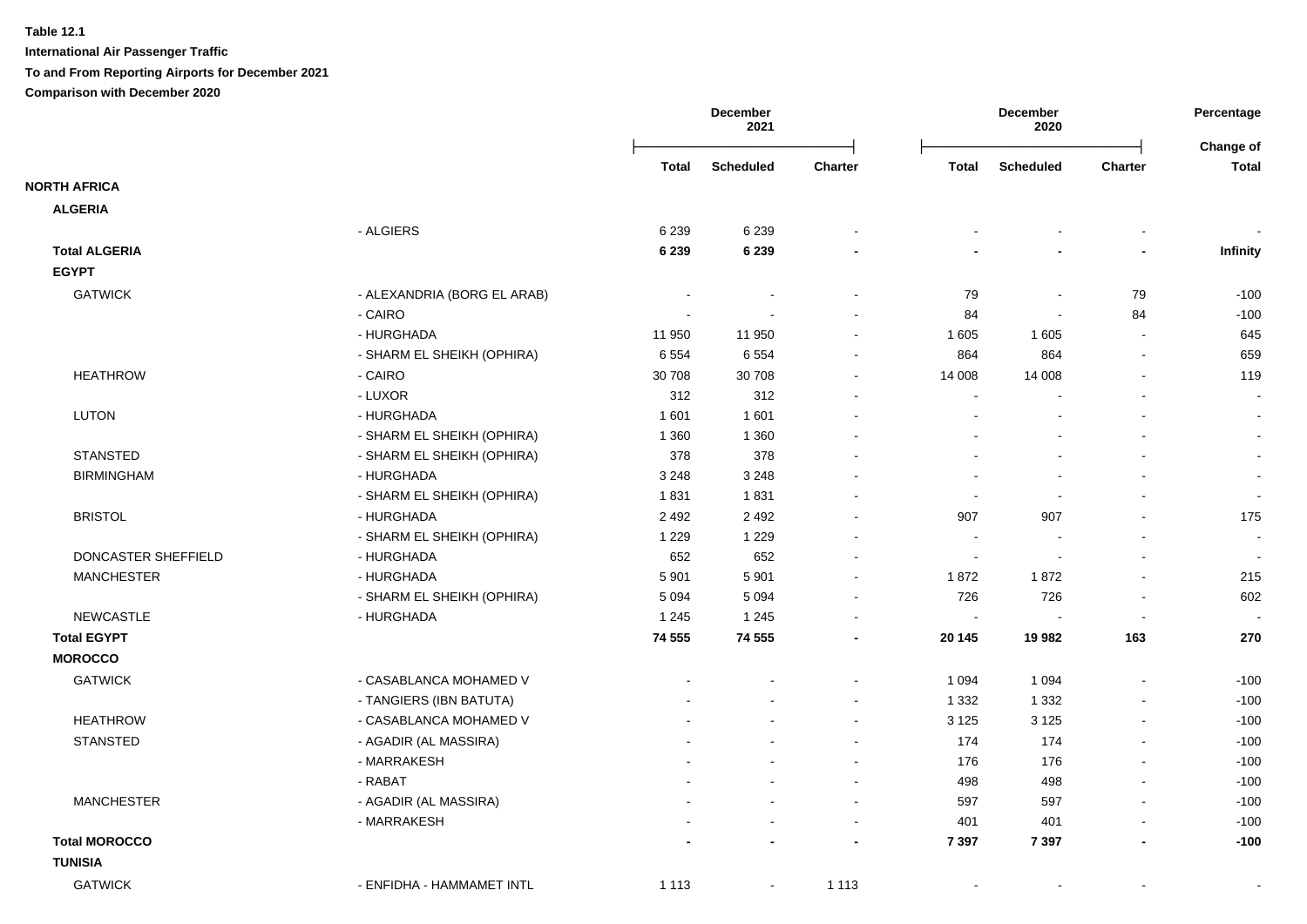|                           |                           |         | December<br>2021         |                          | December<br>2020         |                  |                          | Percentage<br><b>Change of</b> |
|---------------------------|---------------------------|---------|--------------------------|--------------------------|--------------------------|------------------|--------------------------|--------------------------------|
|                           |                           | Total   | <b>Scheduled</b>         | <b>Charter</b>           | Total                    | <b>Scheduled</b> | Charter                  | <b>Total</b>                   |
|                           | - TUNIS                   | 796     | 796                      |                          |                          |                  |                          |                                |
| <b>HEATHROW</b>           | - TUNIS                   | 1666    | 1666                     | $\overline{\phantom{a}}$ | 629                      | 629              |                          | 165                            |
| <b>BIRMINGHAM</b>         | - ENFIDHA - HAMMAMET INTL | 619     |                          | 619                      | $\overline{\phantom{a}}$ |                  |                          |                                |
| <b>MANCHESTER</b>         | - ENFIDHA - HAMMAMET INTL | 1 1 5 7 | $\blacksquare$           | 1 1 5 7                  | $\overline{\phantom{a}}$ |                  |                          | $\overline{\phantom{a}}$       |
| <b>Total TUNISIA</b>      |                           | 5 3 5 1 | 2462                     | 2889                     | 629                      | 629              |                          | 751                            |
| <b>Total NORTH AFRICA</b> |                           | 86 145  | 83 256                   | 2889                     | 28 171                   | 28 008           | 163                      | 206                            |
| <b>EAST AFRICA</b>        |                           |         |                          |                          |                          |                  |                          |                                |
| <b>ETHIOPIA</b>           |                           |         |                          |                          |                          |                  |                          |                                |
| <b>HEATHROW</b>           | - ADDIS ABABA             | 14 480  | 14 4 8 0                 |                          | 14 103                   | 14 103           |                          | 3                              |
| <b>MANCHESTER</b>         | - ADDIS ABABA             | 2 9 0 4 | 2 9 0 4                  |                          | 2 9 0 0                  | 2 9 0 0          |                          |                                |
| <b>Total ETHIOPIA</b>     |                           | 17 384  | 17 384                   |                          | 17 003                   | 17 003           |                          | $\mathbf 2$                    |
| <b>KENYA</b>              |                           |         |                          |                          |                          |                  |                          |                                |
| <b>HEATHROW</b>           | - NAIROBI                 | 20 0 28 | 20 0 28                  |                          | 10 077                   | 10 077           |                          | 99                             |
| <b>Total KENYA</b>        |                           | 20 0 28 | 20 0 28                  |                          | 10 077                   | 10 077           |                          | 99                             |
| <b>RWANDA</b>             |                           |         |                          |                          |                          |                  |                          |                                |
|                           | - KIGALI                  | 1418    | 1418                     |                          | 1 2 5 9                  | 1 2 5 9          | $\blacksquare$           | 13                             |
| <b>Total RWANDA</b>       |                           | 1418    | 1418                     |                          | 1 2 5 9                  | 1 2 5 9          |                          | 13                             |
| <b>Total EAST AFRICA</b>  |                           | 38 830  | 38 830                   |                          | 28 339                   | 28 3 39          |                          | 37                             |
| <b>WEST AFRICA</b>        |                           |         |                          |                          |                          |                  |                          |                                |
| <b>GAMBIA</b>             |                           |         |                          |                          |                          |                  |                          |                                |
| <b>GATWICK</b>            | - BANJUL                  | 3911    | $\blacksquare$           | 3911                     | 554                      |                  | 554                      | 606                            |
| <b>MANCHESTER</b>         | - BANJUL                  | 1848    | $\overline{\phantom{a}}$ | 1848                     | $\sim$                   |                  | $\blacksquare$           |                                |
| <b>Total GAMBIA</b>       |                           | 5759    | $\blacksquare$           | 5759                     | 554                      |                  | 554                      | 940                            |
| <b>GHANA</b>              |                           |         |                          |                          |                          |                  |                          |                                |
| <b>HEATHROW</b>           | - ACCRA                   | 17913   | 17913                    |                          | 12 560                   | 12 560           | $\overline{\phantom{a}}$ | 43                             |
| <b>Total GHANA</b>        |                           | 17913   | 17913                    |                          | 12 560                   | 12 560           | $\blacksquare$           | 43                             |
| <b>NIGERIA</b>            |                           |         |                          |                          |                          |                  |                          |                                |
|                           | - ABUJA                   | 11 2 23 | 11 2 23                  |                          | 8973                     | 8973             |                          | 25                             |
|                           | - LAGOS                   | 26 044  | 26 044                   |                          | 22 268                   | 22 2 38          | $30\,$                   | 17                             |
| <b>Total NIGERIA</b>      |                           | 37 267  | 37 267                   |                          | 31 241                   | 31 211           | 30                       | 19                             |
| <b>Total WEST AFRICA</b>  |                           | 60 939  | 55 180                   | 5759                     | 44 355                   | 43 771           | 584                      | 37                             |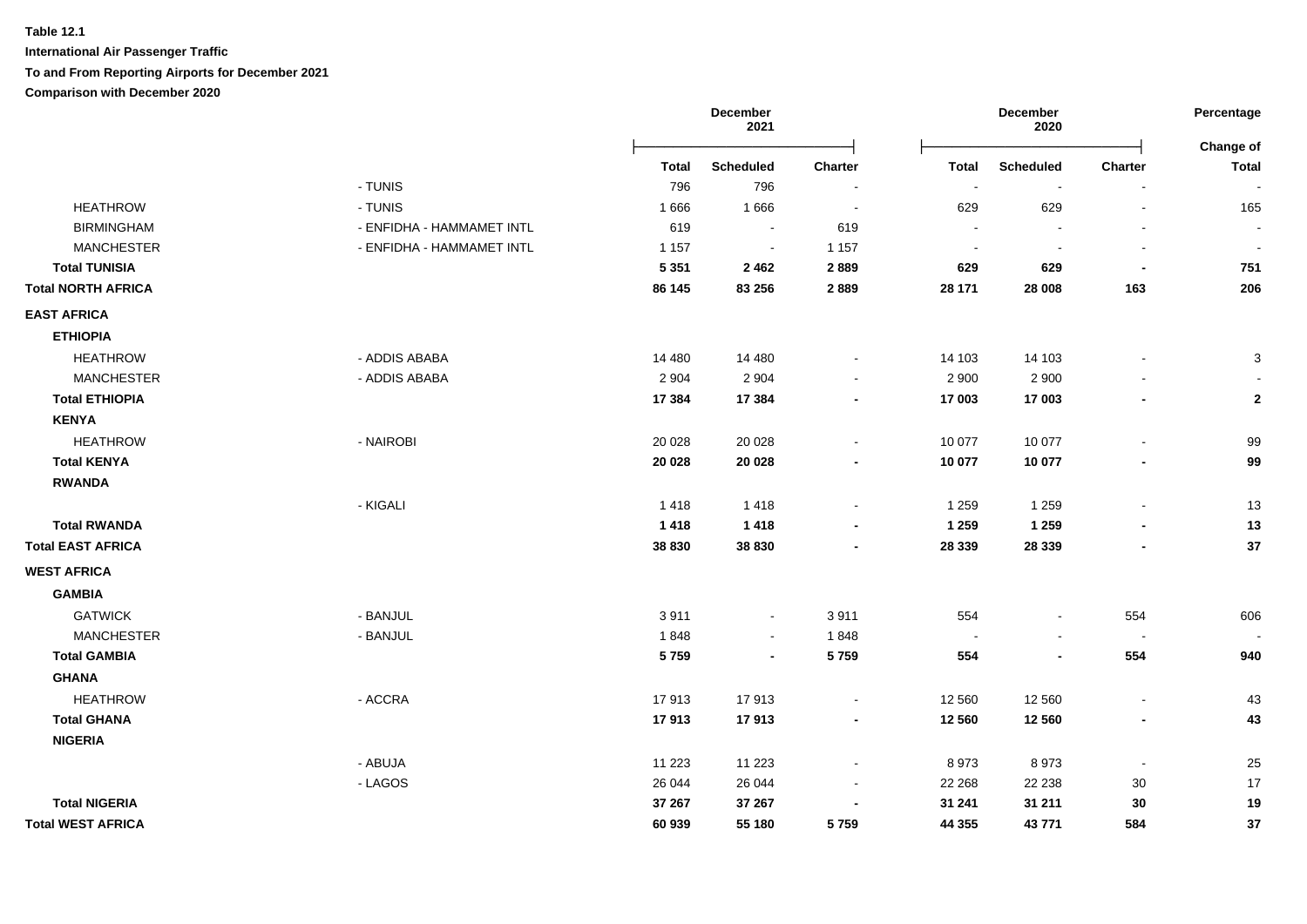|                                       |                        | December<br>2021 |                  |                          | December<br>2020 |                  |                          | Percentage<br>Change of |
|---------------------------------------|------------------------|------------------|------------------|--------------------------|------------------|------------------|--------------------------|-------------------------|
|                                       |                        | Total            | <b>Scheduled</b> | <b>Charter</b>           | <b>Total</b>     | <b>Scheduled</b> | <b>Charter</b>           | <b>Total</b>            |
| <b>SOUTHERN AFRICA</b>                |                        |                  |                  |                          |                  |                  |                          |                         |
| <b>REPUBLIC OF SOUTH AFRICA</b>       |                        |                  |                  |                          |                  |                  |                          |                         |
|                                       | - CAPE TOWN            | 10 4 66          | 10 4 66          |                          | 7 3 8 0          | 7 3 8 0          |                          | 42                      |
|                                       | - JOHANNESBURG         | 15733            | 15733            | $\blacksquare$           | 12 459           | 12 459           |                          | 26                      |
| <b>Total REPUBLIC OF SOUTH AFRICA</b> |                        | 26 199           | 26 199           | $\blacksquare$           | 19839            | 19839            | $\blacksquare$           | 32                      |
| <b>Total SOUTHERN AFRICA</b>          |                        | 26 199           | 26 199           | $\overline{\phantom{a}}$ | 19839            | 19839            | $\blacksquare$           | 32                      |
| <b>MIDDLE EAST</b>                    |                        |                  |                  |                          |                  |                  |                          |                         |
| <b>BAHRAIN</b>                        |                        |                  |                  |                          |                  |                  |                          |                         |
|                                       | - BAHRAIN              | 33 839           | 33 839           |                          | 12721            | 12721            |                          | 166                     |
| <b>Total BAHRAIN</b>                  |                        | 33839            | 33839            |                          | 12721            | 12721            |                          | 166                     |
| <b>IRAN</b>                           |                        |                  |                  |                          |                  |                  |                          |                         |
|                                       | - TEHRAN IMAM KHOMEINI | 4 4 5 4          | 4 4 5 4          | $\blacksquare$           | 2 2 8 1          | 2 2 8 1          | $\blacksquare$           | 95                      |
| <b>Total IRAN</b>                     |                        | 4 4 5 4          | 4 4 5 4          |                          | 2 2 8 1          | 2 2 8 1          |                          | 95                      |
| <b>IRAQ</b>                           |                        |                  |                  |                          |                  |                  |                          |                         |
| <b>GATWICK</b>                        | - BAGHDAD (GECA)       | 307              | 307              |                          | $\blacksquare$   | $\sim$           | $\blacksquare$           | $\blacksquare$          |
|                                       | - SULAYMANIYAH INT     | 21               | 21               |                          |                  |                  |                          |                         |
| <b>Total IRAQ</b>                     |                        | 328              | 328              |                          |                  |                  | $\overline{\phantom{0}}$ | Infinity                |
| <b>KUWAIT</b>                         |                        |                  |                  |                          |                  |                  |                          |                         |
| <b>HEATHROW</b>                       | - KUWAIT               | 24 4 26          | 24 4 26          |                          | 3817             | 3817             | $\sim$                   | 540                     |
| <b>Total KUWAIT</b>                   |                        | 24 4 26          | 24 4 26          |                          | 3817             | 3817             |                          | 540                     |
| <b>OMAN</b>                           |                        |                  |                  |                          |                  |                  |                          |                         |
|                                       | - MUSCAT               | 6318             | 6318             | $\sim$                   | 1769             | 1612             | 157                      | 257                     |
| <b>Total OMAN</b>                     |                        | 6318             | 6318             |                          | 1769             | 1612             | 157                      | 257                     |
| QATAR                                 |                        |                  |                  |                          |                  |                  |                          |                         |
| <b>GATWICK</b>                        | - DOHA HAMAD           | 6 2 8 2          | 6 2 8 2          | $\blacksquare$           | 1916             | 1916             | $\blacksquare$           | 228                     |
| <b>HEATHROW</b>                       | - DOHA HAMAD           | 85 240           | 85 240           |                          | 36 105           | 36 105           |                          | 136                     |
| <b>BIRMINGHAM</b>                     | - DOHA HAMAD           | $\sim$           |                  |                          | 250              | 250              | $\sim$                   | $-100$                  |
| <b>EDINBURGH</b>                      | - DOHA HAMAD           | 5484             | 5 4 8 4          |                          | 1 6 1 7          | 1617             |                          | 239                     |
| <b>MANCHESTER</b>                     | - DOHA HAMAD           | 30 851           | 30 851           |                          | 18811            | 18811            |                          | 64                      |
| <b>Total QATAR</b>                    |                        | 127857           | 127 857          |                          | 58 699           | 58 699           |                          | 118                     |
| <b>SAUDI ARABIA</b>                   |                        |                  |                  |                          |                  |                  |                          |                         |
| <b>HEATHROW</b>                       | - JEDDAH               | 12 3 21          | 12 139           | 182                      | 2610             | 2610             |                          | 372                     |
|                                       | - RIYADH               | 27 158           | 27 158           |                          | 4 4 9 4          | 4 4 9 4          |                          | 504                     |
| <b>MANCHESTER</b>                     | - JEDDAH               | 2 4 0 9          | 2 4 0 9          |                          | $\sim$           |                  | $\sim$                   | $\sim$                  |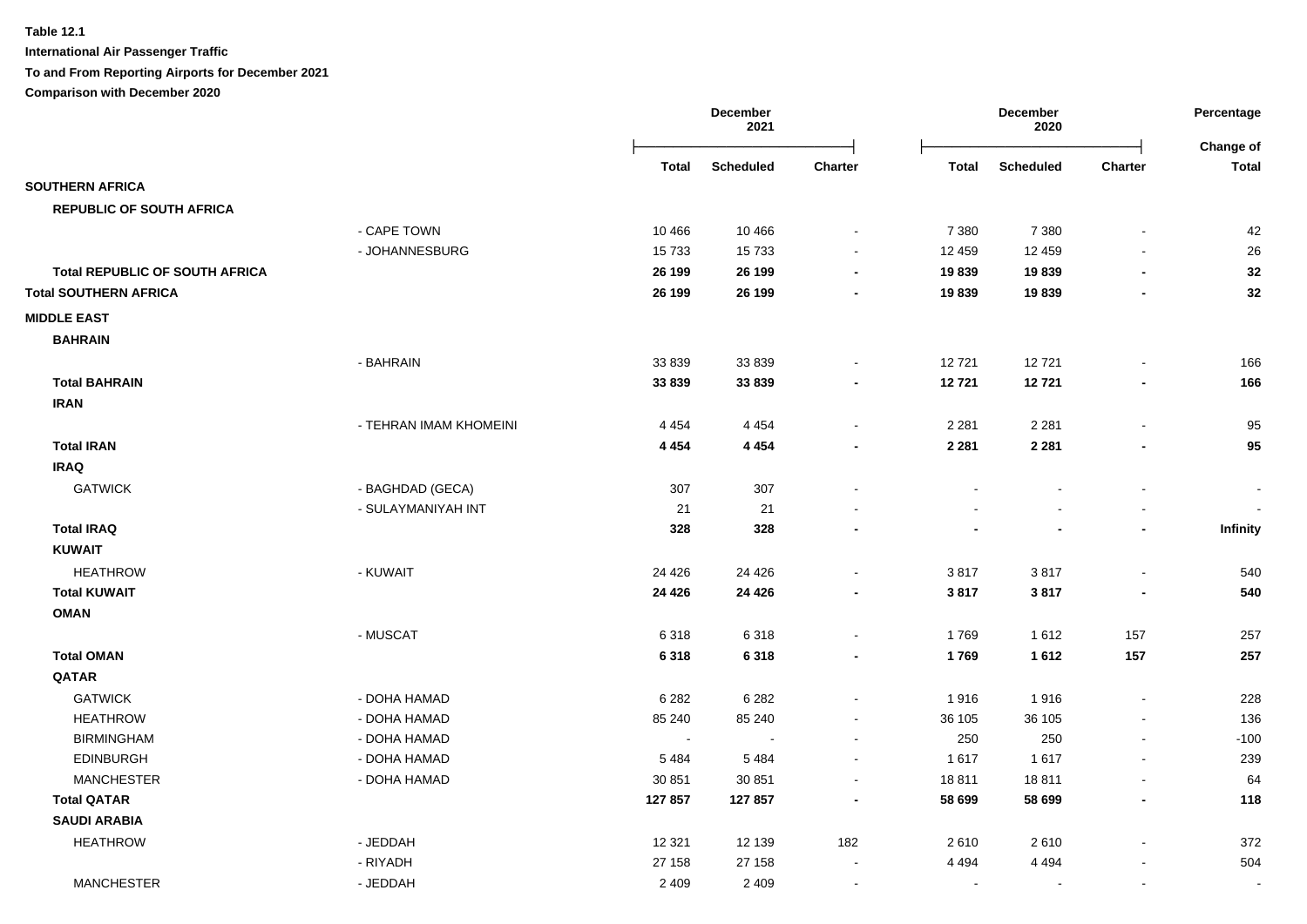|                                   |                                   | <b>December</b><br>2021 |                  | December<br>2020 |              |                          | Percentage<br><b>Change of</b> |                          |
|-----------------------------------|-----------------------------------|-------------------------|------------------|------------------|--------------|--------------------------|--------------------------------|--------------------------|
|                                   |                                   | Total                   | <b>Scheduled</b> | <b>Charter</b>   | <b>Total</b> | <b>Scheduled</b>         | <b>Charter</b>                 | Total                    |
| <b>Total SAUDI ARABIA</b>         |                                   | 41888                   | 41 706           | 182              | 7 104        | 7 104                    |                                | 490                      |
| <b>UNITED ARAB EMIRATES</b>       |                                   |                         |                  |                  |              |                          |                                |                          |
| <b>GATWICK</b>                    | - DUBAI                           | 15 0 90                 | 15 0 90          | $\sim$           | $\sim$       |                          | $\overline{a}$                 | $\sim$                   |
| <b>HEATHROW</b>                   | - ABU DHABI INTERNATIONAL         | 44 892                  | 44 892           | $\sim$           | 16 949       | 16 949                   |                                | 165                      |
|                                   | - DUBAI                           | 203 393                 | 203 393          | $\blacksquare$   | 130 110      | 130 110                  |                                | 56                       |
| <b>BIRMINGHAM</b>                 | - DUBAI                           | 28 4 25                 | 28 4 25          |                  | 16 233       | 16 233                   |                                | 75                       |
| <b>GLASGOW</b>                    | - DUBAI                           | 17675                   | 17675            |                  | 9944         | 9944                     |                                | 78                       |
| <b>MANCHESTER</b>                 | - ABU DHABI INTERNATIONAL         | 15 142                  | 15 142           | $\overline{a}$   | 7754         | 7754                     |                                | 95                       |
|                                   | - DUBAI                           | 52 970                  | 52 970           | $\blacksquare$   | 30 125       | 30 1 25                  |                                | 76                       |
| <b>NEWCASTLE</b>                  | - DUBAI                           | 8 3 8 7                 | 8 3 8 7          | $\blacksquare$   | $\sim$       | $\blacksquare$           | $\blacksquare$                 | $\overline{\phantom{a}}$ |
| <b>Total UNITED ARAB EMIRATES</b> |                                   | 385 974                 | 385 974          | $\blacksquare$   | 211 115      | 211 115                  | $\blacksquare$                 | 83                       |
| <b>Total MIDDLE EAST</b>          |                                   | 625 084                 | 624 902          | 182              | 297 506      | 297 349                  | 157                            | 110                      |
| <b>INDIAN SUB-CONTINENT</b>       |                                   |                         |                  |                  |              |                          |                                |                          |
| <b>BANGLADESH</b>                 |                                   |                         |                  |                  |              |                          |                                |                          |
| <b>HEATHROW</b>                   | - DHAKHA                          | 2 2 9 1                 | 2 2 9 1          |                  | 1 1 4 6      | 1 1 4 6                  |                                | 100                      |
|                                   | - SYLHET                          | 7829                    | 7829             |                  | 2674         | 2674                     |                                | 193                      |
| <b>MANCHESTER</b>                 | - DHAKHA                          | 773                     | 773              | $\sim$           | $\sim$       |                          | $\ddot{\phantom{a}}$           |                          |
| <b>Total BANGLADESH</b>           |                                   | 10893                   | 10893            | $\blacksquare$   | 3820         | 3820                     | $\blacksquare$                 | 185                      |
| <b>INDIA</b>                      |                                   |                         |                  |                  |              |                          |                                |                          |
| <b>HEATHROW</b>                   | - AHMEDABAD                       | 3814                    | 3814             | $\blacksquare$   | 2762         | $\blacksquare$           | 2762                           | 38                       |
|                                   | - AMRITSAR                        | 1725                    | 1725             |                  | 1 3 3 0      | $\sim$                   | 1 3 3 0                        | 30                       |
|                                   | - BANGALORE (BENGALURU)           | 13853                   | 13853            | $\blacksquare$   | 5859         | 4 1 2 6                  | 1733                           | 136                      |
|                                   | - CHENNAI                         | 6 8 20                  | 6820             | $\blacksquare$   | 2937         | 2937                     | $\sim$                         | 132                      |
|                                   | - COCHIN                          | 5750                    | 5750             |                  | 3740         | $\sim$                   | 3740                           | 54                       |
|                                   | - DELHI                           | 49 164                  | 49 164           |                  | 20 517       | 13 504                   | 7013                           | 140                      |
|                                   | - GOA                             | 4 1 6 5                 | 4 1 6 5          | $\sim$           | 2799         | $\sim$                   | 2799                           | 49                       |
|                                   | - HYDERABAD (RAJIV GHANDI)        | 9 1 3 4                 | 9 1 3 4          | $\sim$           | 3 4 2 5      | 3 4 2 5                  | $\sim$                         | 167                      |
|                                   | - KOLKATA                         | 1770                    | 1770             | $\blacksquare$   | 1 0 1 6      | $\blacksquare$           | 1016                           | 74                       |
|                                   | - MUMBAI                          | 33 541                  | 33 541           | $\sim$           | 11 777       | 7688                     | 4 0 8 9                        | 185                      |
| <b>BIRMINGHAM</b>                 | - AMRITSAR                        | 2 1 3 0                 | 2 1 3 0          | $\blacksquare$   | 481          | $\sim$                   | 481                            | 343                      |
|                                   | - DELHI                           |                         |                  | $\sim$           | 463          | $\overline{\phantom{a}}$ | 463                            | $-100$                   |
| <b>Total INDIA</b>                |                                   | 131 866                 | 131 866          | $\blacksquare$   | 57 106       | 31 680                   | 25 4 26                        | 131                      |
| <b>PAKISTAN</b>                   |                                   |                         |                  |                  |              |                          |                                |                          |
| <b>HEATHROW</b>                   | - ISLAMABAD INTERNATIONAL AIRPORT | 16 4 26                 | 13 0 84          | 3 3 4 2          | 13 633       | 13 633                   |                                | 20                       |
|                                   | - LAHORE                          | 11 850                  | 11 850           | $\sim$           | 6 0 43       | 6043                     |                                | 96                       |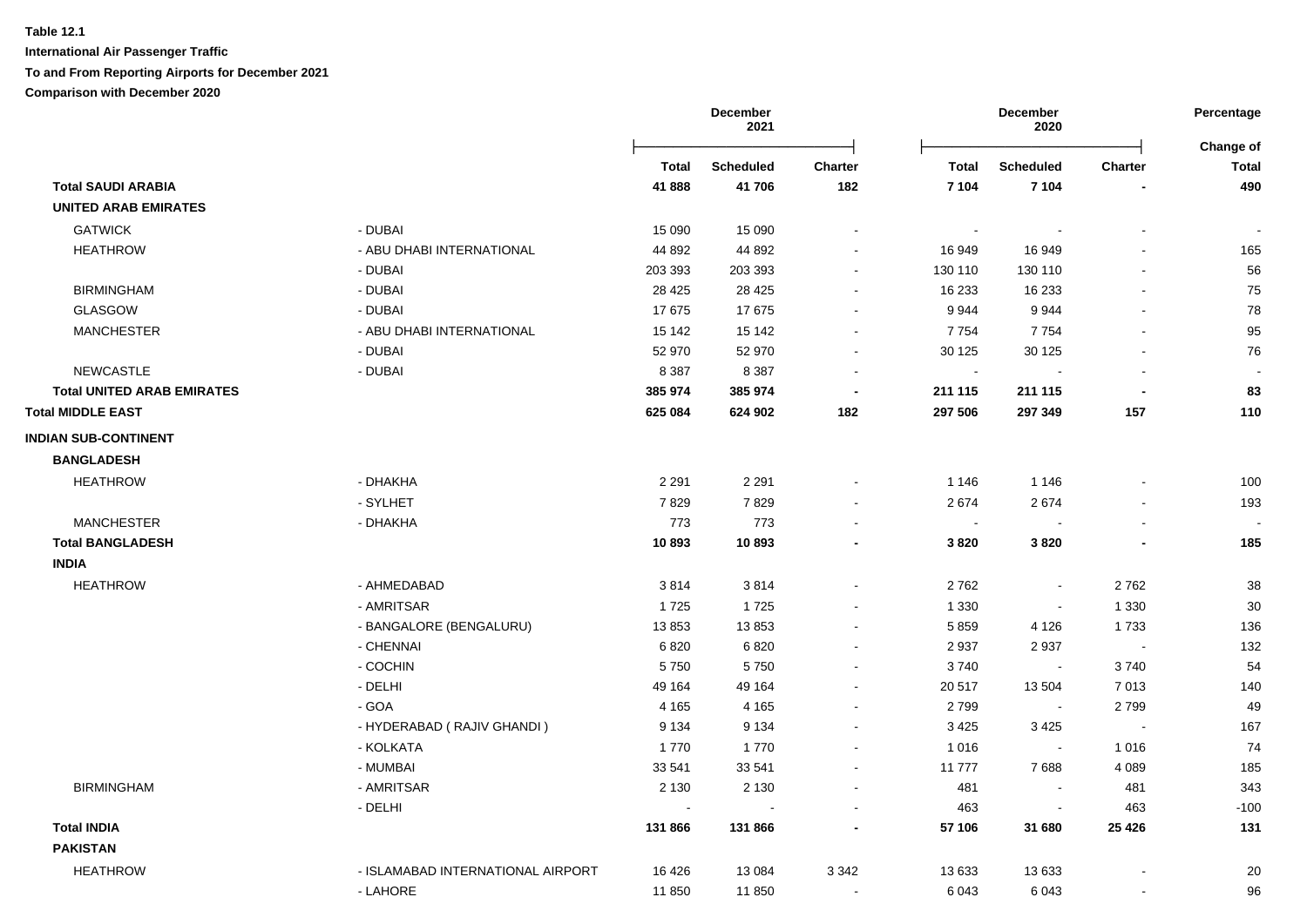**International Air Passenger Traffic**

### **To and From Reporting Airports for December 2021**

|                                   |                                   | December<br>2021 |                  |                          | December<br>2020 |                          |                          | Percentage<br>Change of |
|-----------------------------------|-----------------------------------|------------------|------------------|--------------------------|------------------|--------------------------|--------------------------|-------------------------|
|                                   |                                   | <b>Total</b>     | <b>Scheduled</b> | <b>Charter</b>           | <b>Total</b>     | <b>Scheduled</b>         | <b>Charter</b>           | <b>Total</b>            |
| <b>BIRMINGHAM</b>                 | - ISLAMABAD INTERNATIONAL AIRPORT | 1660             | $\sim$           | 1660                     | $\blacksquare$   | $\overline{\phantom{a}}$ | $\overline{\phantom{a}}$ |                         |
| <b>MANCHESTER</b>                 | - ISLAMABAD INTERNATIONAL AIRPORT | 9792             | 7 0 3 3          | 2759                     | 4782             | 2 5 3 7                  | 2 2 4 5                  | 105                     |
| <b>Total PAKISTAN</b>             |                                   | 39 728           | 31 967           | 7761                     | 24 458           | 22 213                   | 2 2 4 5                  | 62                      |
| <b>SRI LANKA</b>                  |                                   |                  |                  |                          |                  |                          |                          |                         |
| <b>HEATHROW</b>                   | - COLOMBO                         | 13591            | 13591            | $\sim$                   | 628              | 628                      | $\blacksquare$           | 2064                    |
| <b>Total SRI LANKA</b>            |                                   | 13 591           | 13 5 91          |                          | 628              | 628                      |                          | 2064                    |
| <b>Total INDIAN SUB-CONTINENT</b> |                                   | 196 078          | 188 317          | 7761                     | 86 012           | 58 341                   | 27 671                   | 128                     |
| <b>FAR EAST</b>                   |                                   |                  |                  |                          |                  |                          |                          |                         |
| <b>BRUNEI</b>                     |                                   |                  |                  |                          |                  |                          |                          |                         |
|                                   | - BANDAR SERI BEGAWAN             | 379              | 379              |                          | 446              | 446                      |                          | $-15$                   |
| <b>Total BRUNEI</b>               |                                   | 379              | 379              |                          | 446              | 446                      |                          | $-15$                   |
| <b>CHINA</b>                      |                                   |                  |                  |                          |                  |                          |                          |                         |
|                                   | - GUANGZHOU BAIYUN INTERNATIONAL  |                  |                  |                          | 1 4 7 3          | 1 4 7 3                  | L,                       | $-100$                  |
|                                   | - QINGDAO                         |                  |                  |                          | 475              | 475                      | L,                       | $-100$                  |
|                                   | - SHANGHAI (PU DONG)              |                  |                  | $\blacksquare$           | 5 3 9 9          | 5 3 9 9                  | $\overline{\phantom{a}}$ | $-100$                  |
| <b>Total CHINA</b>                |                                   |                  |                  | $\blacksquare$           | 7 3 4 7          | 7 3 4 7                  | $\blacksquare$           | $-100$                  |
| <b>HONG KONG</b>                  |                                   |                  |                  |                          |                  |                          |                          |                         |
|                                   | - HONG KONG (CHEK LAP KOK)        | 17 306           | 17 306           | $\blacksquare$           | 11 592           | 11 592                   | $\overline{a}$           | 49                      |
| <b>MANCHESTER</b>                 | - HONG KONG (CHEK LAP KOK)        | 2 5 5 1          | 2551             | $\blacksquare$           | 690              | 690                      | $\blacksquare$           | 270                     |
| <b>Total HONG KONG</b>            |                                   | 19857            | 19857            | $\blacksquare$           | 12 28 2          | 12 2 8 2                 | $\blacksquare$           | 62                      |
| <b>JAPAN</b>                      |                                   |                  |                  |                          |                  |                          |                          |                         |
| <b>HEATHROW</b>                   | - OSAKA (KANSAI)                  | 339              | 339              | $\blacksquare$           | 140              | 140                      | $\blacksquare$           | 142                     |
|                                   | - TOKYO (HANEDA)                  | 7 3 7 9          | 7 3 7 9          | $\blacksquare$           | 6 3 8 2          | 6 3 8 2                  | $\blacksquare$           | 16                      |
|                                   | - TOKYO (NARITA)                  | $\sim$           | $\sim$           | $\blacksquare$           | 120              | 120                      | $\blacksquare$           | $-100$                  |
| <b>Total JAPAN</b>                |                                   | 7718             | 7718             | $\blacksquare$           | 6642             | 6642                     | $\blacksquare$           | 16                      |
| <b>MALAYSIA</b>                   |                                   |                  |                  |                          |                  |                          |                          |                         |
|                                   | - KUALA LUMPUR (SEPANG)           | 4688             | 4688             | $\blacksquare$           | 1 4 0 9          | 1 4 0 9                  | $\blacksquare$           | 233                     |
| <b>Total MALAYSIA</b>             |                                   | 4688             | 4688             | $\blacksquare$           | 1 4 0 9          | 1 4 0 9                  | $\blacksquare$           | 233                     |
| <b>PHILIPPINES</b>                |                                   |                  |                  |                          |                  |                          |                          |                         |
|                                   | - MANILA                          | 663              | 663              | $\blacksquare$           | 897              | 897                      | $\blacksquare$           | $-26$                   |
| <b>Total PHILIPPINES</b>          |                                   | 663              | 663              | $\blacksquare$           | 897              | 897                      | $\blacksquare$           | $-26$                   |
| <b>REPUBLIC OF KOREA</b>          |                                   |                  |                  |                          |                  |                          |                          |                         |
|                                   | - SEOUL (INCHEON)                 | 2943             | 2943             | $\overline{\phantom{0}}$ | 2 1 7 5          | 2 1 7 5                  |                          | 35                      |
| <b>Total REPUBLIC OF KOREA</b>    |                                   | 2943             | 2943             | $\blacksquare$           | 2 1 7 5          | 2 1 7 5                  | $\blacksquare$           | 35                      |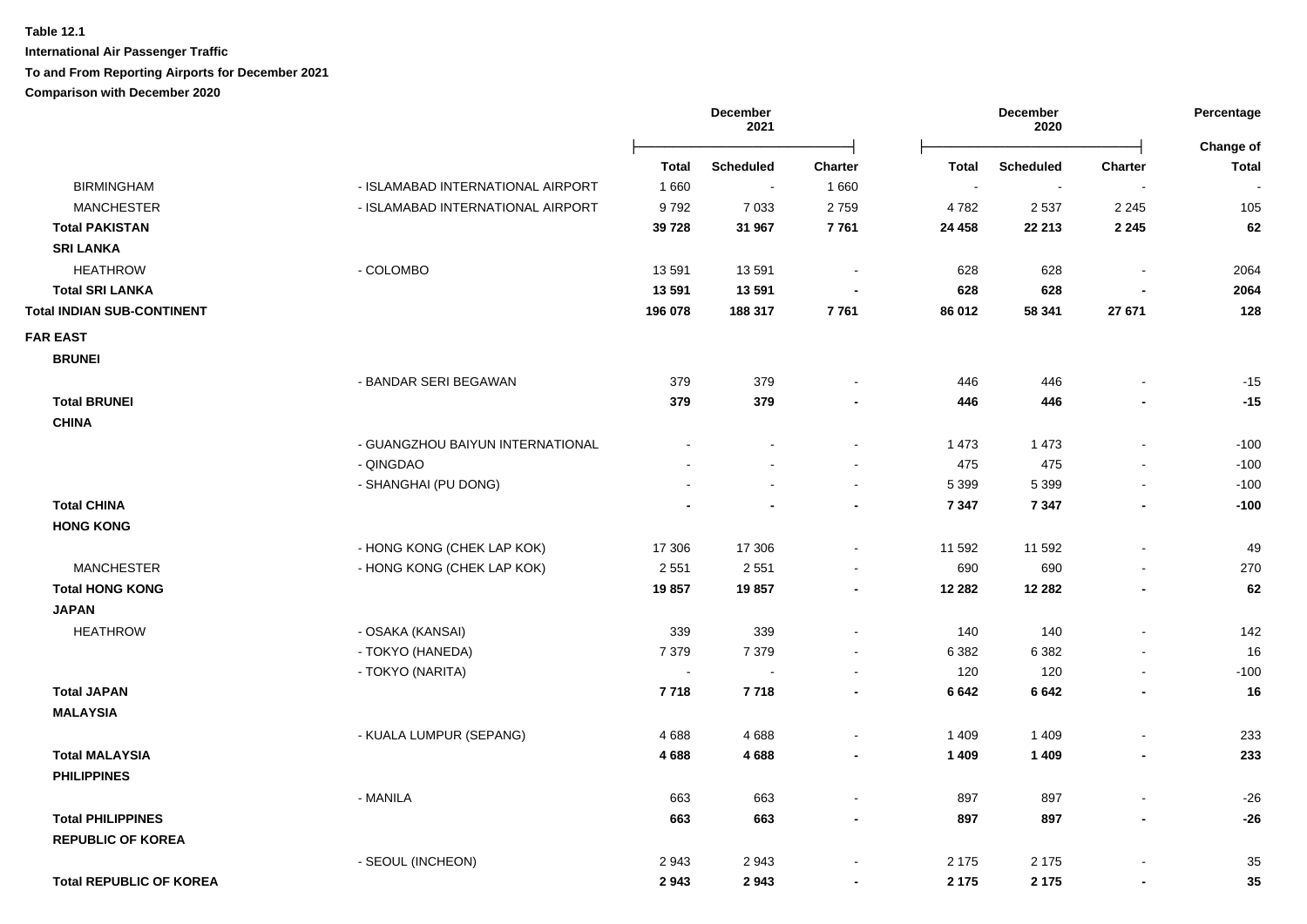|                          |                        |                | December<br>2021 |                          | December<br>2020 |                  |                          | Percentage<br>Change of |
|--------------------------|------------------------|----------------|------------------|--------------------------|------------------|------------------|--------------------------|-------------------------|
|                          |                        | Total          | <b>Scheduled</b> | <b>Charter</b>           | <b>Total</b>     | <b>Scheduled</b> | <b>Charter</b>           | <b>Total</b>            |
| <b>SINGAPORE</b>         |                        |                |                  |                          |                  |                  |                          |                         |
|                          | - SINGAPORE            | 47 270         | 47 270           | $\blacksquare$           | 7413             | 7413             | $\blacksquare$           | 538                     |
| <b>MANCHESTER</b>        | - SINGAPORE            | 3 2 0 6        | 3 2 0 6          | $\sim$                   | $\sim$           | $\sim$           | $\blacksquare$           |                         |
| <b>Total SINGAPORE</b>   |                        | 50 476         | 50 476           | $\blacksquare$           | 7413             | 7413             | $\blacksquare$           | 581                     |
| <b>TAIWAN</b>            |                        |                |                  |                          |                  |                  |                          |                         |
| <b>HEATHROW</b>          | - TAIPEI               | 193            | 193              | $\blacksquare$           | 614              | 614              | $\overline{\phantom{a}}$ | -69                     |
| <b>Total TAIWAN</b>      |                        | 193            | 193              | $\blacksquare$           | 614              | 614              | $\overline{\phantom{a}}$ | $-69$                   |
| <b>THAILAND</b>          |                        |                |                  |                          |                  |                  |                          |                         |
| <b>GATWICK</b>           | - PHUKET               | 468            | $\sim$           | 468                      | $\sim$           | $\sim$           | $\blacksquare$           | $\sim$                  |
| <b>HEATHROW</b>          | - BANGKOK SUVARNABHUMI | 11 480         | 11 480           | $\sim$                   | 1 3 3 2          | 122              | 1 2 1 0                  | 762                     |
| <b>Total THAILAND</b>    |                        | 11 948         | 11 480           | 468                      | 1 3 3 2          | 122              | 1 2 1 0                  | 797                     |
| <b>VIETNAM</b>           |                        |                |                  |                          |                  |                  |                          |                         |
|                          | - HANOI                | 129            | 129              | $\sim$                   | 59               | 59               | $\blacksquare$           | 119                     |
|                          | - HO CHI MINH CITY     | $\sim$         | $\sim$           | $\sim$                   | 305              | 305              | $\blacksquare$           | $-100$                  |
| <b>Total VIETNAM</b>     |                        | 129            | 129              | $\blacksquare$           | 364              | 364              | $\overline{\phantom{a}}$ | $-65$                   |
| <b>Total FAR EAST</b>    |                        | 98 994         | 98 5 26          | 468                      | 40 921           | 39711            | 1 2 1 0                  | 142                     |
| <b>AUSTRALASIA</b>       |                        |                |                  |                          |                  |                  |                          |                         |
| <b>AUSTRALIA</b>         |                        |                |                  |                          |                  |                  |                          |                         |
|                          | - DARWIN               | 4 1 6 4        | 4 1 6 4          | $\blacksquare$           | 187              | 187              |                          | 2127                    |
|                          | - MELBOURNE            | 3761           | 3761             |                          | $\sim$           | $\sim$           |                          |                         |
|                          | - PERTH (AUSTRALIA)    | $\blacksquare$ |                  | $\mathbf{r}$             | 24               | 24               | $\blacksquare$           | $-100$                  |
|                          | - SYDNEY               | 8586           | 8586             | $\sim$                   | $\sim$           | $\sim$           | $\blacksquare$           |                         |
| <b>Total AUSTRALIA</b>   |                        | 16 511         | 16511            | $\blacksquare$           | 211              | 211              | $\blacksquare$           | 7725                    |
| <b>Total AUSTRALASIA</b> |                        | 16511          | 16511            | $\overline{\phantom{a}}$ | 211              | 211              | $\overline{\phantom{a}}$ | 7725                    |
| <b>CANADA</b>            |                        |                |                  |                          |                  |                  |                          |                         |
| <b>CANADA</b>            |                        |                |                  |                          |                  |                  |                          |                         |
| <b>GATWICK</b>           | - CALGARY              | 5 5 3 1        | 5 5 3 1          | $\blacksquare$           |                  | $\sim$           | $\overline{a}$           | $\sim$                  |
|                          | - TORONTO              | 8 0 0 9        | 8 0 0 9          | $\sim$                   | 1823             | 1823             | $\blacksquare$           | 339                     |
| <b>HEATHROW</b>          | - CALGARY              | 5 1 9 4        | 5 1 9 4          | $\blacksquare$           | $\sim$           | $\sim$           | $\blacksquare$           |                         |
|                          | - MONTREAL (DORVAL)    | 13 063         | 13 063           | $\blacksquare$           | 1785             | 1785             | $\blacksquare$           | 632                     |
|                          | - TORONTO              | 49 346         | 49 346           | $\sim$                   | 14 210           | 14 210           | L,                       | 247                     |
|                          | - VANCOUVER            | 27 875         | 27 875           | $\blacksquare$           | 2 8 3 0          | 2830             | $\sim$                   | 885                     |
| <b>GLASGOW</b>           | - TORONTO              | 998            | 998              | $\blacksquare$           |                  |                  |                          |                         |
| <b>MANCHESTER</b>        | - TORONTO              | 2011           | 2011             | $\sim$                   | $\sim$           | $\sim$           | L,                       | $\sim$                  |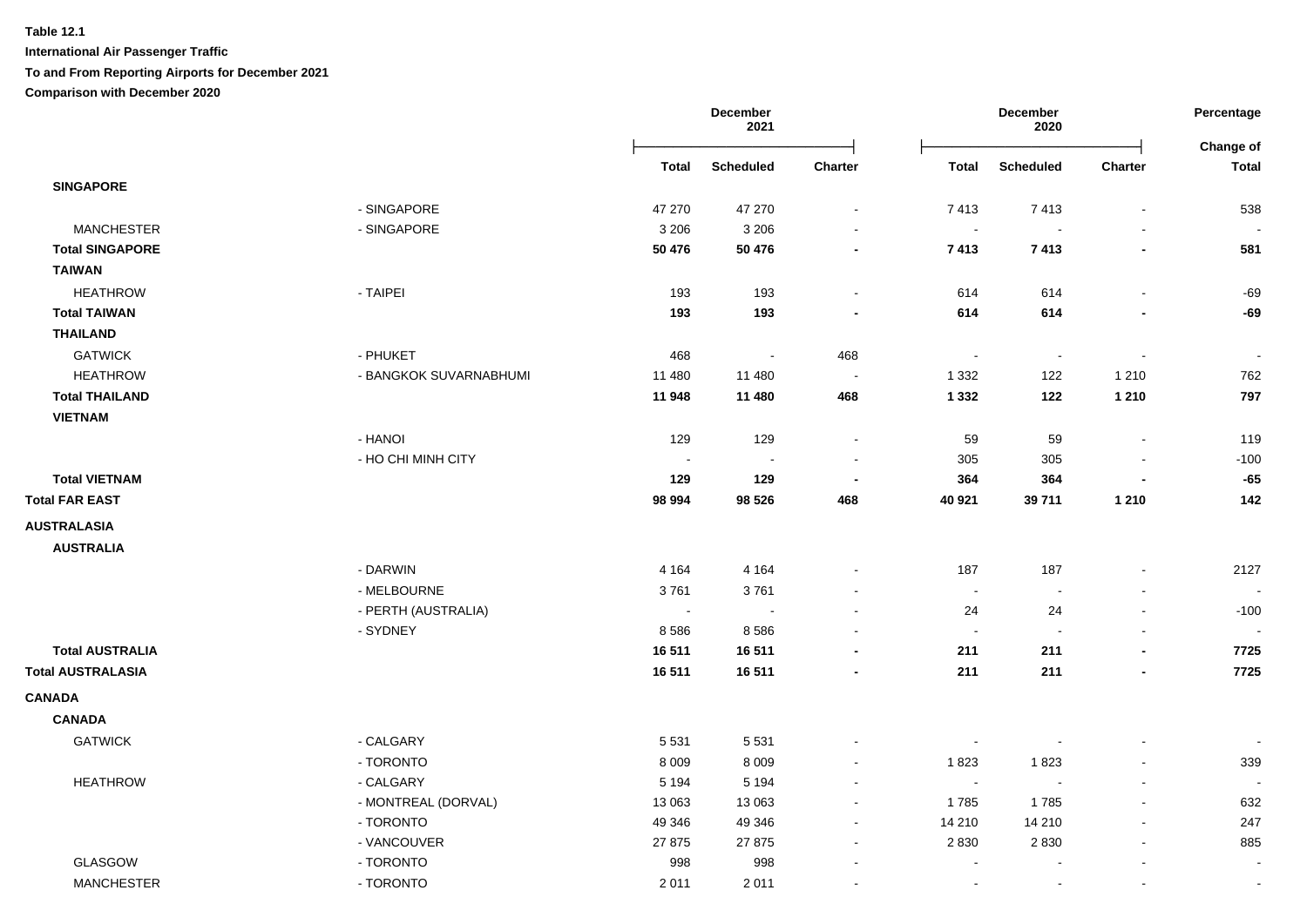|                          |                              |              | <b>December</b><br>2021 |                          |                          | December<br>2020 |                | Percentage<br>Change of  |
|--------------------------|------------------------------|--------------|-------------------------|--------------------------|--------------------------|------------------|----------------|--------------------------|
|                          |                              | <b>Total</b> | <b>Scheduled</b>        | <b>Charter</b>           | <b>Total</b>             | <b>Scheduled</b> | <b>Charter</b> | <b>Total</b>             |
| <b>Total CANADA</b>      |                              | 112 027      | 112 027                 |                          | 20 648                   | 20 648           |                | 443                      |
| <b>Total CANADA</b>      |                              | 112 027      | 112 027                 | $\overline{\phantom{a}}$ | 20 648                   | 20 648           | $\blacksquare$ | 443                      |
| UNITED STATES OF AMERICA |                              |              |                         |                          |                          |                  |                |                          |
| <b>USA</b>               |                              |              |                         |                          |                          |                  |                |                          |
| <b>GATWICK</b>           | - NEW YORK (JF KENNEDY)      | 5 2 2 1      | 5 2 2 1                 |                          |                          |                  |                |                          |
|                          | - ORLANDO                    | 6 1 1 3      | 6 1 1 3                 |                          |                          |                  |                | $\blacksquare$           |
|                          | - TAMPA                      | 12 009       | 12 009                  | $\blacksquare$           |                          |                  |                | $\blacksquare$           |
| <b>HEATHROW</b>          | - ATLANTA                    | 32 000       | 32 000                  |                          | 8 9 0 8                  | 8 9 0 8          | $\blacksquare$ | 259                      |
|                          | - AUSTIN (BERGSTROM)         | 5575         | 5575                    |                          | $\overline{\phantom{a}}$ |                  | $\blacksquare$ |                          |
|                          | - BALTIMORE                  | 4523         | 4523                    |                          | $\overline{\phantom{a}}$ |                  |                |                          |
|                          | - BOSTON                     | 37 669       | 37 669                  |                          | 5 5 2 2                  | 5 5 2 2          | $\blacksquare$ | 582                      |
|                          | - CHARLOTTE                  | 13 3 7 4     | 13 3 7 4                | $\sim$                   | 76                       | 76               | $\blacksquare$ | 17497                    |
|                          | - CHICAGO (O'HARE)           | 41 476       | 41 476                  |                          | 9 3 2 5                  | 9 3 2 5          |                | 345                      |
|                          | - DALLAS/FORT WORTH          | 39 5 64      | 39 5 64                 |                          | 15 804                   | 15 804           |                | 150                      |
|                          | - DENVER INTERNATIONAL       | 7 2 5 3      | 7 2 5 3                 |                          | $\overline{\phantom{a}}$ |                  |                |                          |
|                          | - DETROIT                    | 6 178        | 6 178                   |                          | $\overline{\phantom{a}}$ |                  |                | $\overline{\phantom{a}}$ |
|                          | - HOUSTON                    | 19641        | 19641                   |                          | 2 1 2 2                  | 2 1 2 2          |                | 826                      |
|                          | - LAS VEGAS                  | 15 0 84      | 15 0 84                 |                          | $\sim$                   |                  |                |                          |
|                          | - LOS ANGELES INTERNATIONAL  | 62 466       | 62 466                  | $\blacksquare$           | 9727                     | 9727             |                | 542                      |
|                          | - MIAMI INTERNATIONAL        | 59 961       | 59 961                  |                          | 9 3 5 3                  | 9 3 5 3          | $\blacksquare$ | 541                      |
|                          | - NASHVILLE METROPOLITAN     | 2740         | 2740                    |                          | $\overline{a}$           |                  |                |                          |
|                          | - NEW ORLEANS                | 2 2 0 6      | 2 2 0 6                 |                          |                          |                  |                | $\sim$                   |
|                          | - NEW YORK (JF KENNEDY)      | 155 858      | 155 858                 |                          | 19864                    | 19864            |                | 685                      |
|                          | - NEW YORK (NEWARK)          | 40 650       | 40 650                  | $\overline{\phantom{a}}$ | 5912                     | 5912             | $\blacksquare$ | 588                      |
|                          | - ORLANDO                    | 28 168       | 28 168                  | $\blacksquare$           | $\blacksquare$           |                  | $\blacksquare$ | $\sim$                   |
|                          | - PHILADELPHIA INTERNATIONAL | 18816        | 18816                   |                          | 2873                     | 2873             | $\blacksquare$ | 555                      |
|                          | - PHOENIX                    | 11814        | 11814                   |                          | $\overline{a}$           |                  |                |                          |
|                          | - SAN DIEGO                  | 7954         | 7954                    |                          |                          |                  |                | $\sim$                   |
|                          | - SAN FRANCISCO              | 38 963       | 38 963                  |                          | 4 4 2 9                  | 4 4 2 9          |                | 780                      |
|                          | - SEATTLE (TACOMA)           | 18 347       | 18 347                  | $\sim$                   | 2 4 0 7                  | 2 4 0 7          | $\blacksquare$ | 662                      |
|                          | - WASHINGTON (DULLES)        | 32 572       | 32 572                  | $\blacksquare$           | 9522                     | 9522             |                | 242                      |
| <b>MANCHESTER</b>        | - ATLANTA                    | 3 9 0 3      | 3 9 0 3                 |                          | $\blacksquare$           |                  | $\blacksquare$ | $\blacksquare$           |
|                          | - HOUSTON                    | 1 5 4 1      | 1 541                   |                          |                          |                  |                | $\sim$                   |
|                          | - NEW YORK (JF KENNEDY)      | 17 157       | 17 157                  |                          |                          |                  |                | $\blacksquare$           |
|                          | - ORLANDO                    | 14 4 22      | 14 4 22                 |                          |                          |                  |                | $\sim$                   |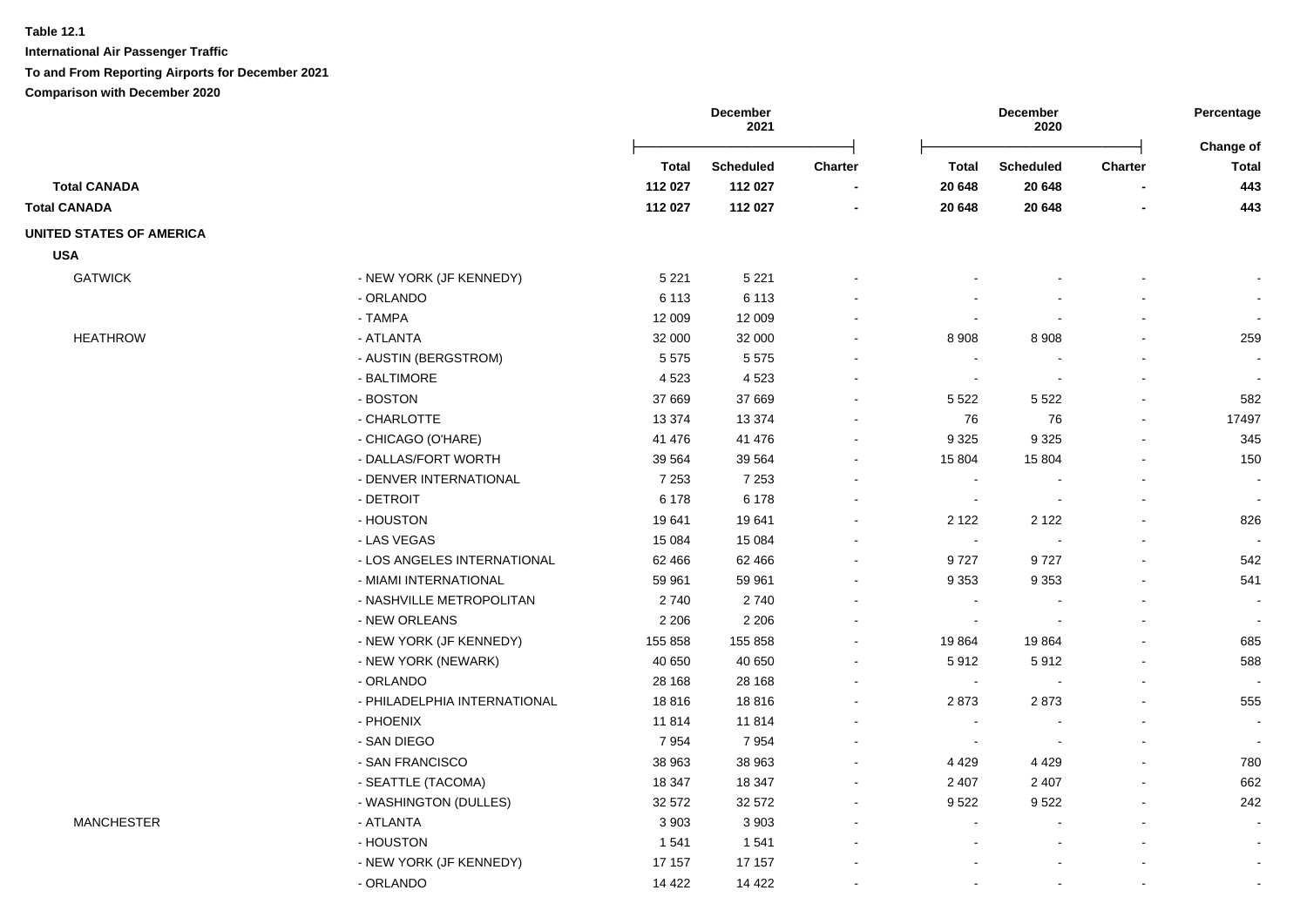**International Air Passenger Traffic**

**To and From Reporting Airports for December 2021**

|                                       |                           | <b>December</b><br>2021 |                  |                | December<br>2020          |                |                          |                           |
|---------------------------------------|---------------------------|-------------------------|------------------|----------------|---------------------------|----------------|--------------------------|---------------------------|
|                                       |                           | Total                   | <b>Scheduled</b> | Charter        | Total<br><b>Scheduled</b> |                | <b>Charter</b>           | Change of<br><b>Total</b> |
| <b>Total USA</b>                      |                           | 763 218                 | 763 218          |                | 105 844                   | 105 844        |                          | 621                       |
| <b>Total UNITED STATES OF AMERICA</b> |                           | 763 218                 | 763 218          |                | 105 844                   | 105 844        |                          | 621                       |
| <b>CENTRAL AMERICA</b>                |                           |                         |                  |                |                           |                |                          |                           |
| <b>COSTA RICA</b>                     |                           |                         |                  |                |                           |                |                          |                           |
| <b>GATWICK</b>                        | - LIBERIA                 | 2 2 1 0                 | $\sim$           | 2 2 1 0        |                           |                |                          |                           |
|                                       | - SAN JOSE COST RICA      | 4670                    | 4670             |                |                           |                |                          |                           |
| <b>Total COSTA RICA</b>               |                           | 6880                    | 4 6 7 0          | 2 2 1 0        |                           |                |                          | <b>Infinity</b>           |
| <b>CUBA</b>                           |                           |                         |                  |                |                           |                |                          |                           |
|                                       | - VARADERO                | $\blacksquare$          | $\sim$           | $\sim$         | 2661                      | $\Delta$       | 2661                     | $-100$                    |
| <b>MANCHESTER</b>                     | - VARADERO                | 1842                    | $\blacksquare$   | 1842           | 2 6 2 6                   | $\blacksquare$ | 2626                     | $-30$                     |
| <b>Total CUBA</b>                     |                           | 1842                    | $\blacksquare$   | 1842           | 5 2 8 7                   | $\overline{a}$ | 5 2 8 7                  | $-65$                     |
| <b>DOMINICAN REPUBLIC</b>             |                           |                         |                  |                |                           |                |                          |                           |
| <b>GATWICK</b>                        | - PUNTA CANA              | 10 670                  | 4 2 2 3          | 6 4 4 7        | 2 2 1 2                   | 2 2 1 2        | $\overline{\phantom{a}}$ | 382                       |
| <b>MANCHESTER</b>                     | - PUNTA CANA              | 5 5 0 5                 | $\sim$           | 5 5 0 5        | $\overline{\phantom{a}}$  |                |                          |                           |
| <b>Total DOMINICAN REPUBLIC</b>       |                           | 16 175                  | 4 2 2 3          | 11 952         | 2 2 1 2                   | 2 2 1 2        | $\blacksquare$           | 631                       |
| <b>MEXICO</b>                         |                           |                         |                  |                |                           |                |                          |                           |
| <b>GATWICK</b>                        | - CANCUN                  | 25 5 19                 | 25 5 19          |                | 3 3 5 0                   | 3 3 5 0        |                          | 662                       |
|                                       | - PUERTO VALLARTA         | 2638                    |                  | 2638           | $\overline{\phantom{a}}$  |                |                          |                           |
| <b>HEATHROW</b>                       | - MEXICO CITY             | 7441                    | 7441             |                | 3529                      | 3529           |                          | 111                       |
| <b>BIRMINGHAM</b>                     | - CANCUN                  | 5474                    | 5474             |                |                           |                |                          | $\blacksquare$            |
| <b>MANCHESTER</b>                     | - CANCUN                  | 10 272                  | 10 272           |                |                           |                |                          |                           |
|                                       | - PUERTO VALLARTA         | 3 0 0 4                 | $\blacksquare$   | 3 0 0 4        | $\overline{\phantom{a}}$  |                |                          | $\sim$                    |
| <b>Total MEXICO</b>                   |                           | 54 348                  | 48706            | 5 6 4 2        | 6879                      | 6879           |                          | 690                       |
| <b>Total CENTRAL AMERICA</b>          |                           | 79 245                  | 57 599           | 21 646         | 14 3 78                   | 9091           | 5 2 8 7                  | 451                       |
| <b>SOUTH AMERICA</b>                  |                           |                         |                  |                |                           |                |                          |                           |
| <b>ARGENTINA</b>                      |                           |                         |                  |                |                           |                |                          |                           |
| <b>HEATHROW</b>                       | - BUENOS AIRES            | 6583                    | 6583             |                | 2 2 9 5                   | 2 2 9 5        |                          | 187                       |
| <b>Total ARGENTINA</b>                |                           | 6583                    | 6583             |                | 2 2 9 5                   | 2 2 9 5        | $\blacksquare$           | 187                       |
| <b>BRAZIL</b>                         |                           |                         |                  |                |                           |                |                          |                           |
|                                       | - RIO DE JANEIRO (GALEAO) | 6477                    | 6477             |                | 1 3 3 0                   | 1 3 3 0        | $\blacksquare$           | 387                       |
|                                       | - SAO PAULO (GUARULHOS)   | 22 975                  | 22 975           |                | 17 996                    | 17 996         |                          | 28                        |
| <b>Total BRAZIL</b>                   |                           | 29 452                  | 29 452           | $\blacksquare$ | 19 3 26                   | 19 3 26        | $\blacksquare$           | 52                        |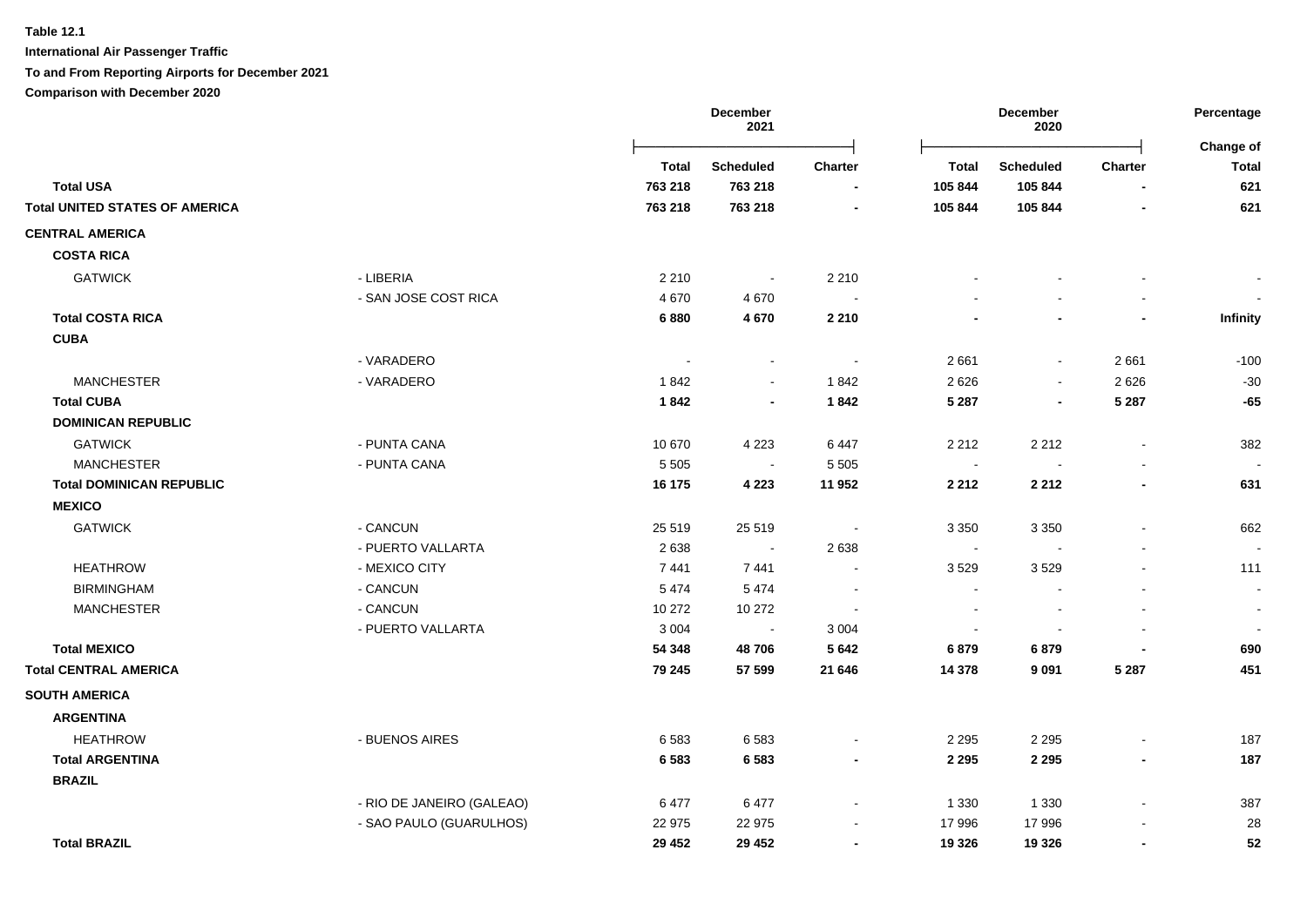**International Air Passenger Traffic**

### **To and From Reporting Airports for December 2021**

|                                  |                       |         | December<br>2021         |                          |         | December<br>2020         |                          |                           |
|----------------------------------|-----------------------|---------|--------------------------|--------------------------|---------|--------------------------|--------------------------|---------------------------|
|                                  |                       | Total   | <b>Scheduled</b>         | Charter                  | Total   | <b>Scheduled</b>         | <b>Charter</b>           | Change of<br><b>Total</b> |
| <b>CHILE</b>                     |                       |         |                          |                          |         |                          |                          |                           |
|                                  | - SANTIAGO DE CHILE   | 5 2 4 1 | 5 2 4 1                  | $\blacksquare$           | 740     | 740                      | $\blacksquare$           | 608                       |
| <b>Total CHILE</b>               |                       | 5 2 4 1 | 5 2 4 1                  | $\blacksquare$           | 740     | 740                      | $\blacksquare$           | 608                       |
| <b>COLOMBIA</b>                  |                       |         |                          |                          |         |                          |                          |                           |
|                                  | - BOGOTA              |         |                          | $\sim$                   | 1 0 5 0 | 1 0 5 0                  | $\overline{\phantom{a}}$ | $-100$                    |
| <b>Total COLOMBIA</b>            |                       |         |                          |                          | 1 0 5 0 | 1 0 5 0                  |                          | $-100$                    |
| <b>GUYANA</b>                    |                       |         |                          |                          |         |                          |                          |                           |
|                                  | - GEORGETOWN (GUYANA) |         | $\overline{a}$           | $\blacksquare$           | 242     | $\blacksquare$           | 242                      | $-100$                    |
| <b>Total GUYANA</b>              |                       |         |                          | $\blacksquare$           | 242     | $\overline{\phantom{a}}$ | 242                      | $-100$                    |
| <b>Total SOUTH AMERICA</b>       |                       | 41 276  | 41 276                   | $\blacksquare$           | 23 653  | 23 411                   | 242                      | 75                        |
| <b>CARIBBEAN AREA</b>            |                       |         |                          |                          |         |                          |                          |                           |
| <b>ANTIGUA AND BARBUDA</b>       |                       |         |                          |                          |         |                          |                          |                           |
| <b>GATWICK</b>                   | - ANTIGUA             | 9459    | 9459                     | $\blacksquare$           | 6455    | 6455                     | $\blacksquare$           | 47                        |
| <b>HEATHROW</b>                  | - ANTIGUA             | 7472    | 7472                     | $\blacksquare$           | 2 1 5 2 | 2 1 5 2                  | $\blacksquare$           | 247                       |
| <b>Total ANTIGUA AND BARBUDA</b> |                       | 16931   | 16931                    | -                        | 8 607   | 8607                     | $\overline{a}$           | 97                        |
| <b>BAHAMAS</b>                   |                       |         |                          |                          |         |                          |                          |                           |
|                                  | - NASSAU              | 10824   | 10824                    | $\overline{a}$           | $\sim$  | $\sim$                   | $\blacksquare$           |                           |
| <b>Total BAHAMAS</b>             |                       | 10824   | 10824                    |                          |         |                          | $\overline{a}$           | Infinity                  |
| <b>BARBADOS</b>                  |                       |         |                          |                          |         |                          |                          |                           |
| <b>GATWICK</b>                   | - BRIDGETOWN          | 13 6 65 | 8 1 7 2                  | 5 4 9 3                  | 2 8 5 2 | 2852                     | $\blacksquare$           | 379                       |
| <b>HEATHROW</b>                  | - BRIDGETOWN          | 28 546  | 28 546                   | $\sim$                   | 10 405  | 10 405                   | $\sim$                   | 174                       |
| <b>BIRMINGHAM</b>                | - BRIDGETOWN          | 2717    | $\blacksquare$           | 2717                     | $\sim$  | $\blacksquare$           | $\blacksquare$           | $\blacksquare$            |
| <b>EDINBURGH</b>                 | - BRIDGETOWN          | 707     | 707                      | $\sim$                   | $\sim$  | $\sim$                   | $\blacksquare$           | $\sim$                    |
| GLASGOW                          | - BRIDGETOWN          | 614     | $\sim$                   | 614                      | $\sim$  |                          | $\blacksquare$           | $\sim$                    |
| <b>MANCHESTER</b>                | - BRIDGETOWN          | 14 155  | 7573                     | 6 5 8 2                  | 1 6 2 2 | 1 6 2 2                  | $\blacksquare$           | 773                       |
| <b>Total BARBADOS</b>            |                       | 60 404  | 44 998                   | 15 4 06                  | 14 879  | 14 879                   | $\blacksquare$           | 306                       |
| <b>BERMUDA</b>                   |                       |         |                          |                          |         |                          |                          |                           |
| <b>GATWICK</b>                   | - BERMUDA             | $\sim$  | $\overline{\phantom{a}}$ | $\blacksquare$           | 2629    | 2629                     | $\mathbf{r}$             | $-100$                    |
| <b>HEATHROW</b>                  | - BERMUDA             | 6 2 4 5 | 6 2 4 5                  | $\sim$                   | $\sim$  | $\blacksquare$           | $\blacksquare$           |                           |
| <b>Total BERMUDA</b>             |                       | 6 2 4 5 | 6 2 4 5                  | $\overline{\phantom{a}}$ | 2629    | 2629                     | $\blacksquare$           | 138                       |
| <b>CAYMAN ISLANDS</b>            |                       |         |                          |                          |         |                          |                          |                           |
|                                  | - GRAND CAYMAN        |         |                          | ÷,                       | 822     | 822                      |                          | $-100$                    |
| <b>Total CAYMAN ISLANDS</b>      |                       |         | $\blacksquare$           | ٠                        | 822     | 822                      | $\blacksquare$           | $-100$                    |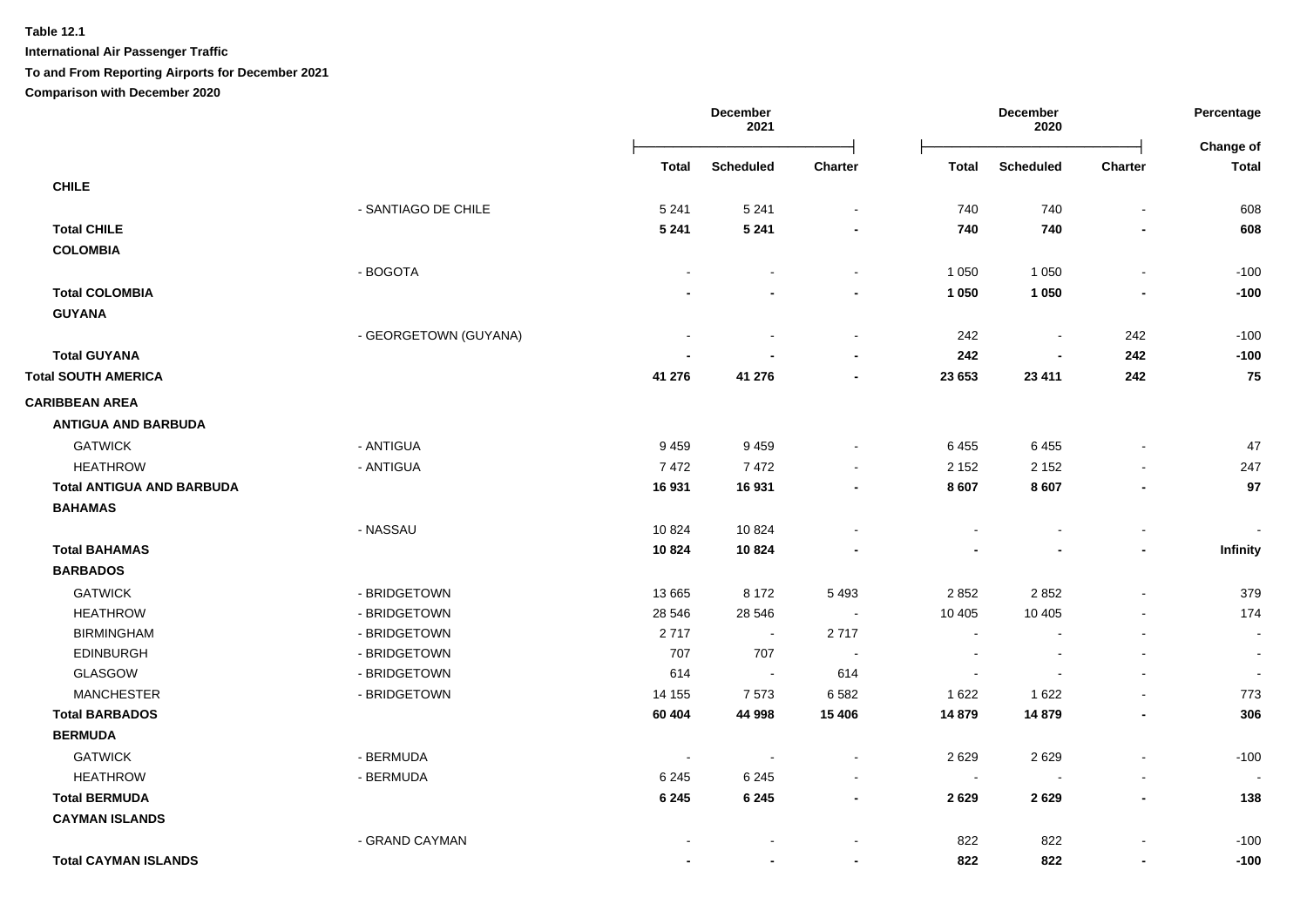|                                               |                        |              | December<br>2021 |                          |                          | December<br>2020 |                          | Percentage                |
|-----------------------------------------------|------------------------|--------------|------------------|--------------------------|--------------------------|------------------|--------------------------|---------------------------|
|                                               |                        | <b>Total</b> | <b>Scheduled</b> | Charter                  | <b>Total</b>             | <b>Scheduled</b> | <b>Charter</b>           | Change of<br><b>Total</b> |
| <b>GRENADA</b>                                |                        |              |                  |                          |                          |                  |                          |                           |
| <b>GATWICK</b>                                | - GRENADA              | 2 0 5 3      | 2 0 5 3          | $\blacksquare$           | 801                      | 801              |                          | 156                       |
| <b>HEATHROW</b>                               | - GRENADA              | 754          | 754              |                          | 115                      | 115              |                          | 556                       |
| <b>Total GRENADA</b>                          |                        | 2807         | 2807             |                          | 916                      | 916              |                          | 206                       |
| <b>ISLE OF CURACAO NETH.ANTILLES</b>          |                        |              |                  |                          |                          |                  |                          |                           |
| <b>GATWICK</b>                                | - ARUBA                |              |                  | $\blacksquare$           | 1 1 2 3                  | $\blacksquare$   | 1 1 2 3                  | $-100$                    |
| <b>STANSTED</b>                               | - CURACAO              |              |                  | $\sim$                   | 19                       | 19               | $\sim$                   | $-100$                    |
| <b>Total ISLE OF CURACAO NETH.ANTILLES</b>    |                        |              |                  | ٠                        | 1 1 4 2                  | 19               | 1 1 2 3                  | $-100$                    |
| <b>JAMAICA</b>                                |                        |              |                  |                          |                          |                  |                          |                           |
| <b>GATWICK</b>                                | - KINGSTON             | 6 2 2 9      | 6 2 2 9          | $\sim$                   | 2 5 4 3                  | 2446             | 97                       | 145                       |
|                                               | - MONTEGO BAY          | 10 962       | 4 4 5 3          | 6 5 0 9                  | 1 0 3 5                  | 1 0 3 5          | $\blacksquare$           | 959                       |
| <b>HEATHROW</b>                               | - MONTEGO BAY          | 5 9 0 2      | 5 9 0 2          |                          | 1964                     | 1964             | $\overline{\phantom{a}}$ | 201                       |
| <b>BIRMINGHAM</b>                             | - MONTEGO BAY          | 2748         | $\sim$           | 2748                     | $\overline{\phantom{a}}$ |                  |                          |                           |
| <b>MANCHESTER</b>                             | - MONTEGO BAY          | 5 1 3 0      | $\sim$           | 5 1 3 0                  | $\sim$                   |                  | $\overline{\phantom{a}}$ |                           |
| <b>Total JAMAICA</b>                          |                        | 30 971       | 16 5 84          | 14 3 8 7                 | 5 5 4 2                  | 5 4 4 5          | 97                       | 459                       |
| <b>SAINT KITTS AND NEVIS</b>                  |                        |              |                  |                          |                          |                  |                          |                           |
| <b>GATWICK</b>                                | - ST KITTS             | 829          | 829              |                          | 110                      | 110              | $\overline{\phantom{a}}$ | 654                       |
| <b>Total SAINT KITTS AND NEVIS</b>            |                        | 829          | 829              |                          | 110                      | 110              |                          | 654                       |
| SAINT VINCENT AND THE GRENADINES              |                        |              |                  |                          |                          |                  |                          |                           |
| <b>HEATHROW</b>                               | - E T JOSHUA           | 781          | 781              |                          |                          |                  |                          |                           |
| <b>Total SAINT VINCENT AND THE GRENADINES</b> |                        | 781          | 781              |                          |                          |                  |                          | Infinity                  |
| <b>ST LUCIA</b>                               |                        |              |                  |                          |                          |                  |                          |                           |
| <b>GATWICK</b>                                | - ST LUCIA (HEWANORRA) | 10 389       | 7695             | 2694                     | 7 1 5 1                  | 5 3 6 4          | 1787                     | 45                        |
| <b>HEATHROW</b>                               | - ST LUCIA (HEWANORRA) | 6797         | 6797             | $\overline{\phantom{a}}$ | $\blacksquare$           | $\blacksquare$   | $\blacksquare$           |                           |
| <b>MANCHESTER</b>                             | - ST LUCIA (HEWANORRA) |              | $\sim$           | $\sim$                   | 2 4 0 7                  | $\sim$           | 2 4 0 7                  | $-100$                    |
| <b>Total ST LUCIA</b>                         |                        | 17 186       | 14 4 9 2         | 2694                     | 9 5 5 8                  | 5 3 6 4          | 4 1 9 4                  | 80                        |
| <b>TRINIDAD AND TOBAGO</b>                    |                        |              |                  |                          |                          |                  |                          |                           |
| <b>GATWICK</b>                                | - PORT OF SPAIN        | 3 1 4 8      | 3 1 4 8          |                          |                          |                  |                          |                           |
| <b>Total TRINIDAD AND TOBAGO</b>              |                        | 3 1 4 8      | 3 1 4 8          |                          |                          |                  |                          | Infinity                  |
| <b>TURKS AND CAICOS ISLANDS</b>               |                        |              |                  |                          |                          |                  |                          |                           |
|                                               | - PROVIDENCIALES       |              |                  |                          | 692                      | 692              |                          | $-100$                    |
| <b>Total TURKS AND CAICOS ISLANDS</b>         |                        |              |                  |                          | 692                      | 692              |                          | $-100$                    |
| <b>Total CARIBBEAN AREA</b>                   |                        | 150 126      | 117 639          | 32 487                   | 44 897                   | 39 483           | 5414                     | 234                       |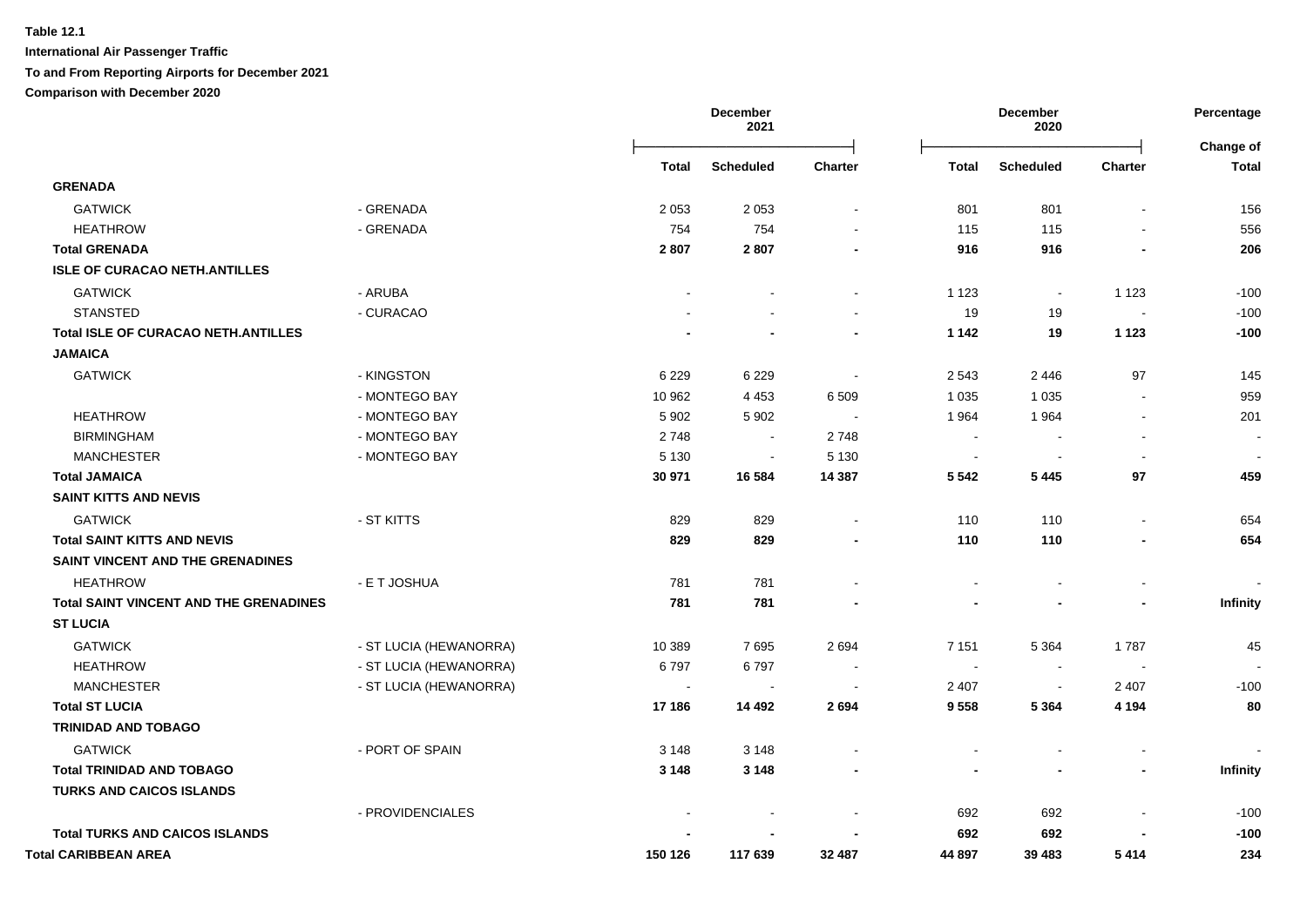|                                     |                       | December<br>2021         |                          |                          |                | December<br>2020 |                          |                           |
|-------------------------------------|-----------------------|--------------------------|--------------------------|--------------------------|----------------|------------------|--------------------------|---------------------------|
|                                     |                       | <b>Total</b>             | <b>Scheduled</b>         | <b>Charter</b>           | <b>Total</b>   | <b>Scheduled</b> | <b>Charter</b>           | Change of<br><b>Total</b> |
| <b>INDIAN OCEAN ISLANDS</b>         |                       |                          |                          |                          |                |                  |                          |                           |
| <b>MALDIVE ISLANDS</b>              |                       |                          |                          |                          |                |                  |                          |                           |
| <b>HEATHROW</b>                     | - MALE INTERNATIONAL  | 14 531                   | 14 531                   | $\blacksquare$           | 10 628         | 10 628           |                          | 37                        |
| <b>Total MALDIVE ISLANDS</b>        |                       | 14 531                   | 14 5 31                  | $\blacksquare$           | 10 628         | 10 628           |                          | 37                        |
| <b>MAURITIUS</b>                    |                       |                          |                          |                          |                |                  |                          |                           |
| <b>GATWICK</b>                      | - MAURITIUS           | 6582                     | 6582                     |                          |                |                  | $\blacksquare$           | $\overline{\phantom{a}}$  |
| <b>HEATHROW</b>                     | - MAURITIUS           | 10 663                   | 10 663                   |                          |                | $\blacksquare$   | $\overline{a}$           |                           |
| <b>Total MAURITIUS</b>              |                       | 17 245                   | 17 245                   |                          | ٠              | $\blacksquare$   | -                        | Infinity                  |
| <b>SEYCHELLES</b>                   |                       |                          |                          |                          |                |                  |                          |                           |
|                                     | - SEYCHELLES          | $\overline{\phantom{a}}$ |                          | $\blacksquare$           | 907            | 907              | $\overline{a}$           | $-100$                    |
| <b>Total SEYCHELLES</b>             |                       |                          |                          |                          | 907            | 907              |                          | $-100$                    |
| <b>Total INDIAN OCEAN ISLANDS</b>   |                       | 31 776                   | 31 776                   | $\overline{\phantom{a}}$ | 11 535         | 11 535           |                          | 175                       |
| <b>ATLANTIC OCEAN ISLANDS</b>       |                       |                          |                          |                          |                |                  |                          |                           |
| <b>ASCENSION ISLAND</b>             |                       |                          |                          |                          |                |                  |                          |                           |
| <b>STANSTED</b>                     | - SAINT HELENA        | 169                      | $\blacksquare$           | 169                      |                |                  |                          |                           |
| <b>Total ASCENSION ISLAND</b>       |                       | 169                      | $\blacksquare$           | 169                      |                |                  |                          | Infinity                  |
| <b>CAPE VERDE ISLANDS</b>           |                       |                          |                          |                          |                |                  |                          |                           |
| <b>GATWICK</b>                      | - BOA VISTA (RABIL)   | 3 1 8 2                  | 3 1 8 2                  |                          |                | $\blacksquare$   | $\overline{a}$           |                           |
|                                     | - ILHA DO SAL C.VERDE | 4 8 4 7                  | 4847                     |                          |                |                  |                          |                           |
| <b>BIGGIN HILL</b>                  | - ILHA DO SAL C.VERDE | $\overline{\phantom{a}}$ | $\overline{\phantom{a}}$ |                          | $\overline{7}$ |                  | $\overline{7}$           | $-100$                    |
| <b>BIRMINGHAM</b>                   | - BOA VISTA (RABIL)   | 1800                     | 1800                     |                          |                |                  | $\overline{a}$           | $\sim$                    |
|                                     | - ILHA DO SAL C.VERDE | 1 3 3 3                  | 1 3 3 3                  |                          |                |                  | $\overline{\phantom{a}}$ | $\blacksquare$            |
| <b>BRISTOL</b>                      | - ILHA DO SAL C.VERDE | 566                      | 566                      |                          |                |                  |                          | $\blacksquare$            |
| <b>MANCHESTER</b>                   | - BOA VISTA (RABIL)   | 3554                     | 3554                     |                          | $\sim$         | $\sim$           | $\blacksquare$           | $\overline{\phantom{a}}$  |
|                                     | - ILHA DO SAL C.VERDE | 4 3 9 9                  | 4 3 9 9                  |                          | $\sim$         | $\blacksquare$   | $\blacksquare$           |                           |
| <b>Total CAPE VERDE ISLANDS</b>     |                       | 19681                    | 19681                    |                          | $\overline{7}$ | $\blacksquare$   | $\overline{7}$           | 281057                    |
| <b>Total ATLANTIC OCEAN ISLANDS</b> |                       | 19850                    | 19681                    | 169                      | $\overline{7}$ | $\blacksquare$   | $\overline{7}$           | 283471                    |
| <b>OIL RIGS</b>                     |                       |                          |                          |                          |                |                  |                          |                           |
| <b>OIL RIGS</b>                     |                       |                          |                          |                          |                |                  |                          |                           |
| ABERDEEN                            | - OIL RIGS            | 23 5 26                  | $\blacksquare$           | 23 5 26                  | 26 573         | $\blacksquare$   | 26 573                   | $-11$                     |
| <b>HUMBERSIDE</b>                   | - OIL RIGS            | 1448                     | $\sim$                   | 1448                     | 637            | $\blacksquare$   | 637                      | 127                       |
| <b>NORWICH</b>                      | - OIL RIGS            | 5911                     | $\sim$                   | 5911                     | 4810           | $\blacksquare$   | 4810                     | 23                        |
| <b>SUMBURGH</b>                     | - OIL RIGS            | 6 3 6 5                  | $\blacksquare$           | 6 3 6 5                  | 5 3 3 2        | $\blacksquare$   | 5 3 3 2                  | 19                        |
| <b>Total OIL RIGS</b>               |                       | 37 250                   | $\blacksquare$           | 37 250                   | 37 352         | $\blacksquare$   | 37 352                   | $\overline{\phantom{a}}$  |